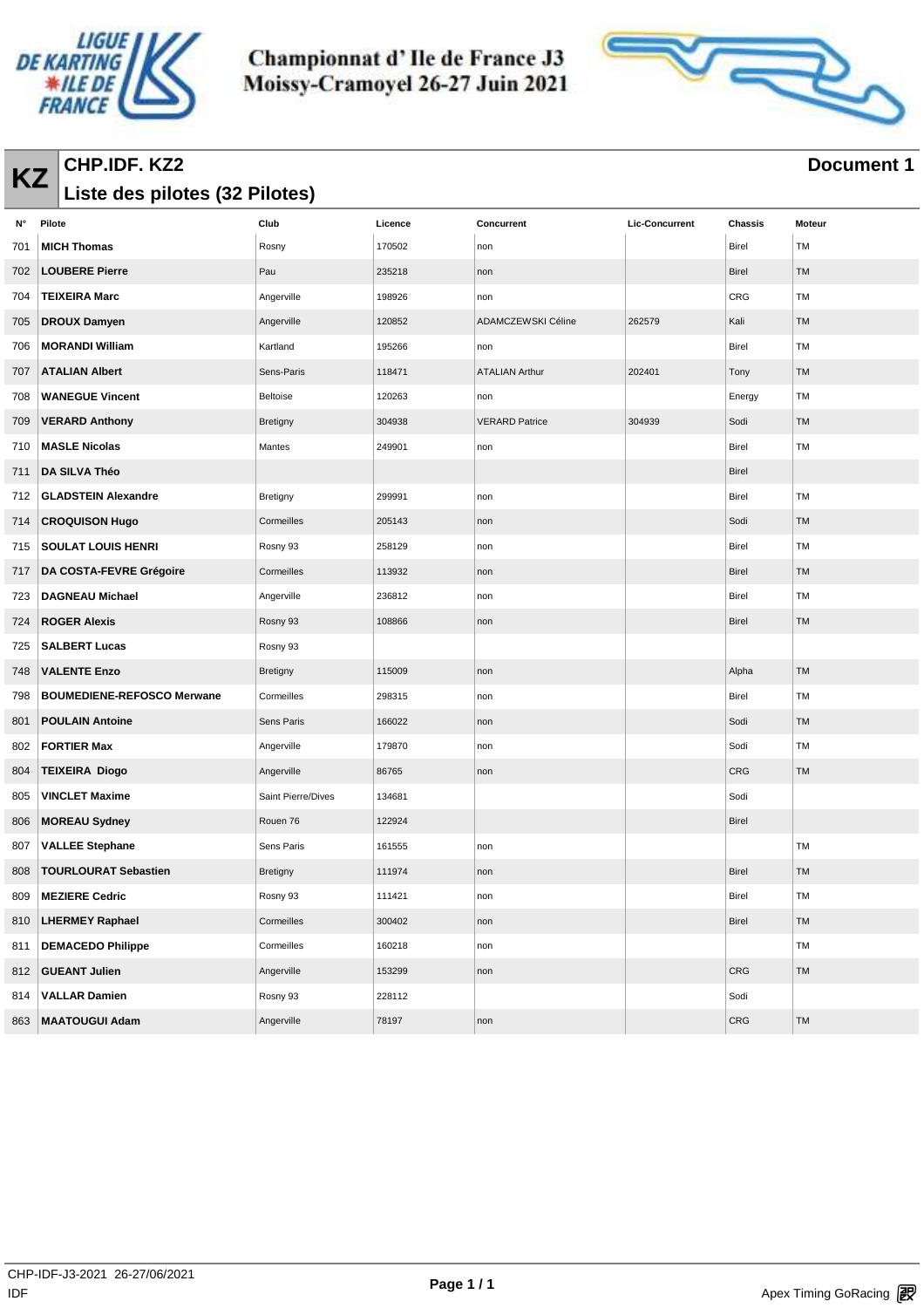



#### **KZ** Libres 2 (12) Sous réserve du contrôle technique ou d'incidents d'ordre sportif **CHP.IDF. KZ2 Libres 2 (l2)**

# **Liste des participants (32 Pilotes)**

| N° Pilote                     | p-l | Club                      | Licence | Concurrent            | <b>Lic-Concurrent</b> | Chassis      | <b>Moteur</b> | :lass Ligue |
|-------------------------------|-----|---------------------------|---------|-----------------------|-----------------------|--------------|---------------|-------------|
| 701 MICH Thomas               |     | Rosny                     | 170502  | non                   |                       | <b>Birel</b> | <b>TM</b>     | Sen         |
| 702 LOUBERE Pierre            |     | Pau                       | 235218  | non                   |                       | <b>Birel</b> | <b>TM</b>     | Sen         |
| 704 TEIXEIRA Marc             |     | Angerville                | 198926  | non                   |                       | CRG          | TM            | Sen         |
| 705 DROUX Damyen              |     | Angerville                | 120852  | ADAMCZEWSKI Céline    | 262579                | Kali         | TM            | Sen         |
| 706 MORANDI William           |     | Kartland                  | 195266  | non                   |                       | Birel        | TM            | Sen         |
| <b>707 ATALIAN Albert</b>     |     | Sens-Paris                | 118471  | <b>ATALIAN Arthur</b> | 202401                | Tony         | TM            | Sen         |
| 708 WANEGUE Vincent           |     | Beltoise                  | 120263  | non                   |                       | Energy       | TM            | Sen         |
| 709 VERARD Anthony            |     | Bretigny                  | 304938  | <b>VERARD Patrice</b> | 304939                | Sodi         | TM            | Sen         |
| 710 MASLE Nicolas             |     | Mantes                    | 249901  | non                   |                       | <b>Birel</b> | TM            | Sen         |
| 711 DA SILVA Théo             |     |                           |         |                       |                       | <b>Birel</b> |               | Sen         |
| 712 GLADSTEIN Alexandre       |     | Bretigny                  | 299991  | non                   |                       | Birel        | TM            | Sen         |
| 714 CROQUISON Hugo            |     | Cormeilles                | 205143  | non                   |                       | Sodi         | TM            | Sen         |
| <b>715 SOULAT LOUIS HENRI</b> |     | Rosny 93                  | 258129  | non                   |                       | <b>Birel</b> | <b>TM</b>     | Sen         |
| 717 DA COSTA-FEVRE Grée       |     | Cormeilles                | 113932  | non                   |                       | <b>Birel</b> | TM            | Sen         |
| 723 DAGNEAU Michael           |     | Angerville                | 236812  | non                   |                       | <b>Birel</b> | <b>TM</b>     | Sen         |
| 724 ROGER Alexis              |     | Rosny 93                  | 108866  | non                   |                       | <b>Birel</b> | TM            | Sen         |
| 725 SALBERT Lucas             |     | Rosny 93                  |         |                       |                       |              |               | Sen         |
| 748 VALENTE Enzo              |     | Bretigny                  | 115009  | non                   |                       | Alpha        | <b>TM</b>     | Sen         |
| 798 BOUMEDIENE-REFOSC         |     | Cormeilles                | 298315  | non                   |                       | Birel        | <b>TM</b>     | Sen         |
| 801 POULAIN Antoine           |     | Sens Paris                | 166022  | non                   |                       | Sodi         | TM            | Mas         |
| 802 FORTIER Max               |     | Angerville                | 179870  | non                   |                       | Sodi         | TM            | Mas         |
| 804 TEIXEIRA Diogo            |     | Angerville                | 86765   | non                   |                       | <b>CRG</b>   | TM            | Mas         |
| 805 VINCLET Maxime            |     | Saint Pierre/Dives 134681 |         |                       |                       | Sodi         |               | Mas         |
| 806 MOREAU Sydney             |     | Rouen 76                  | 122924  |                       |                       | <b>Birel</b> |               | Mas         |
| 807 VALLEE Stephane           |     | Sens Paris                | 161555  | non                   |                       |              | TM            | Mas         |
| 808 TOURLOURAT Sebastic       |     | Bretigny                  | 111974  | non                   |                       | <b>Birel</b> | <b>TM</b>     | Mas         |
| 809 MEZIERE Cedric            |     | Rosny 93                  | 111421  | non                   |                       | <b>Birel</b> | TM            | Mas         |
| 810 LHERMEY Raphael           |     | Cormeilles                | 300402  | non                   |                       | <b>Birel</b> | TM            | Sen         |
| 811 DEMACEDO Philippe         |     | Cormeilles                | 160218  | non                   |                       |              | TM            | Mas         |
| 812 GUEANT Julien             |     | Angerville                | 153299  | non                   |                       | CRG          | TM            | Mas         |
| 814 VALLAR Damien             |     | Rosny 93                  | 228112  |                       |                       | Sodi         |               | Mas         |
| 863 MAATOUGUI Adam            |     | Angerville                | 78197   | non                   |                       | CRG          | TM            | Mas         |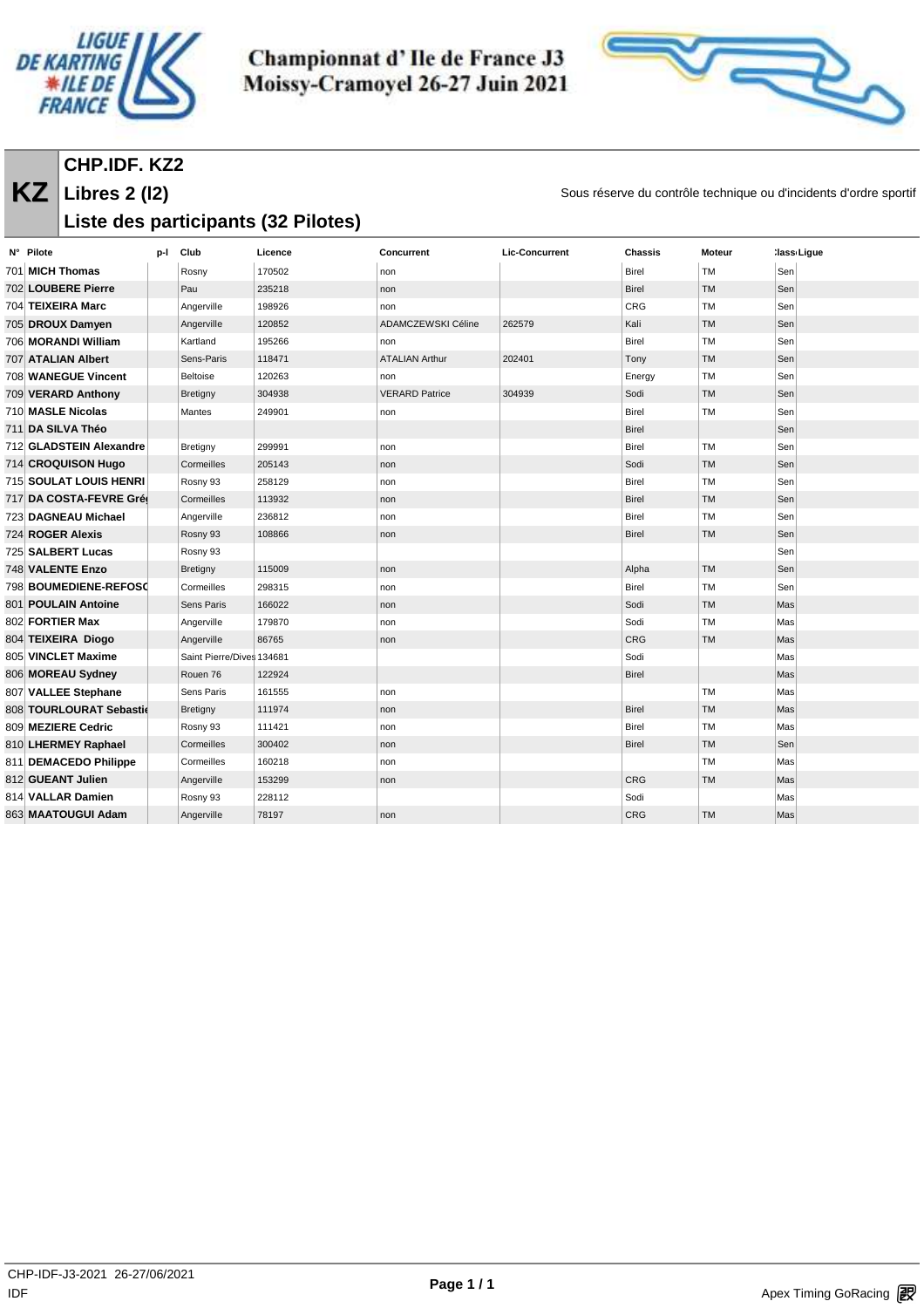| LIGUE I                        |  |
|--------------------------------|--|
| <i><b>DE KARTING</b></i>       |  |
| <b>ILE DE</b><br><b>FRANCE</b> |  |
|                                |  |



### **Document 2**

**KZ CHP.IDF. KZ2 Libres 3 (l3)**

**Résultats** 

Sous réserve du contrôle technique ou d'incidents d'ordre sportif

| Clt            | N°  | Pilote                            | <b>Chassis</b> | Club       | <b>Temps</b> | Ecart  | Interv. | Tour           |
|----------------|-----|-----------------------------------|----------------|------------|--------------|--------|---------|----------------|
| $\mathbf{1}$   | 710 | <b>MASLE Nicolas</b>              | Birel          | Mantes     | 1:10.585     |        |         | 4              |
| 2              | 714 | <b>CROQUISON Hugo</b>             | Sodi           | Cormeilles | 1:10.638     | 0.053  | 0.053   | 5              |
| 3              | 712 | <b>GLADSTEIN Alexandre</b>        | Birel          | Bretigny   | 1:10.890     | 0.305  | 0.252   | 5              |
| $\overline{4}$ | 801 | <b>POULAIN Antoine</b>            | Sodi           | Sens Paris | 1:11.104     | 0.519  | 0.214   | 5              |
| 5              | 812 | <b>GUEANT Julien</b>              | <b>CRG</b>     | Angerville | 1:11.336     | 0.751  | 0.232   | 4              |
| 6              | 717 | DA COSTA-FEVRE Grégoire           | Birel          | Cormeilles | 1:11.526     | 0.941  | 0.190   | $\overline{2}$ |
| $\overline{7}$ | 707 | <b>ATALIAN Albert</b>             | Tony           | Sens-Paris | 1:11.634     | 1.049  | 0.108   | 4              |
| 8              | 708 | <b>WANEGUE Vincent</b>            | Energy         | Beltoise   | 1:11.770     | 1.185  | 0.136   | 3              |
| 9              | 726 | <b>LOMKO Lev</b>                  |                |            | 1:11.883     | 1.298  | 0.113   | $\overline{2}$ |
| 10             | 814 | <b>VALLAR Damien</b>              | Sodi           | Rosny 93   | 1:12.291     | 1.706  | 0.408   | 5              |
| 11             | 709 | <b>VERARD Anthony</b>             | Sodi           | Bretigny   | 1:12.681     | 2.096  | 0.390   | $\overline{2}$ |
| 12             | 798 | <b>BOUMEDIENE-REFOSCO Merwane</b> | Birel          | Cormeilles | 1:12.810     | 2.225  | 0.129   | 3              |
| 13             | 809 | <b>MEZIERE Cedric</b>             | Birel          | Rosny 93   | 1:12.857     | 2.272  | 0.047   | 5              |
| 14             | 804 | <b>TEIXEIRA Diogo</b>             | <b>CRG</b>     | Angerville | 1:12.916     | 2.331  | 0.059   | 5              |
| 15             | 705 | <b>DROUX Damyen</b>               | Kali           | Angerville | 1:13.024     | 2.439  | 0.108   | $\overline{2}$ |
| 16             | 715 | <b>SOULAT LOUIS HENRI</b>         | Birel          | Rosny 93   | 1:13.163     | 2.578  | 0.139   | $\overline{2}$ |
| 17             | 808 | <b>TOURLOURAT Sebastien</b>       | Birel          | Bretigny   | 1:13.521     | 2.936  | 0.358   | 5              |
| 18             | 811 | <b>DEMACEDO Philippe</b>          |                | Cormeilles | 1:13.805     | 3.220  | 0.284   | $\overline{4}$ |
| 19             | 706 | <b>MORANDI William</b>            | Birel          | Kartland   | 1:14.986     | 4.401  | 1.181   | 5              |
| 20             | 711 | DA SILVA Théo                     | Birel          |            | 1:16.826     | 6.241  | 1.840   | $\overline{4}$ |
| 21             | 810 | <b>LHERMEY Raphael</b>            | Birel          | Cormeilles | 1:18.182     | 7.597  | 1.356   | 3              |
| 22             | 802 | <b>FORTIER Max</b>                | Sodi           | Angerville | 1:21.512     | 10.927 | 3.330   | $\overline{2}$ |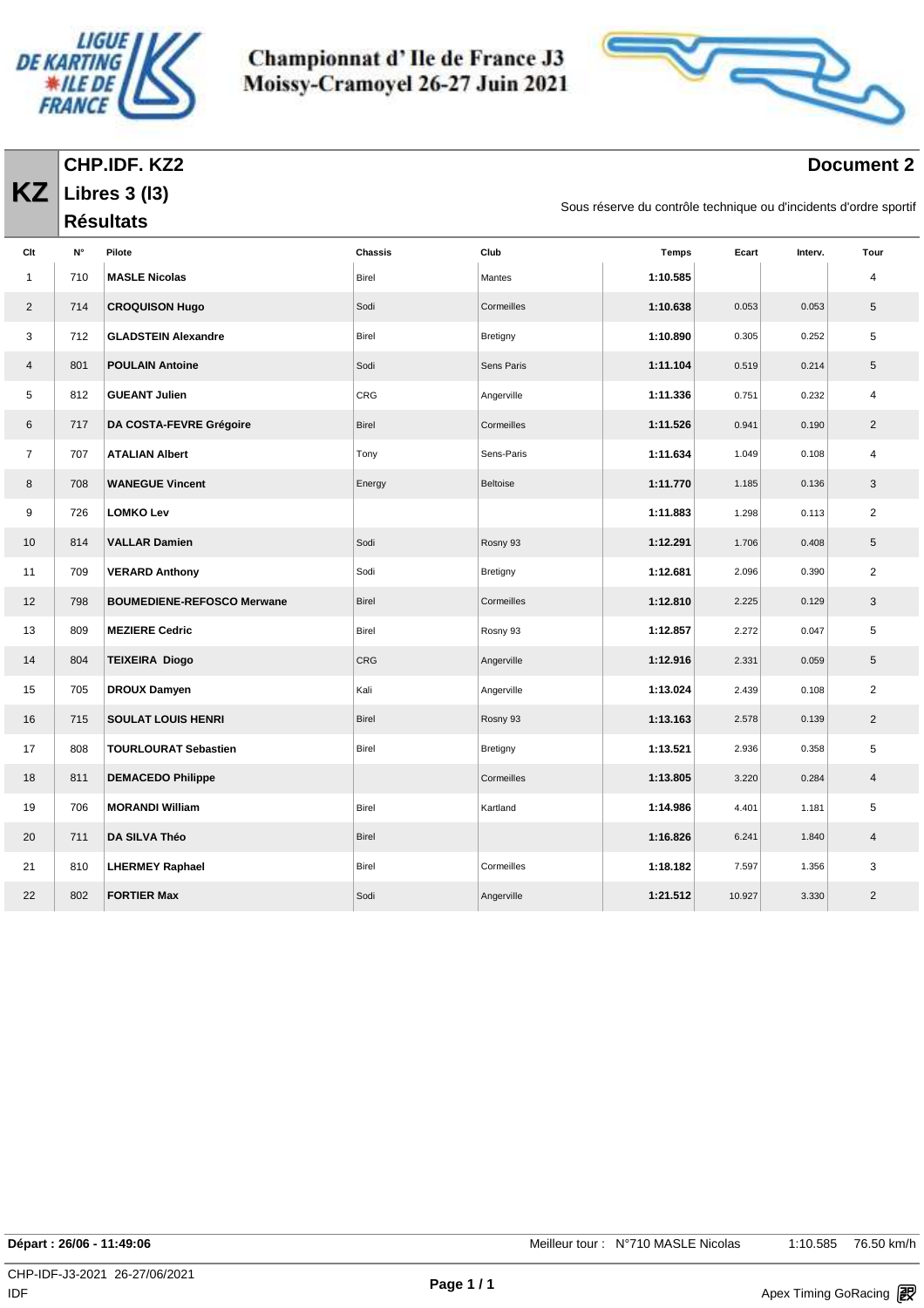



# **CHP.IDF. KZ2**

#### **Libres 3 (l3)**

### **Analyse des tours**

| Tours                         | Temps au tour |       | Tours                      | Temps au tour                    |      |
|-------------------------------|---------------|-------|----------------------------|----------------------------------|------|
| N°705 DROUX Damyen            |               |       | 2                          | 1:11.526                         |      |
| 1                             | 1:19.003      |       | 3                          | 1:13.114                         | N°81 |
| $\overline{2}$                | 1:13.024      |       | N°726 LOMKO Lev            |                                  |      |
| 3                             | 1:13.207      |       | 1                          | 1:17.253                         |      |
| $\overline{4}$                | 1:15.986      |       | $\overline{2}$             | 1:11.883                         |      |
| N°706 MORANDI William         |               |       | 3                          | 1:11.897                         |      |
| 1                             | 1:25.506      |       | $\overline{4}$             | 1:12.223                         |      |
| 2                             | 1:16.203      |       | 5                          | 1:12.068                         |      |
| 3                             | 1:15.535      |       |                            | N°798 BOUMEDIENE-REFOSCO Merwane |      |
| $\overline{4}$                | 1:15.572      |       | 1                          | 1:18.815                         |      |
| 5                             | 1:14.986      |       | $\overline{2}$             | 1:15.145                         |      |
| N°707 ATALIAN Albert          |               |       | 3                          | 1:12.810                         |      |
| 1                             | 1:14.064      |       | $\overline{4}$             | 1:12.992                         |      |
| 2                             | 1:11.855      |       | N°801 POULAIN Antoine      |                                  |      |
| 3                             | 1:12.312      |       | $\mathbf{1}$               | 1:31.916                         |      |
| $\overline{4}$                | 1:11.634      |       | $\overline{2}$             | 1:19.688                         |      |
| 5                             | 1:12.246      |       | 3                          | 1:11.660                         |      |
| 6                             | 1:12.254      |       | $\overline{4}$             | 1:11.232                         |      |
| N°708 WANEGUE Vincent         |               |       | 5                          | 1:11.104                         |      |
| 1                             | 1:12.890      |       | N°802 FORTIER Max          |                                  |      |
| $\overline{2}$                | 1:12.175      |       | 1                          | 1:23.152                         |      |
| 3                             | 1:11.770      |       | $\overline{2}$             | 1:21.512                         |      |
| N°709 VERARD Anthony          |               |       | N°804 TEIXEIRA Diogo       |                                  |      |
| 1                             | 1:24.510      |       | 1                          | 1:15.641                         |      |
| $\overline{2}$                | 1:12.681      |       | $\overline{2}$             | 1:13.883                         |      |
| N°710 MASLE Nicolas           |               |       | 3                          | 1:14.200                         |      |
| 1                             | 1:16.267      |       | $\overline{4}$             | 1:13.057                         |      |
| $\overline{2}$                | 1:12.338      |       | 5                          | 1:12.916                         |      |
| 3                             | 1:11.010      |       | 6                          | 1:27.941                         |      |
| $\overline{4}$                | 1:10.585      |       | N°808 TOURLOURAT Sebastien |                                  |      |
| N°711 DA SILVA Théo           |               |       | 1                          | 1:19.750                         |      |
| 1                             | 1:18.863      |       | $\overline{2}$             | 1:17.236                         |      |
| $\overline{2}$                | 1:19.332      |       | 3                          | 1:15.693                         |      |
| 3                             | 1:17.134      |       | $\overline{4}$             | 1:14.211                         |      |
| $\overline{4}$                | 1:16.826      |       | 5                          | 1:13.521                         |      |
| N°712 GLADSTEIN Alexandre     |               | N°809 | <b>MEZIERE Cedric</b>      |                                  |      |
| 1                             | 1:17.169      |       | 1                          | 1:24.734                         |      |
| $\overline{2}$                | 1:13.453      |       | $\overline{2}$             | 1:14.397                         |      |
| 3                             | 1:11.634      |       | 3                          | 1:14.017                         |      |
| 4                             | 1:11.120      |       | 4                          | 1:12.922                         |      |
| 5                             | 1:10.890      |       | 5                          | 1:12.857                         |      |
| N°714 CROQUISON Hugo          |               |       | N°810 LHERMEY Raphael      |                                  |      |
| 1                             | 1:25.875      |       | 1                          | 1:25.248                         |      |
| $\overline{2}$                | 1:13.216      |       | $\overline{2}$             | 1:19.056                         |      |
| 3                             | 1:11.752      |       | 3                          | 1:18.182                         |      |
| $\overline{4}$                | 1:11.520      |       | $\overline{4}$             | 1:20.440                         |      |
| 5                             | 1:10.638      |       | N°811 DEMACEDO Philippe    |                                  |      |
| Nº715 SOULAT LOUIS HENRI      |               |       | 1                          | 1:21.662                         |      |
| 1                             | 1:22.413      |       | $\overline{c}$             | 1:14.651                         |      |
| $\overline{c}$                | 1:13.163      |       | 3                          | 1:13.905                         |      |
| 3                             | 1:14.626      |       | 4                          | 1:13.805                         |      |
| 4                             | 1:15.470      |       | 5                          | 1:14.821                         |      |
| 5                             | 1:19.725      |       | N°812 GUEANT Julien        |                                  |      |
| N°717 DA COSTA-FEVRE Grégoire |               |       | $\mathbf{1}$               | 1:15.331                         |      |
| 1                             | 1:14.541      |       | $\overline{2}$             | 1:11.361                         |      |
|                               |               |       | 3                          | 1:11.628                         |      |
|                               |               |       |                            |                                  |      |

**KZ** Libres 3 (13) **COVERGINE 2018 12 AU ARRES** Pour information, sans valeur officielle

| <b>Tours</b>        | Temps au tour |
|---------------------|---------------|
| 4                   | 1:11.336      |
| N°814 VALLAR Damien |               |
|                     | 1:15.947      |
| 2                   | 1:12.850      |
| 3                   | 1:15.253      |
|                     | 1:14.787      |
| 5                   | 1:12.291      |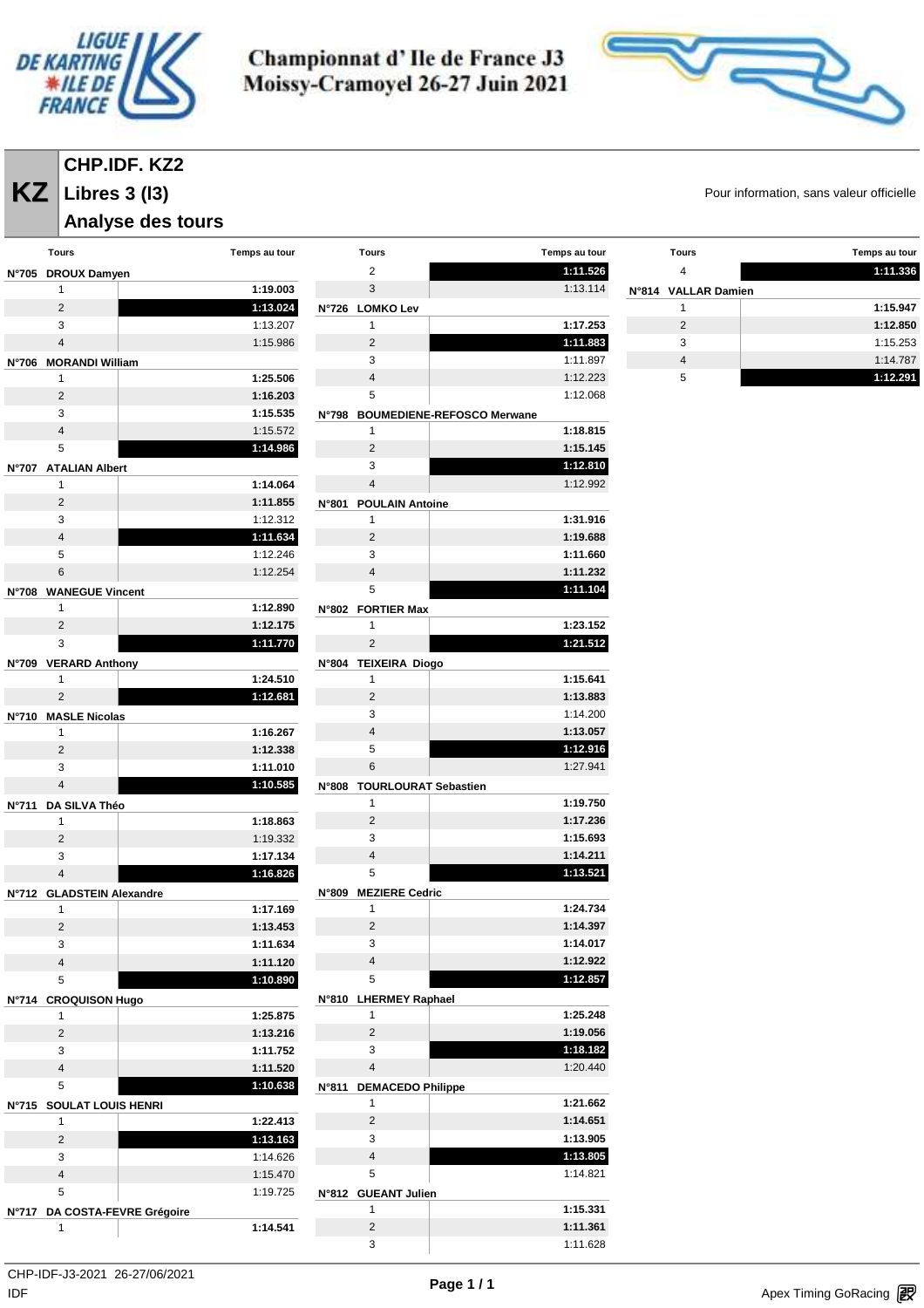

**Libres 4 (l4) Résultats** 

**KZ**

Championnat d'Ile de France J3 Moissy-Cramoyel 26-27 Juin 2021



#### **Document 4**

Sous réserve du contrôle technique ou d'incidents d'ordre sportif

| Clt            | N°  | Pilote                            | Chassis      | Club       | <b>Temps</b> | Ecart | Interv. | Tour             |
|----------------|-----|-----------------------------------|--------------|------------|--------------|-------|---------|------------------|
| $\mathbf{1}$   | 701 | <b>MICH Thomas</b>                | <b>Birel</b> | Rosny      | 58.704       |       |         | 6                |
| $\overline{2}$ | 702 | <b>LOUBERE Pierre</b>             | Birel        | Pau        | 58.706       | 0.002 | 0.002   | 5                |
| 3              | 710 | <b>MASLE Nicolas</b>              | Birel        | Mantes     | 58.764       | 0.060 | 0.058   | 6                |
| $\overline{4}$ | 801 | <b>POULAIN Antoine</b>            | Sodi         | Sens Paris | 58.983       | 0.279 | 0.219   | 6                |
| 5              | 748 | <b>VALENTE Enzo</b>               | Alpha        | Bretigny   | 59.148       | 0.444 | 0.165   | $\overline{7}$   |
| 6              | 707 | <b>ATALIAN Albert</b>             | Tony         | Sens-Paris | 59.151       | 0.447 | 0.003   | 6                |
| $\overline{7}$ | 724 | <b>ROGER Alexis</b>               | Birel        | Rosny 93   | 59.171       | 0.467 | 0.020   | 6                |
| 8              | 714 | <b>CROQUISON Hugo</b>             | Sodi         | Cormeilles | 59.483       | 0.779 | 0.312   | 5                |
| 9              | 712 | <b>GLADSTEIN Alexandre</b>        | Birel        | Bretigny   | 59.488       | 0.784 | 0.005   | 6                |
| 10             | 726 | <b>LOMKO Lev</b>                  |              | Bretigny   | 59.526       | 0.822 | 0.038   | 8                |
| 11             | 705 | <b>DROUX Damyen</b>               | Kali         | Angerville | 59.535       | 0.831 | 0.009   | 8                |
| 12             | 708 | <b>WANEGUE Vincent</b>            | Energy       | Beltoise   | 59.548       | 0.844 | 0.013   | $\overline{7}$   |
| 13             | 812 | <b>GUEANT Julien</b>              | CRG          | Angerville | 59.571       | 0.867 | 0.023   | 8                |
| 14             | 717 | DA COSTA-FEVRE Grégoire           | Birel        | Cormeilles | 59.910       | 1.206 | 0.339   | $\overline{7}$   |
| 15             | 709 | <b>VERARD Anthony</b>             | Sodi         | Bretigny   | 59.989       | 1.285 | 0.079   | 4                |
| 16             | 711 | DA SILVA Théo                     | Birel        | Rouen 76   | 1:00.024     | 1.320 | 0.035   | $\overline{7}$   |
| 17             | 863 | <b>MAATOUGUI Adam</b>             | CRG          | Angerville | 1:00.099     | 1.395 | 0.075   | 5                |
| 18             | 715 | <b>SOULAT LOUIS HENRI</b>         | Birel        | Rosny 93   | 1:00.131     | 1.427 | 0.032   | 6                |
| 19             | 798 | <b>BOUMEDIENE-REFOSCO Merwane</b> | Birel        | Cormeilles | 1:00.221     | 1.517 | 0.090   | 6                |
| 20             | 809 | <b>MEZIERE Cedric</b>             | Birel        | Rosny 93   | 1:00.817     | 2.113 | 0.596   | 6                |
| 21             | 802 | <b>FORTIER Max</b>                | Sodi         | Angerville | 1:00.829     | 2.125 | 0.012   | 5                |
| 22             | 725 | <b>SALBERT Lucas</b>              |              | Rosny 93   | 1:01.017     | 2.313 | 0.188   | 3                |
| 23             | 804 | <b>TEIXEIRA Diogo</b>             | CRG          | Angerville | 1:01.657     | 2.953 | 0.640   | 3                |
| 24             | 810 | <b>LHERMEY Raphael</b>            | <b>Birel</b> | Cormeilles | 1:01.739     | 3.035 | 0.082   | $\boldsymbol{7}$ |
| 25             | 706 | <b>MORANDI William</b>            | Birel        | Kartland   | 1:01.741     | 3.037 | 0.002   | 5                |
| 26             | 811 | <b>DEMACEDO Philippe</b>          |              | Cormeilles | 1:02.381     | 3.677 | 0.640   | 5                |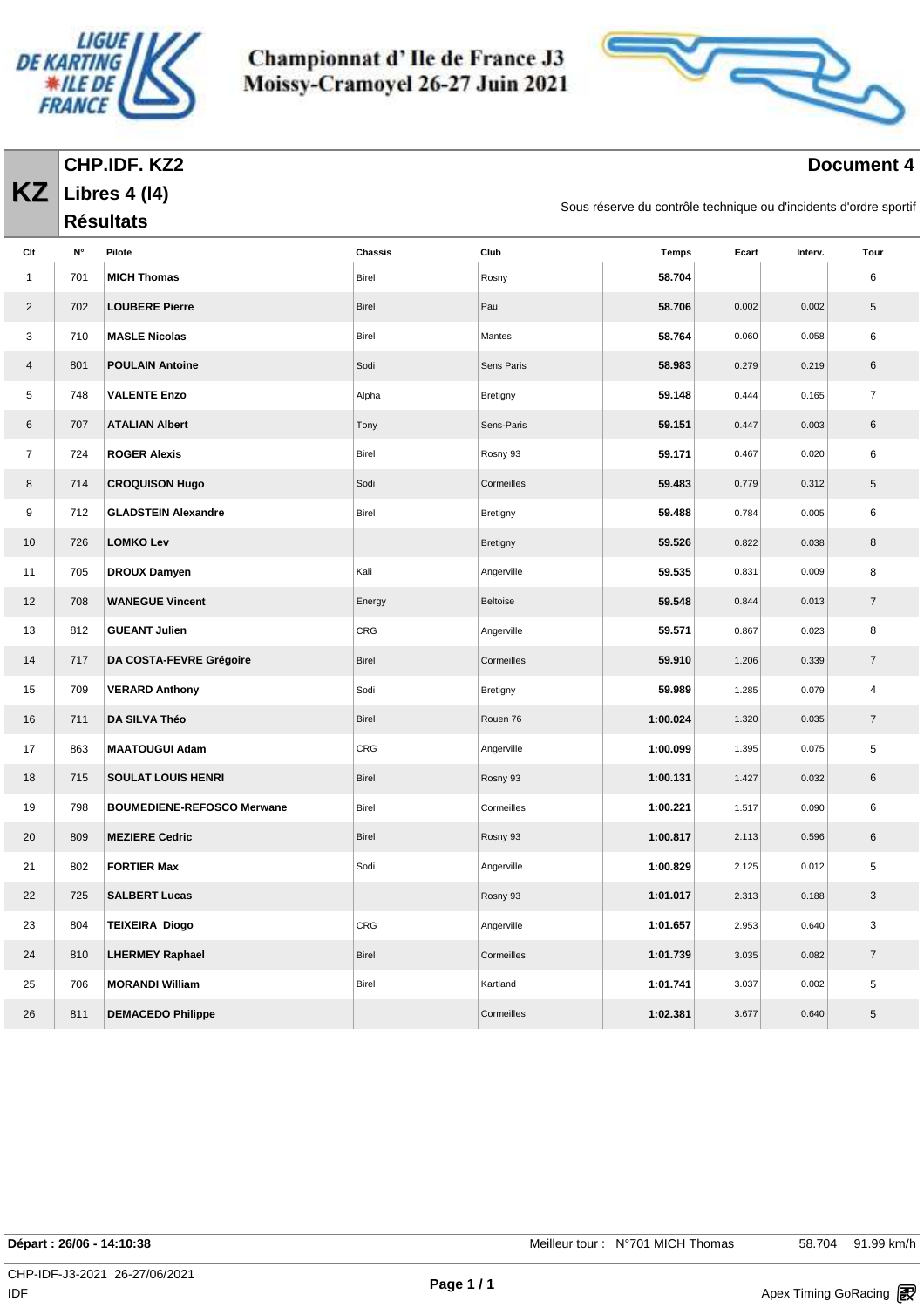

**Libres 4 (l4)**

Championnat d'Ile de France J3 Moissy-Cramoyel 26-27 Juin 2021



**KZ** Libres 4 (14) **COVERGINE 2018 12 AU ARTICIPE** Pour information, sans valeur officielle

| <b>Analyse des tours</b>    |               |                               |               |                       |                                   |
|-----------------------------|---------------|-------------------------------|---------------|-----------------------|-----------------------------------|
| <b>Tours</b>                | Temps au tour | <b>Tours</b>                  | Temps au tour | <b>Tours</b>          | Temps au tour                     |
| <b>MICH Thomas</b><br>N°701 |               | $\overline{2}$                | 1:00.199      | 3                     | 1:01.017                          |
| $\mathbf{1}$                | 1:21.353      | 3                             | 59.987        | $\overline{4}$        | 1:01.524                          |
| $\overline{c}$              | 1:04.381      | 4                             | 59.353        | 5                     | 1:01.556                          |
| 3                           | 59.947        | 5                             | 58.938        | $\,6\,$               | 1:01.163                          |
| $\overline{4}$              | 59.073        | 6                             | 58.764        | $\overline{7}$        | 1:01.968                          |
| 5                           | 58.760        | N°711 DA SILVA Théo           |               | N°726 LOMKO Lev       |                                   |
| 6                           | 58.704        | $\mathbf{1}$                  | 1:10.530      | $\mathbf{1}$          | 1:07.575                          |
| $\overline{7}$              | 58.804        | $\overline{2}$                | 1:02.827      | $\overline{2}$        | 1:00.847                          |
| N°702 LOUBERE Pierre        |               | 3                             | 1:01.724      | 3                     | 1:00.633                          |
| $\mathbf{1}$                | 1:18.115      | $\overline{4}$                | 1:01.065      | $\sqrt{4}$            | 59.920                            |
| $\sqrt{2}$                  | 1:00.431      | 5                             | 1:00.061      | 5                     | 1:00.038                          |
| 3                           | 58.900        | 6                             | 1:00.170      | $\,6\,$               | 59.729                            |
| $\overline{4}$              | 59.580        | $\overline{7}$                | 1:00.024      | $\overline{7}$        | 59.594                            |
| 5                           | 58.706        | N°712 GLADSTEIN Alexandre     |               | 8                     | 59.526                            |
| $\,6\,$                     | 58.846        | 1                             | 1:19.024      | N°748 VALENTE Enzo    |                                   |
| $\overline{7}$              | 58.929        | 2                             | 1:01.446      | 1                     | 1:13.735                          |
| N°705 DROUX Damyen          |               | 3                             | 59.866        | $\overline{2}$        | 1:03.132                          |
| $\mathbf 1$                 | 1:07.208      | $\overline{4}$                | 1:01.065      | 3                     | 1:00.320                          |
| $\sqrt{2}$                  | 1:00.678      | 5                             | 59.656        | $\overline{4}$        | 59.375                            |
| 3                           | 1:00.314      | 6                             | 59.488        | 5                     | 59.461                            |
| $\overline{4}$              | 1:00.555      | $\overline{7}$                | 59.613        | 6                     | 59.675                            |
| 5                           | 1:00.612      | N°714 CROQUISON Hugo          |               | $\overline{7}$        | 59.148                            |
| $\,6\,$                     | 59.601        | 1                             | 1:11.667      | N°798                 | <b>BOUMEDIENE-REFOSCO Merwane</b> |
| $\overline{7}$              | 59.856        | $\overline{2}$                | 1:01.509      | $\mathbf{1}$          | 1:08.172                          |
| 8                           | 59.535        | 3                             | 1:00.155      | $\overline{2}$        | 1:03.149                          |
| N°706 MORANDI William       |               | $\overline{4}$                | 59.552        | 3                     | 1:00.823                          |
| $\mathbf{1}$                | 1:21.909      | 5                             | 59.483        | $\sqrt{4}$            | 1:29.987                          |
| $\mathbf 2$                 | 1:03.970      | 6                             | 1:01.054      | 5                     | 1:00.954                          |
| 3                           | 1:04.156      | $\overline{7}$                | 59.904        | 6                     | 1:00.221                          |
| 4                           | 1:05.959      | N°715 SOULAT LOUIS HENRI      |               | $\overline{7}$        | 1:02.338                          |
| 5                           | 1:01.741      | 1                             | 1:09.624      | N°801 POULAIN Antoine |                                   |
| $\,6\,$                     | 1:02.196      | $\overline{2}$                | 1:01.364      | $\mathbf{1}$          | 1:15.424                          |
| $\overline{7}$              | 1:02.617      | 3                             | 1:00.643      | $\overline{2}$        | 1:00.717                          |
| N°707 ATALIAN Albert        |               | $\overline{4}$                | 1:15.682      | 3                     | 1:00.044                          |
| 1                           | 1:23.127      | 5                             | 1:00.463      | $\overline{4}$        | 59.410                            |
| $\sqrt{2}$                  | 1:07.614      | 6                             | 1:00.131      | 5                     | 59.291                            |
| 3                           | 1:00.548      | $\overline{7}$                | 1:03.719      | 6                     | 58.983                            |
| 4                           | 59.928        | N°717 DA COSTA-FEVRE Grégoire |               | N°802 FORTIER Max     |                                   |
| 5                           | 59.218        | 1                             | 1:17.170      | $\mathbf{1}$          | 1:11.448                          |
| 6                           | 59.151        | $\overline{2}$                | 1:02.688      | $\overline{2}$        | 1:03.059                          |
| $\overline{7}$              | 59.317        | 3                             | 1:02.834      | 3                     | 1:04.199                          |
| N°708 WANEGUE Vincent       |               | $\overline{4}$                | 1:00.393      | $\overline{4}$        | 1:01.961                          |
| $\mathbf{1}$                | 1:09.597      | 5                             | 1:00.296      | 5                     | 1:00.829                          |
| $\sqrt{2}$                  | 1:08.398      | 6                             | 1:00.593      | 6                     | 1:01.496                          |
| 3                           | 1:02.445      | $\overline{7}$                | 59.910        | $\overline{7}$        | 1:01.175                          |
| $\sqrt{4}$                  | 1:00.853      | N°724 ROGER Alexis            |               | N°804 TEIXEIRA Diogo  |                                   |
| 5                           | 1:01.198      | $\mathbf{1}$                  | 1:19.714      | $\mathbf{1}$          | 1:07.516                          |
| $\,6\,$                     | 59.826        | $\overline{2}$                | 1:00.843      | $\overline{2}$        | 1:02.201                          |
| $\overline{7}$              | 59.548        | 3                             | 1:00.947      | 3                     | 1:01.657                          |
| N°709 VERARD Anthony        |               | $\overline{4}$                | 1:00.613      | $\overline{4}$        | 1:01.924                          |
| $\mathbf{1}$                | 1:12.483      | 5                             | 1:00.728      | 5                     | 1:04.018                          |
| $\overline{2}$              | 4:49.401      | 6                             | 59.171        | $\,6$                 | 1:03.850                          |
| 3                           | 1:04.238      | $\overline{7}$                | 59.594        | $\overline{7}$        | 1:13.105                          |
| $\overline{4}$              | 59.989        | N°725 SALBERT Lucas           |               | N°809 MEZIERE Cedric  |                                   |
| N°710 MASLE Nicolas         |               | 1                             | 1:20.886      | $\mathbf{1}$          | 1:12.785                          |
| $\mathbf{1}$                | 1:06.341      | $\overline{2}$                | 1:03.902      | $\overline{2}$        | 1:02.634                          |

CHP-IDF-J3-2021 26-27/06/2021

 $\mathsf{IDF}$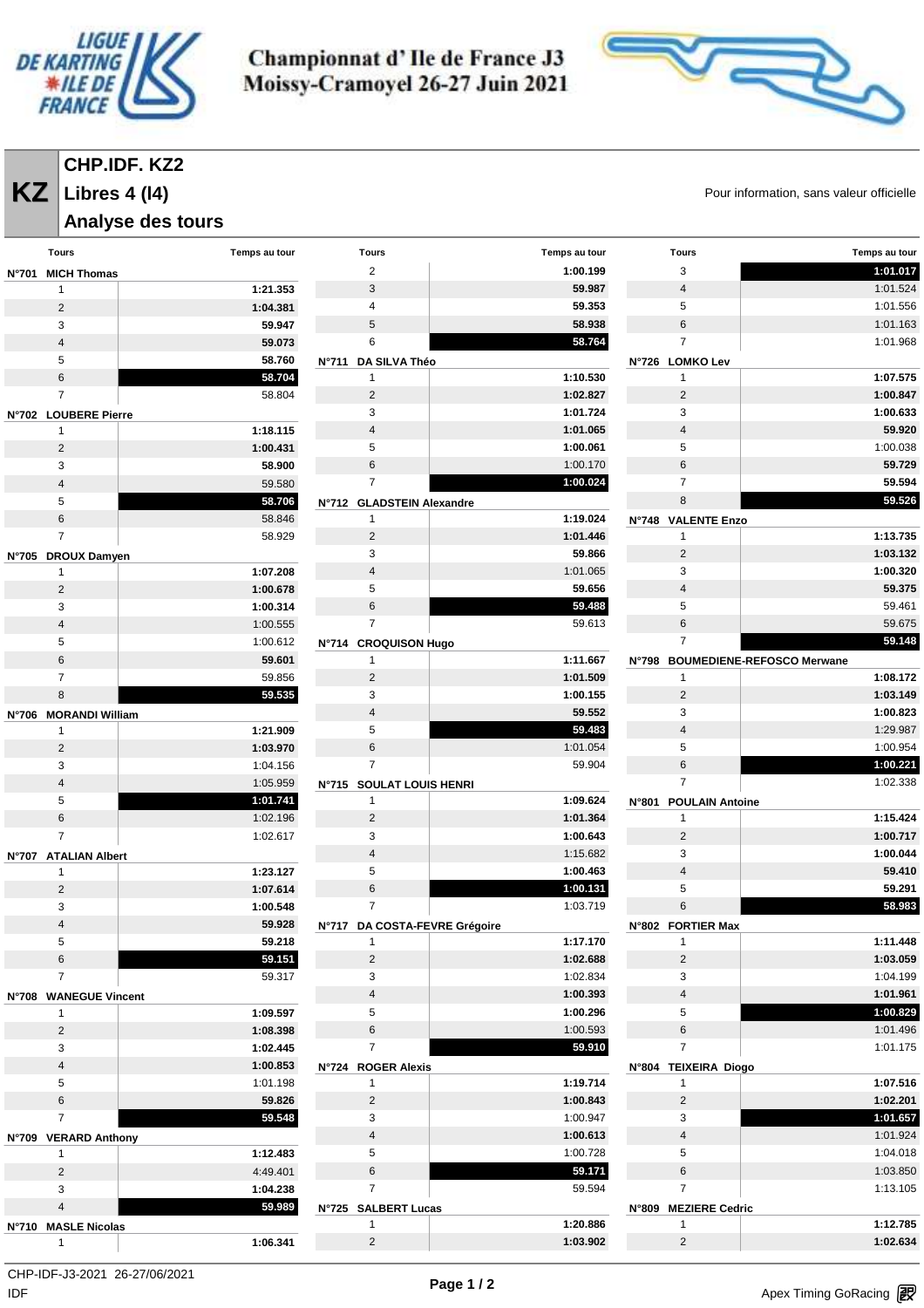

**Libres 4 (l4)**

Championnat d'Ile de France J3 Moissy-Cramoyel 26-27 Juin 2021



**KZ** Libres 4 (14) **COVID-19 COVID-20** Pour information, sans valeur officielle

|       |                          | Analyse des tours |               |
|-------|--------------------------|-------------------|---------------|
|       | <b>Tours</b>             |                   | Temps au tour |
|       | 3                        |                   | 1:01.997      |
|       | 4                        |                   | 1:02.109      |
|       | 5                        |                   | 1:01.639      |
|       | 6                        |                   | 1:00.817      |
|       | $\overline{7}$           |                   | 1:00.985      |
| N°810 | <b>LHERMEY Raphael</b>   |                   |               |
|       | 1                        |                   | 1:19.031      |
|       | $\overline{2}$           |                   | 1:03.630      |
|       | 3                        |                   | 1:10.674      |
|       | $\overline{\mathbf{4}}$  |                   | 1:04.263      |
|       | 5                        |                   | 1:03.038      |
|       | 6                        |                   | 1:02.233      |
|       | 7                        |                   | 1:01.739      |
| N°811 | <b>DEMACEDO Philippe</b> |                   |               |
|       | 1                        |                   | 1:21.681      |
|       | $\overline{2}$           |                   | 1:05.044      |
|       | 3                        |                   | 1:03.097      |
|       | 4                        |                   | 1:03.390      |
|       | 5                        |                   | 1:02.381      |
|       | 6                        |                   | 1:03.063      |
|       | $\overline{7}$           |                   | 1:02.921      |
| N°812 | <b>GUEANT Julien</b>     |                   |               |
|       | 1                        |                   | 1:06.483      |
|       | $\overline{2}$           |                   | 1:00.794      |
|       | 3                        |                   | 1:00.623      |
|       | $\overline{\mathbf{4}}$  |                   | 59.787        |
|       | 5                        |                   | 59.864        |
|       | 6                        |                   | 59.705        |
|       | 7                        |                   | 59.739        |
|       | 8                        |                   | 59.571        |
| N°863 | <b>MAATOUGUI Adam</b>    |                   |               |
|       | 1                        |                   | 1:20.179      |
|       | $\overline{2}$           |                   | 1:03.166      |
|       | 3                        |                   | 1:00.472      |
|       | 4                        |                   | 1:00.473      |
|       | 5                        |                   | 1:00.099      |
|       | 6                        |                   | 1:00.225      |
|       | 7                        |                   | 1:00.166      |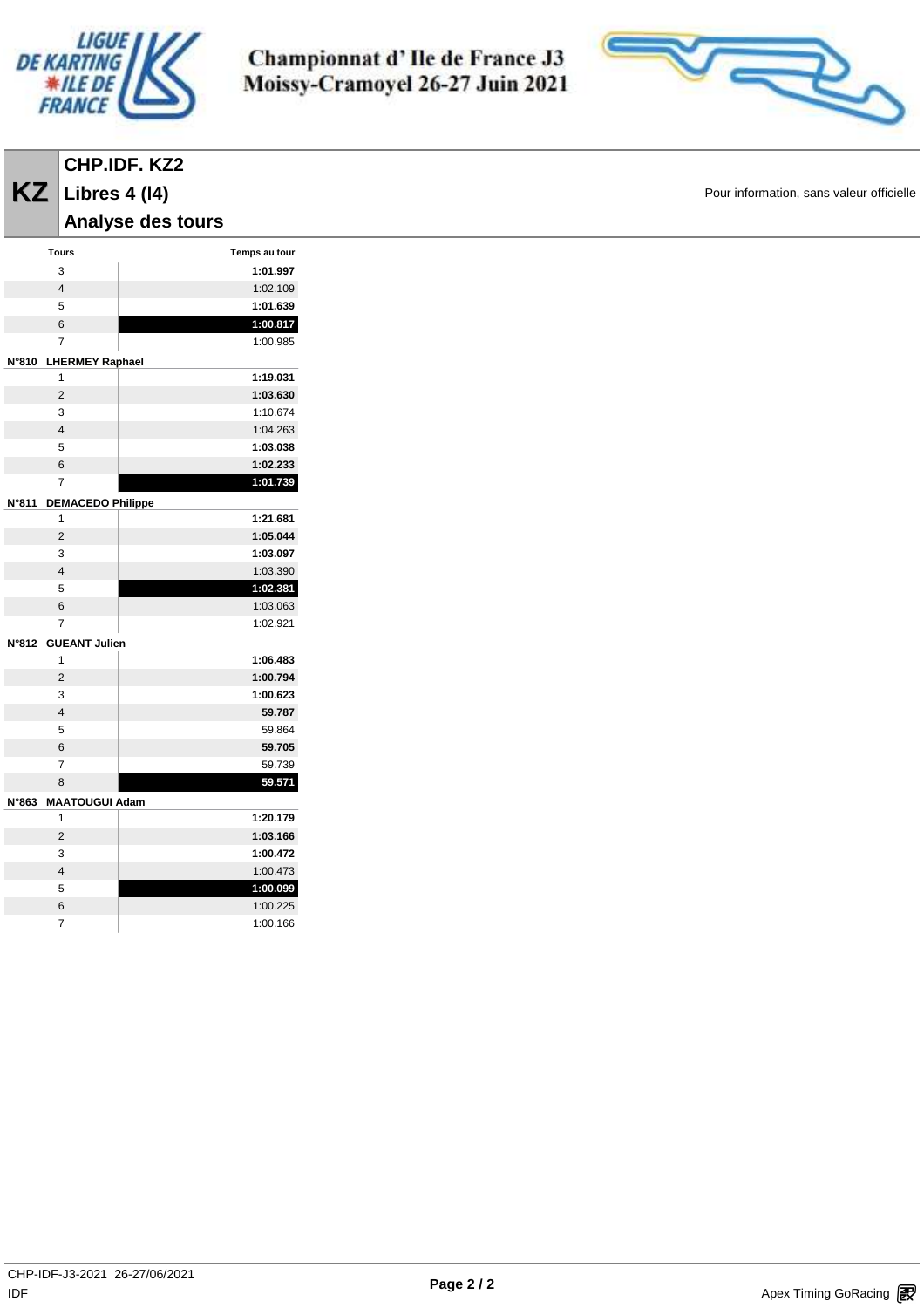

**Libres 5 (l5) Résultats** 

**KZ**

Championnat d'Ile de France J3 Moissy-Cramoyel 26-27 Juin 2021



### **Document 5**

Sous réserve du contrôle technique ou d'incidents d'ordre sportif

| Clt            | N°  | Pilote                            | Chassis      | Club            | <b>Temps</b> | Ecart | Interv. | Tour           |
|----------------|-----|-----------------------------------|--------------|-----------------|--------------|-------|---------|----------------|
| $\mathbf{1}$   | 702 | <b>LOUBERE Pierre</b>             | Birel        | Pau             | 58.199       |       |         | 8              |
| $\overline{2}$ | 714 | <b>CROQUISON Hugo</b>             | Sodi         | Cormeilles      | 58.468       | 0.269 | 0.269   | $\overline{4}$ |
| 3              | 710 | <b>MASLE Nicolas</b>              | Birel        | Mantes          | 58.641       | 0.442 | 0.173   | $\overline{7}$ |
| 4              | 708 | <b>WANEGUE Vincent</b>            | Energy       | Beltoise        | 58.761       | 0.562 | 0.120   | $\sqrt{5}$     |
| 5              | 705 | <b>DROUX Damyen</b>               | Kali         | Angerville      | 58.819       | 0.620 | 0.058   | $\overline{7}$ |
| 6              | 724 | <b>ROGER Alexis</b>               | <b>Birel</b> | Rosny 93        | 58.872       | 0.673 | 0.053   | $\overline{4}$ |
| $\overline{7}$ | 748 | <b>VALENTE Enzo</b>               | Alpha        | Bretigny        | 58.919       | 0.720 | 0.047   | 6              |
| 8              | 801 | <b>POULAIN Antoine</b>            | Sodi         | Sens Paris      | 58.939       | 0.740 | 0.020   | 5              |
| 9              | 726 | <b>LOMKO Lev</b>                  |              | Bretigny        | 59.225       | 1.026 | 0.286   | 8              |
| 10             | 709 | <b>VERARD Anthony</b>             | Sodi         | Bretigny        | 59.383       | 1.184 | 0.158   | 4              |
| 11             | 717 | DA COSTA-FEVRE Grégoire           | Birel        | Cormeilles      | 59.461       | 1.262 | 0.078   | $\overline{7}$ |
| 12             | 712 | <b>GLADSTEIN Alexandre</b>        | <b>Birel</b> | Bretigny        | 59.496       | 1.297 | 0.035   | 5              |
| 13             | 863 | <b>MAATOUGUI Adam</b>             | CRG          | Angerville      | 59.497       | 1.298 | 0.001   | 5              |
| 14             | 707 | <b>ATALIAN Albert</b>             | Tony         | Sens-Paris      | 59.525       | 1.326 | 0.028   | $\overline{2}$ |
| 15             | 812 | <b>GUEANT Julien</b>              | CRG          | Angerville      | 59.542       | 1.343 | 0.017   | $\overline{7}$ |
| 16             | 715 | <b>SOULAT LOUIS HENRI</b>         | <b>Birel</b> | Rosny 93        | 59.816       | 1.617 | 0.274   | 6              |
| 17             | 711 | DA SILVA Théo                     | Birel        | Rouen 76        | 59.929       | 1.730 | 0.113   | 6              |
| 18             | 802 | <b>FORTIER Max</b>                | Sodi         | Angerville      | 59.962       | 1.763 | 0.033   | $\overline{7}$ |
| 19             | 798 | <b>BOUMEDIENE-REFOSCO Merwane</b> | Birel        | Cormeilles      | 1:00.087     | 1.888 | 0.125   | 6              |
| 20             | 809 | <b>MEZIERE Cedric</b>             | <b>Birel</b> | Rosny 93        | 1:00.282     | 2.083 | 0.195   | 6              |
| 21             | 804 | <b>TEIXEIRA Diogo</b>             | CRG          | Angerville      | 1:00.415     | 2.216 | 0.133   | 5              |
| 22             | 725 | <b>SALBERT Lucas</b>              |              | Rosny 93        | 1:00.516     | 2.317 | 0.101   | 6              |
| 23             | 810 | <b>LHERMEY Raphael</b>            | Birel        | Cormeilles      | 1:01.516     | 3.317 | 1.000   | 6              |
| 24             | 706 | <b>MORANDI William</b>            | <b>Birel</b> | Kartland        | 1:01.564     | 3.365 | 0.048   | $\overline{7}$ |
| 25             | 811 | <b>DEMACEDO Philippe</b>          |              | Cormeilles      | 1:02.325     | 4.126 | 0.761   | 4              |
| 26             | 808 | <b>TOURLOURAT Sebastien</b>       | <b>Birel</b> | <b>Bretigny</b> | 1:03.123     | 4.924 | 0.798   | 5              |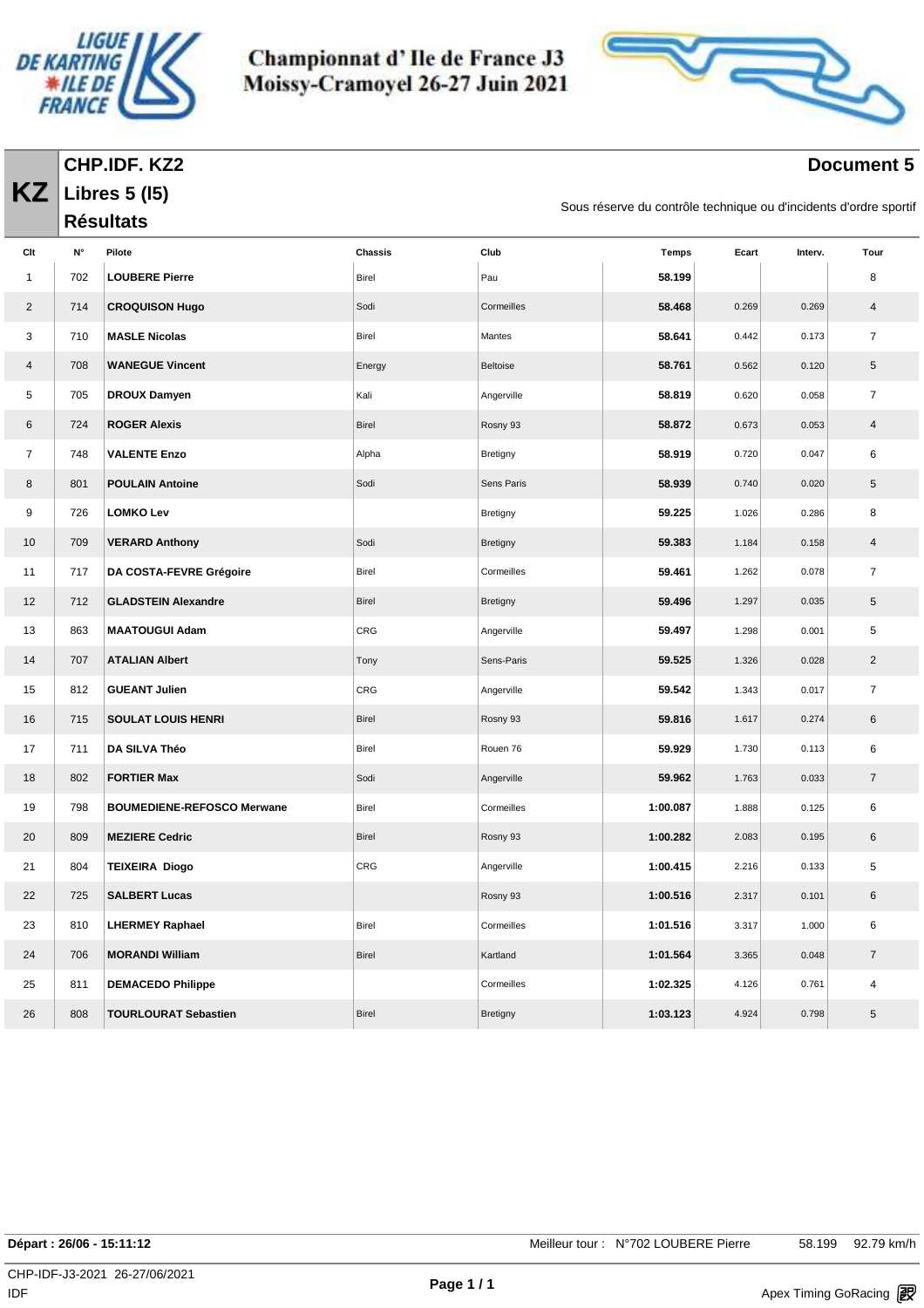



# **CHP.IDF. KZ2**

**Libres 5 (l5)**

# **Analyse des tours**

**KZ** Libres 5 (15) **COVERS** CHOICE POUR Information, sans valeur officielle

| <b>Tours</b>            | Temps au tour | <b>Tours</b>                  | Temps au tour | <b>Tours</b>                    | Temps au tour                     |
|-------------------------|---------------|-------------------------------|---------------|---------------------------------|-----------------------------------|
| N°702 LOUBERE Pierre    |               | N°711 DA SILVA Théo           |               | 2                               | 1:01.470                          |
| 1                       | 1:08.149      | 1                             | 1:11.293      | $\mathsf 3$                     | 1:00.647                          |
| $\overline{2}$          | 59.405        | $\overline{2}$                | 1:00.798      | 4                               | 1:00.725                          |
| 3                       | 58.591        | 3                             | 1:00.442      | $\,$ 5 $\,$                     | 1:01.383                          |
| 4                       | 58.764        | $\overline{4}$                | 1:00.615      | 6                               | 1:00.516                          |
| 5                       | 59.531        | 5                             | 1:00.244      | $\overline{7}$                  | 1:00.756                          |
| 6                       | 58.640        | 6                             | 59.929        | 8                               | 1:01.190                          |
| $\overline{7}$          | 58.679        | $\overline{7}$                | 1:00.503      | N°726 LOMKO Lev                 |                                   |
| 8                       | 58.199        | 8                             | 1:02.201      | $\mathbf{1}$                    | 1:07.400                          |
| N°705 DROUX Damyen      |               | N°712 GLADSTEIN Alexandre     |               | 2                               | 1:00.279                          |
| -1                      | 1:08.882      | 1                             | 1:13.040      | 3                               | 59.911                            |
| $\overline{2}$          | 1:00.966      | $\overline{2}$                | 59.997        | $\overline{4}$                  | 59.947                            |
| 3                       | 59.479        | 3                             | 59.664        | $\mathbf 5$                     | 59.921                            |
| 4                       | 59.056        | 4                             | 59.648        | $\,6\,$                         | 59.699                            |
| 5                       | 59.117        | 5                             | 59.496        | $\overline{7}$                  | 1:00.163                          |
| 6                       | 58.931        | 6                             | 59.755        | 8                               | 59.225                            |
| $\overline{7}$          | 58.819        | $\overline{7}$                | 1:02.639      | N°748 VALENTE Enzo              |                                   |
| 8                       | 58.964        | 8                             | 1:00.649      | $\mathbf{1}$                    | 1:10.793                          |
| N°706 MORANDI William   |               | N°714 CROQUISON Hugo          |               | $\overline{2}$                  | 59.593                            |
| 1                       | 1:12.531      | 1                             | 1:09.019      | 3                               | 58.945                            |
| $\overline{2}$          | 1:02.376      | $\overline{2}$                | 59.839        | $\overline{4}$                  | 58.976                            |
| 3                       | 1:03.279      | 3                             | 58.982        | 5                               | 58.938                            |
| 4                       | 1:02.330      | 4                             | 58.468        | 6                               | 58.919                            |
| 5                       | 1:02.389      | 5                             | 59.099        | $\overline{7}$                  | 59.034                            |
| 6                       | 1:01.848      | 6                             | 58.778        | 8                               | 58.951                            |
| $\overline{7}$          | 1:01.564      | 7                             | 58.975        | N°798                           | <b>BOUMEDIENE-REFOSCO Merwane</b> |
| 8                       | 1:01.701      | 8                             | 59.733        | $\mathbf{1}$                    | 1:29.544                          |
| N°707 ATALIAN Albert    |               | N°715 SOULAT LOUIS HENRI      |               | $\overline{2}$                  | 1:11.976                          |
| 1                       | 1:07.978      | $\mathbf{1}$                  | 1:11.257      | 3                               | 1:03.220                          |
| $\overline{2}$          | 59.525        | $\overline{2}$                | 1:02.007      | $\overline{4}$                  | 1:00.430                          |
| N°708 WANEGUE Vincent   |               | 3                             | 1:00.371      | 5                               | 1:03.553                          |
| 1                       | 1:10.251      | $\overline{4}$                | 1:00.982      | 6                               | 1:00.087                          |
| $\overline{2}$          | 59.543        | 5                             | 59.884        | $\overline{7}$                  | 1:00.452                          |
| 3                       | 58.873        | 6                             | 59.816        | N°801<br><b>POULAIN Antoine</b> |                                   |
| 4                       | 58.862        | $\overline{7}$                | 1:03.184      | $\mathbf{1}$                    | 1:08.997                          |
| 5                       | 58.761        | 8                             | 59.856        | 2                               | 59.495                            |
| 6                       | 1:13.911      | N°717 DA COSTA-FEVRE Grégoire |               | 3                               | 59.172                            |
| $\overline{7}$          | 59.216        | 1                             | 1:09.749      | 4                               | 59.444                            |
| N°709 VERARD Anthony    |               | $\overline{c}$                | 1:02.222      | 5                               | 58.939                            |
| 1                       | 1:08.469      | 3                             | 1:00.122      | 6                               | 58.952                            |
| $\overline{2}$          | 1:01.270      | $\overline{\mathbf{4}}$       | 1:00.136      | $\overline{7}$                  | 58.940                            |
| 3                       | 59.508        | 5                             | 1:00.464      | N°802 FORTIER Max               |                                   |
| $\overline{\mathbf{4}}$ | 59.383        | 6                             | 59.573        | $\mathbf{1}$                    | 1:08.932                          |
| 5                       | 59.539        | $\overline{7}$                | 59.461        | $\overline{c}$                  | 1:01.266                          |
| 6                       | 59.470        | 8                             | 59.643        | 3                               | 1:00.937                          |
| $\overline{7}$          | 1:00.622      | N°724 ROGER Alexis            |               | $\overline{4}$                  | 1:00.628                          |
| N°710 MASLE Nicolas     |               | 1                             | 1:11.854      | $\overline{5}$                  | 1:00.326                          |
| $\mathbf{1}$            | 1:07.379      | $\overline{c}$                | 1:00.594      | $\,6\,$                         | 1:00.073                          |
| $\overline{2}$          | 59.571        | 3                             | 59.228        | $\overline{7}$                  | 59.962                            |
| 3                       | 59.167        | $\overline{\mathbf{4}}$       | 58.872        | $\bf 8$                         | 1:00.761                          |
| $\overline{4}$          | 58.811        | 5                             | 1:06.535      | N°804 TEIXEIRA Diogo            |                                   |
| 5                       | 1:01.095      | 6                             | 59.162        | $\mathbf{1}$                    | 1:11.912                          |
| 6                       | 58.727        | $\overline{7}$                | 59.023        | $\overline{2}$                  | 1:01.265                          |
| $\overline{7}$          | 58.641        | 8                             | 59.570        | 3                               | 1:00.783                          |
| 8                       | 59.150        | N°725 SALBERT Lucas           |               | $\overline{4}$                  | 1:00.590                          |
|                         |               | $\mathbf{1}$                  | 1:13.303      | $5\phantom{.0}$                 | 1:00.415                          |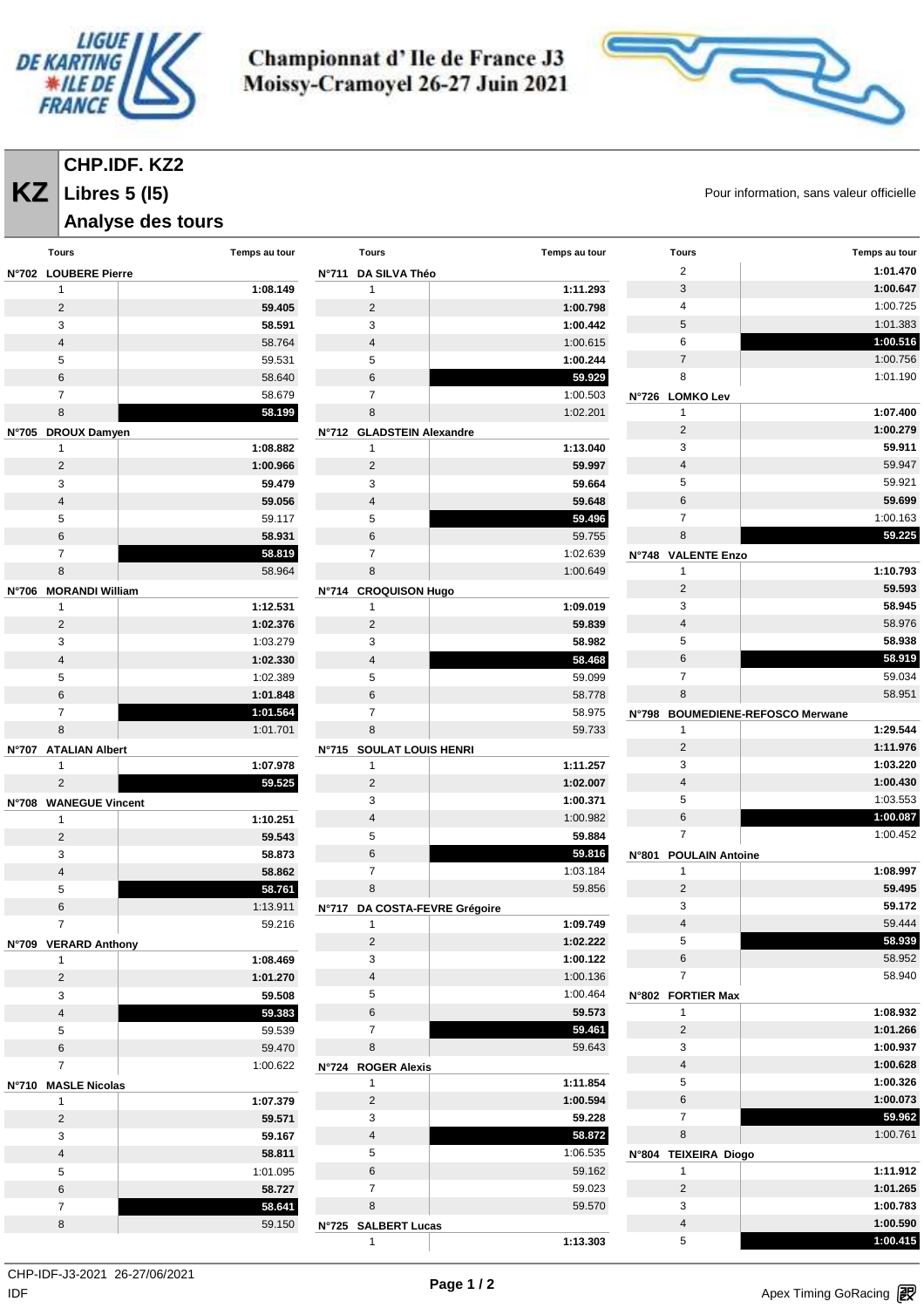



| KZ<br>Libres $5(15)$<br>Analyse des tours<br>Temps au tour<br>Tours<br>1:02.282<br>6<br>$\overline{7}$<br>2:04.581<br>N°808 TOURLOURAT Sebastien<br>1:17.140<br>$\mathbf{1}$<br>$\sqrt{2}$<br>1:08.118<br>1:03.984<br>3<br>1:03.605<br>$\overline{\mathbf{4}}$<br>5<br>1:03.123<br>6<br>1:03.251<br>$\overline{7}$<br>1:03.257<br>N°809 MEZIERE Cedric<br>1:11.603<br>$\mathbf{1}$<br>$\overline{c}$<br>1:02.984<br>1:00.596<br>3<br>$\overline{\mathbf{4}}$<br>1:00.602<br>5<br>1:00.442<br>6<br>1:00.282<br>1:00.692<br>$\overline{7}$<br>8<br>1:00.576<br>N°810 LHERMEY Raphael<br>1:13.443<br>$\mathbf{1}$<br>$\overline{c}$<br>1:14.358<br>1:02.600<br>3<br>$\overline{\mathbf{4}}$<br>1:02.319<br>1:01.858<br>5<br>6<br>1:01.516<br>$\overline{7}$<br>1:04.537<br>N°811 DEMACEDO Philippe<br>1:13.132<br>$\mathbf{1}$<br>1:02.391<br>$\mathbf 2$<br>3<br>1:02.520<br>$\overline{\mathbf{4}}$<br>1:02.325<br>2:35.420<br>5<br>1:02.480<br>$6\overline{6}$<br>N°812 GUEANT Julien<br>1:07.524<br>$\mathbf{1}$<br>$\overline{2}$<br>1:00.403<br>3<br>1:00.624<br>$\overline{\mathbf{4}}$<br>1:00.039<br>$\,$ 5 $\,$<br>1:00.709<br>6<br>1:01.250<br>$\overline{7}$<br>59.542<br>8<br>59.690<br>N°863 MAATOUGUI Adam<br>1:10.447<br>$\mathbf{1}$<br>$\sqrt{2}$<br>59.858<br>3<br>59.631<br>$\overline{\mathbf{4}}$<br>1:00.083<br>5<br>59.497<br>6<br>59.781 | CHP.IDF. KZ2   |        |
|----------------------------------------------------------------------------------------------------------------------------------------------------------------------------------------------------------------------------------------------------------------------------------------------------------------------------------------------------------------------------------------------------------------------------------------------------------------------------------------------------------------------------------------------------------------------------------------------------------------------------------------------------------------------------------------------------------------------------------------------------------------------------------------------------------------------------------------------------------------------------------------------------------------------------------------------------------------------------------------------------------------------------------------------------------------------------------------------------------------------------------------------------------------------------------------------------------------------------------------------------------------------------------------------------------------------------------------------------------------|----------------|--------|
|                                                                                                                                                                                                                                                                                                                                                                                                                                                                                                                                                                                                                                                                                                                                                                                                                                                                                                                                                                                                                                                                                                                                                                                                                                                                                                                                                                |                |        |
|                                                                                                                                                                                                                                                                                                                                                                                                                                                                                                                                                                                                                                                                                                                                                                                                                                                                                                                                                                                                                                                                                                                                                                                                                                                                                                                                                                |                |        |
|                                                                                                                                                                                                                                                                                                                                                                                                                                                                                                                                                                                                                                                                                                                                                                                                                                                                                                                                                                                                                                                                                                                                                                                                                                                                                                                                                                |                |        |
|                                                                                                                                                                                                                                                                                                                                                                                                                                                                                                                                                                                                                                                                                                                                                                                                                                                                                                                                                                                                                                                                                                                                                                                                                                                                                                                                                                |                |        |
|                                                                                                                                                                                                                                                                                                                                                                                                                                                                                                                                                                                                                                                                                                                                                                                                                                                                                                                                                                                                                                                                                                                                                                                                                                                                                                                                                                |                |        |
|                                                                                                                                                                                                                                                                                                                                                                                                                                                                                                                                                                                                                                                                                                                                                                                                                                                                                                                                                                                                                                                                                                                                                                                                                                                                                                                                                                |                |        |
|                                                                                                                                                                                                                                                                                                                                                                                                                                                                                                                                                                                                                                                                                                                                                                                                                                                                                                                                                                                                                                                                                                                                                                                                                                                                                                                                                                |                |        |
|                                                                                                                                                                                                                                                                                                                                                                                                                                                                                                                                                                                                                                                                                                                                                                                                                                                                                                                                                                                                                                                                                                                                                                                                                                                                                                                                                                |                |        |
|                                                                                                                                                                                                                                                                                                                                                                                                                                                                                                                                                                                                                                                                                                                                                                                                                                                                                                                                                                                                                                                                                                                                                                                                                                                                                                                                                                |                |        |
|                                                                                                                                                                                                                                                                                                                                                                                                                                                                                                                                                                                                                                                                                                                                                                                                                                                                                                                                                                                                                                                                                                                                                                                                                                                                                                                                                                |                |        |
|                                                                                                                                                                                                                                                                                                                                                                                                                                                                                                                                                                                                                                                                                                                                                                                                                                                                                                                                                                                                                                                                                                                                                                                                                                                                                                                                                                |                |        |
|                                                                                                                                                                                                                                                                                                                                                                                                                                                                                                                                                                                                                                                                                                                                                                                                                                                                                                                                                                                                                                                                                                                                                                                                                                                                                                                                                                |                |        |
|                                                                                                                                                                                                                                                                                                                                                                                                                                                                                                                                                                                                                                                                                                                                                                                                                                                                                                                                                                                                                                                                                                                                                                                                                                                                                                                                                                |                |        |
|                                                                                                                                                                                                                                                                                                                                                                                                                                                                                                                                                                                                                                                                                                                                                                                                                                                                                                                                                                                                                                                                                                                                                                                                                                                                                                                                                                |                |        |
|                                                                                                                                                                                                                                                                                                                                                                                                                                                                                                                                                                                                                                                                                                                                                                                                                                                                                                                                                                                                                                                                                                                                                                                                                                                                                                                                                                |                |        |
|                                                                                                                                                                                                                                                                                                                                                                                                                                                                                                                                                                                                                                                                                                                                                                                                                                                                                                                                                                                                                                                                                                                                                                                                                                                                                                                                                                |                |        |
|                                                                                                                                                                                                                                                                                                                                                                                                                                                                                                                                                                                                                                                                                                                                                                                                                                                                                                                                                                                                                                                                                                                                                                                                                                                                                                                                                                |                |        |
|                                                                                                                                                                                                                                                                                                                                                                                                                                                                                                                                                                                                                                                                                                                                                                                                                                                                                                                                                                                                                                                                                                                                                                                                                                                                                                                                                                |                |        |
|                                                                                                                                                                                                                                                                                                                                                                                                                                                                                                                                                                                                                                                                                                                                                                                                                                                                                                                                                                                                                                                                                                                                                                                                                                                                                                                                                                |                |        |
|                                                                                                                                                                                                                                                                                                                                                                                                                                                                                                                                                                                                                                                                                                                                                                                                                                                                                                                                                                                                                                                                                                                                                                                                                                                                                                                                                                |                |        |
|                                                                                                                                                                                                                                                                                                                                                                                                                                                                                                                                                                                                                                                                                                                                                                                                                                                                                                                                                                                                                                                                                                                                                                                                                                                                                                                                                                |                |        |
|                                                                                                                                                                                                                                                                                                                                                                                                                                                                                                                                                                                                                                                                                                                                                                                                                                                                                                                                                                                                                                                                                                                                                                                                                                                                                                                                                                |                |        |
|                                                                                                                                                                                                                                                                                                                                                                                                                                                                                                                                                                                                                                                                                                                                                                                                                                                                                                                                                                                                                                                                                                                                                                                                                                                                                                                                                                |                |        |
|                                                                                                                                                                                                                                                                                                                                                                                                                                                                                                                                                                                                                                                                                                                                                                                                                                                                                                                                                                                                                                                                                                                                                                                                                                                                                                                                                                |                |        |
|                                                                                                                                                                                                                                                                                                                                                                                                                                                                                                                                                                                                                                                                                                                                                                                                                                                                                                                                                                                                                                                                                                                                                                                                                                                                                                                                                                |                |        |
|                                                                                                                                                                                                                                                                                                                                                                                                                                                                                                                                                                                                                                                                                                                                                                                                                                                                                                                                                                                                                                                                                                                                                                                                                                                                                                                                                                |                |        |
|                                                                                                                                                                                                                                                                                                                                                                                                                                                                                                                                                                                                                                                                                                                                                                                                                                                                                                                                                                                                                                                                                                                                                                                                                                                                                                                                                                |                |        |
|                                                                                                                                                                                                                                                                                                                                                                                                                                                                                                                                                                                                                                                                                                                                                                                                                                                                                                                                                                                                                                                                                                                                                                                                                                                                                                                                                                |                |        |
|                                                                                                                                                                                                                                                                                                                                                                                                                                                                                                                                                                                                                                                                                                                                                                                                                                                                                                                                                                                                                                                                                                                                                                                                                                                                                                                                                                |                |        |
|                                                                                                                                                                                                                                                                                                                                                                                                                                                                                                                                                                                                                                                                                                                                                                                                                                                                                                                                                                                                                                                                                                                                                                                                                                                                                                                                                                |                |        |
|                                                                                                                                                                                                                                                                                                                                                                                                                                                                                                                                                                                                                                                                                                                                                                                                                                                                                                                                                                                                                                                                                                                                                                                                                                                                                                                                                                |                |        |
|                                                                                                                                                                                                                                                                                                                                                                                                                                                                                                                                                                                                                                                                                                                                                                                                                                                                                                                                                                                                                                                                                                                                                                                                                                                                                                                                                                |                |        |
|                                                                                                                                                                                                                                                                                                                                                                                                                                                                                                                                                                                                                                                                                                                                                                                                                                                                                                                                                                                                                                                                                                                                                                                                                                                                                                                                                                |                |        |
|                                                                                                                                                                                                                                                                                                                                                                                                                                                                                                                                                                                                                                                                                                                                                                                                                                                                                                                                                                                                                                                                                                                                                                                                                                                                                                                                                                |                |        |
|                                                                                                                                                                                                                                                                                                                                                                                                                                                                                                                                                                                                                                                                                                                                                                                                                                                                                                                                                                                                                                                                                                                                                                                                                                                                                                                                                                |                |        |
|                                                                                                                                                                                                                                                                                                                                                                                                                                                                                                                                                                                                                                                                                                                                                                                                                                                                                                                                                                                                                                                                                                                                                                                                                                                                                                                                                                |                |        |
|                                                                                                                                                                                                                                                                                                                                                                                                                                                                                                                                                                                                                                                                                                                                                                                                                                                                                                                                                                                                                                                                                                                                                                                                                                                                                                                                                                |                |        |
|                                                                                                                                                                                                                                                                                                                                                                                                                                                                                                                                                                                                                                                                                                                                                                                                                                                                                                                                                                                                                                                                                                                                                                                                                                                                                                                                                                |                |        |
|                                                                                                                                                                                                                                                                                                                                                                                                                                                                                                                                                                                                                                                                                                                                                                                                                                                                                                                                                                                                                                                                                                                                                                                                                                                                                                                                                                |                |        |
|                                                                                                                                                                                                                                                                                                                                                                                                                                                                                                                                                                                                                                                                                                                                                                                                                                                                                                                                                                                                                                                                                                                                                                                                                                                                                                                                                                |                |        |
|                                                                                                                                                                                                                                                                                                                                                                                                                                                                                                                                                                                                                                                                                                                                                                                                                                                                                                                                                                                                                                                                                                                                                                                                                                                                                                                                                                |                |        |
|                                                                                                                                                                                                                                                                                                                                                                                                                                                                                                                                                                                                                                                                                                                                                                                                                                                                                                                                                                                                                                                                                                                                                                                                                                                                                                                                                                |                |        |
|                                                                                                                                                                                                                                                                                                                                                                                                                                                                                                                                                                                                                                                                                                                                                                                                                                                                                                                                                                                                                                                                                                                                                                                                                                                                                                                                                                |                |        |
|                                                                                                                                                                                                                                                                                                                                                                                                                                                                                                                                                                                                                                                                                                                                                                                                                                                                                                                                                                                                                                                                                                                                                                                                                                                                                                                                                                |                |        |
|                                                                                                                                                                                                                                                                                                                                                                                                                                                                                                                                                                                                                                                                                                                                                                                                                                                                                                                                                                                                                                                                                                                                                                                                                                                                                                                                                                |                |        |
|                                                                                                                                                                                                                                                                                                                                                                                                                                                                                                                                                                                                                                                                                                                                                                                                                                                                                                                                                                                                                                                                                                                                                                                                                                                                                                                                                                |                |        |
|                                                                                                                                                                                                                                                                                                                                                                                                                                                                                                                                                                                                                                                                                                                                                                                                                                                                                                                                                                                                                                                                                                                                                                                                                                                                                                                                                                |                |        |
|                                                                                                                                                                                                                                                                                                                                                                                                                                                                                                                                                                                                                                                                                                                                                                                                                                                                                                                                                                                                                                                                                                                                                                                                                                                                                                                                                                |                |        |
|                                                                                                                                                                                                                                                                                                                                                                                                                                                                                                                                                                                                                                                                                                                                                                                                                                                                                                                                                                                                                                                                                                                                                                                                                                                                                                                                                                |                |        |
|                                                                                                                                                                                                                                                                                                                                                                                                                                                                                                                                                                                                                                                                                                                                                                                                                                                                                                                                                                                                                                                                                                                                                                                                                                                                                                                                                                |                |        |
|                                                                                                                                                                                                                                                                                                                                                                                                                                                                                                                                                                                                                                                                                                                                                                                                                                                                                                                                                                                                                                                                                                                                                                                                                                                                                                                                                                | $\overline{7}$ | 59.537 |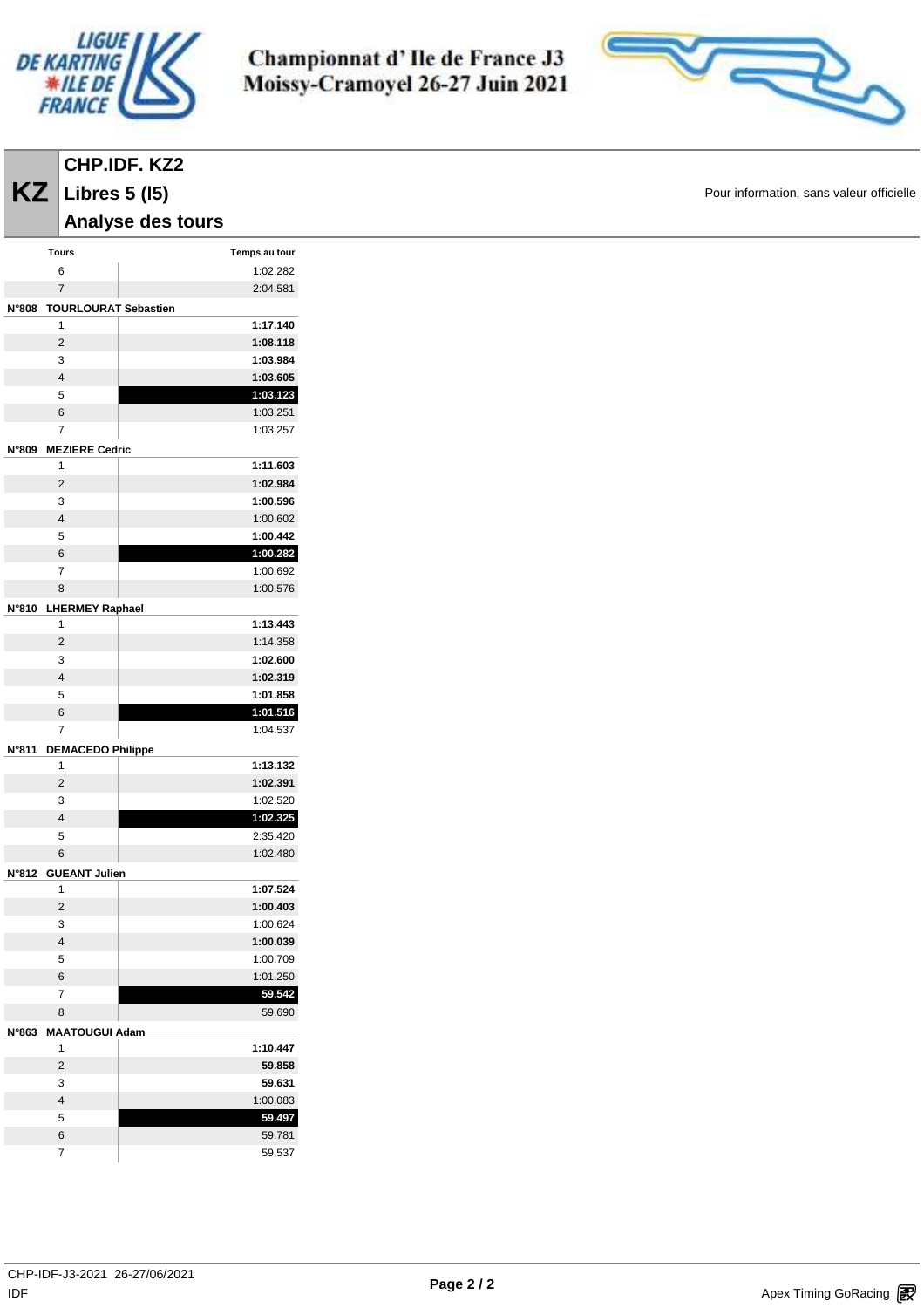

**Chrono (ch)**

**KZ**

Championnat d'Ile de France J3 Moissy-Cramoyel 26-27 Juin 2021



#### **Document 6**

Sous réserve du contrôle technique ou d'incidents d'ordre sportif

|                |     | <b>Résultats</b>                  |         |            | oddo reporte da compote technique ou umbiachto a citate oportir |       |         |                |
|----------------|-----|-----------------------------------|---------|------------|-----------------------------------------------------------------|-------|---------|----------------|
| Clt            | N°  | Pilote                            | Chassis | Club       | <b>Temps</b>                                                    | Ecart | Interv. | Tour           |
| 1              | 748 | <b>VALENTE Enzo</b>               | Alpha   | Bretigny   | 58.267                                                          |       |         | 5              |
| $\overline{2}$ | 701 | <b>MICH Thomas</b>                | Birel   | Rosny      | 58.340                                                          | 0.073 | 0.073   | $\overline{7}$ |
| 3              | 702 | <b>LOUBERE Pierre</b>             | Birel   | Pau        | 58.358                                                          | 0.091 | 0.018   | 3              |
| 4              | 714 | <b>CROQUISON Hugo</b>             | Sodi    | Cormeilles | 58.369                                                          | 0.102 | 0.011   | 6              |
| 5              | 708 | <b>WANEGUE Vincent</b>            | Energy  | Beltoise   | 58.417                                                          | 0.150 | 0.048   | 5              |
| 6              | 801 | <b>POULAIN Antoine</b>            | Sodi    | Sens Paris | 58.605                                                          | 0.338 | 0.188   | $\overline{4}$ |
| $\overline{7}$ | 705 | <b>DROUX Damyen</b>               | Kali    | Angerville | 58.808                                                          | 0.541 | 0.203   | 5              |
| 8              | 710 | <b>MASLE Nicolas</b>              | Birel   | Mantes     | 58.876                                                          | 0.609 | 0.068   | $\overline{4}$ |
| 9              | 724 | <b>ROGER Alexis</b>               | Birel   | Rosny 93   | 58.879                                                          | 0.612 | 0.003   | 6              |
| 10             | 707 | <b>ATALIAN Albert</b>             | Tony    | Sens-Paris | 59.014                                                          | 0.747 | 0.135   | 6              |
| 11             | 712 | <b>GLADSTEIN Alexandre</b>        | Birel   | Bretigny   | 59.036                                                          | 0.769 | 0.022   | $\overline{2}$ |
| 12             | 715 | <b>SOULAT LOUIS HENRI</b>         | Birel   | Rosny 93   | 59.096                                                          | 0.829 | 0.060   | $\overline{4}$ |
| 13             | 717 | DA COSTA-FEVRE Grégoire           | Birel   | Cormeilles | 59.100                                                          | 0.833 | 0.004   | 5              |
| 14             | 812 | <b>GUEANT Julien</b>              | CRG     | Angerville | 59.105                                                          | 0.838 | 0.005   | 5              |
| 15             | 711 | DA SILVA Théo                     | Birel   | Rouen 76   | 59.143                                                          | 0.876 | 0.038   | 4              |
| 16             | 726 | <b>LOMKO Lev</b>                  |         | Bretigny   | 59.235                                                          | 0.968 | 0.092   | $\overline{4}$ |
| 17             | 709 | <b>VERARD Anthony</b>             | Sodi    | Bretigny   | 59.376                                                          | 1.109 | 0.141   | $\overline{7}$ |
| 18             | 863 | <b>MAATOUGUI Adam</b>             | CRG     | Angerville | 59.420                                                          | 1.153 | 0.044   | 3              |
| 19             | 798 | <b>BOUMEDIENE-REFOSCO Merwane</b> | Birel   | Cormeilles | 59.433                                                          | 1.166 | 0.013   | $\overline{7}$ |
| 20             | 802 | <b>FORTIER Max</b>                | Sodi    | Angerville | 59.572                                                          | 1.305 | 0.139   | $\overline{4}$ |
| 21             | 725 | <b>SALBERT Lucas</b>              |         | Rosny 93   | 59.706                                                          | 1.439 | 0.134   | 6              |
| 22             | 804 | <b>TEIXEIRA Diogo</b>             | CRG     | Angerville | 1:00.000                                                        | 1.733 | 0.294   | 4              |
| 23             | 706 | <b>MORANDI William</b>            | Birel   | Kartland   | 1:00.302                                                        | 2.035 | 0.302   | $\overline{7}$ |
| 24             | 809 | <b>MEZIERE Cedric</b>             | Birel   | Rosny 93   | 1:00.401                                                        | 2.134 | 0.099   | 6              |
| 25             | 810 | <b>LHERMEY Raphael</b>            | Birel   | Cormeilles | 1:01.050                                                        | 2.783 | 0.649   | 5              |
| 26             | 811 | <b>DEMACEDO Philippe</b>          |         | Cormeilles | 1:01.307                                                        | 3.040 | 0.257   | $\,6\,$        |
| 27             | 808 | <b>TOURLOURAT Sebastien</b>       | Birel   | Bretigny   | 1:02.798                                                        | 4.531 | 1.491   | 5              |
| Non classés    |     |                                   |         |            |                                                                 |       |         |                |
|                | 704 | <b>TEIXEIRA Marc</b>              | CRG     | Angerville | Pas de temps                                                    |       |         |                |
|                | 723 | <b>DAGNEAU Michael</b>            | Birel   | Angerville | Pas de temps                                                    |       |         |                |
|                | 807 | <b>VALLEE Stephane</b>            |         | Sens Paris | Pas de temps                                                    |       |         |                |
|                | 814 | <b>VALLAR Damien</b>              | Sodi    | Rosny 93   | Pas de temps                                                    |       |         |                |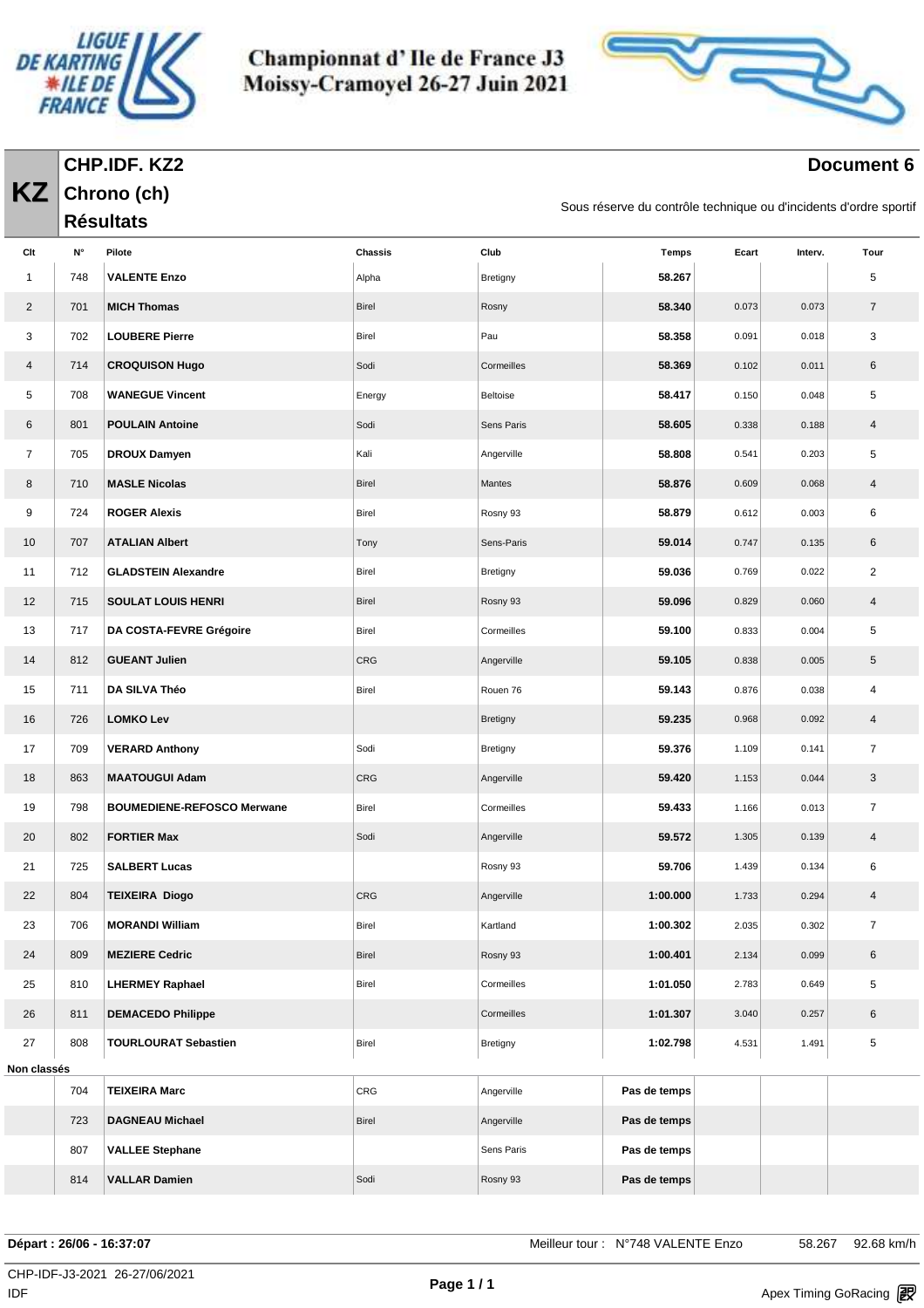



# **CHP.IDF. KZ2**

# **Chrono (ch)**

**Analyse des tours** 

**KZ** Chrono (ch) Chrono (ch)

| <b>Tours</b>            | Temps au tour | <b>Tours</b>                  | Temps au tour | <b>Tours</b>          | Temps au tour                    |
|-------------------------|---------------|-------------------------------|---------------|-----------------------|----------------------------------|
|                         |               |                               |               |                       |                                  |
| N°701 MICH Thomas       |               | $\overline{7}$                | 59.376        | 6                     | 58.879                           |
| 1                       | 1:25.928      | N°710 MASLE Nicolas           |               | $\overline{7}$        | 59.608                           |
| $\overline{\mathbf{c}}$ | 1:03.886      | $\mathbf{1}$                  | 1:26.390      | N°725 SALBERT Lucas   |                                  |
| 3                       | 58.367        | 2                             | 1:06.576      | 1                     | 1:26.101                         |
| 4                       | 58.465        | 3                             | 58.903        | $\sqrt{2}$            | 1:03.300                         |
| 5                       | 1:00.606      | $\overline{4}$                | 58.876        | 3                     | 59.963                           |
| 6                       | 1:08.298      | 5                             | 59.023        | 4                     | 59.805                           |
| $\overline{7}$          | 58.340        | $\,6$                         | 1:01.732      | 5                     | 1:00.051                         |
| N°702 LOUBERE Pierre    |               | $\overline{7}$                | 59.146        | 6                     | 59.706                           |
| $\mathbf{1}$            | 1:25.898      | DA SILVA Théo<br><b>N°711</b> |               | $\overline{7}$        | 59.837                           |
| $\overline{c}$          | 1:06.280      | $\mathbf{1}$                  | 1:25.862      | N°726 LOMKO Lev       |                                  |
| 3                       | 58.358        | $\overline{2}$                | 1:04.168      | 1                     | 1:06.877                         |
| $\overline{4}$          | 59.951        | 3                             | 59.286        | $\overline{2}$        | 59.372                           |
|                         |               |                               |               |                       |                                  |
| 5                       | 58.405        | $\overline{\mathbf{4}}$       | 59.143        | 3                     | 59.904                           |
| 6                       | 58.631        | 5                             | 59.197        | $\overline{4}$        | 59.235                           |
| N°705 DROUX Damyen      |               | 6                             | 59.631        | 5                     | 59.290                           |
| $\mathbf{1}$            | 1:21.299      | $\overline{7}$                | 59.600        | 6                     | 1:01.307                         |
| $\overline{c}$          | 1:00.476      | N°712 GLADSTEIN Alexandre     |               | $\overline{7}$        | 59.579                           |
| 3                       | 59.135        | $\mathbf{1}$                  | 1:21.102      | 8                     | 1:00.002                         |
| 4                       | 58.844        | $\overline{2}$                | 59.036        | N°748 VALENTE Enzo    |                                  |
| 5                       | 58.808        | 3                             | 59.332        | $\mathbf{1}$          | 1:21.301                         |
| 6                       | 58.971        | $\overline{\mathbf{4}}$       | 1:00.402      | $\overline{2}$        | 1:00.897                         |
| $\overline{7}$          | 59.031        | 5                             | 1:05.998      | 3                     | 58.823                           |
| N°706 MORANDI William   |               | $\,6$                         | 59.334        | $\overline{4}$        | 58.406                           |
| $\mathbf{1}$            | 1:10.874      | $\overline{7}$                | 59.358        | 5                     | 58.267                           |
| 2                       | 1:02.360      | N°714 CROQUISON Hugo          |               |                       | N°798 BOUMEDIENE-REFOSCO Merwane |
| 3                       | 1:01.439      | 1                             | 1:12.793      | $\mathbf{1}$          | 1:25.810                         |
| 4                       | 1:00.527      | $\overline{2}$                | 1:03.290      | $\overline{2}$        | 1:06.449                         |
|                         |               |                               |               |                       |                                  |
| 5                       | 1:00.316      | 3                             | 58.785        | 3                     | 59.476                           |
| 6                       | 1:00.358      | $\overline{4}$                | 58.504        | 4                     | 59.576                           |
| $\overline{7}$          | 1:00.302      | 5                             | 58.773        | 5                     | 1:00.142                         |
| 8                       | 1:01.170      | 6                             | 58.369        | 6                     | 1:00.881                         |
| N°707 ATALIAN Albert    |               | $\overline{7}$                | 58.474        | $\overline{7}$        | 59.433                           |
| 1                       | 1:10.331      | 8                             | 59.646        | N°801 POULAIN Antoine |                                  |
| 2                       | 59.171        | N°715 SOULAT LOUIS HENRI      |               | 1                     | 1:26.805                         |
| 3                       | 1:01.534      | $\mathbf{1}$                  | 1:10.646      | $\overline{2}$        | 58.984                           |
| 4                       | 1:03.733      | $\overline{2}$                | 1:01.263      | 3                     | 58.613                           |
| 5                       | 1:01.328      | 3                             | 59.416        | 4                     | 58.605                           |
| 6                       | 59.014        | 4                             | 59.096        | 5                     | 58.661                           |
| $\overline{7}$          | 1:00.270      | 5                             | 59.377        | 6                     | 59.705                           |
| 8                       | 59.913        | 6                             | 1:01.699      | $\overline{7}$        | 58.922                           |
| N°708 WANEGUE Vincent   |               | $\overline{7}$                | 59.754        | N°802 FORTIER Max     |                                  |
| $\mathbf{1}$            | 1:13.490      | N°717 DA COSTA-FEVRE Grégoire |               | $\mathbf{1}$          | 1:09.621                         |
| $\overline{2}$          | 1:04.054      | 1                             | 1:33.746      | $\overline{2}$        | 59.911                           |
| 3                       | 58.811        | $\overline{2}$                | 1:16.101      | 3                     | 59.614                           |
| $\overline{4}$          | 58.614        | 3                             | 59.639        | $\overline{4}$        | 59.572                           |
| 5                       | 58.417        | $\overline{4}$                | 59.302        | 5                     | 59.731                           |
| 6                       | 1:08.078      | 5                             | 59.100        | 6                     | 1:04.353                         |
| $\overline{7}$          |               |                               |               |                       |                                  |
|                         | 58.825        | 6                             | 59.121        | $\overline{7}$        | 1:00.427                         |
| N°709 VERARD Anthony    |               | $\overline{7}$                | 59.334        | N°804 TEIXEIRA Diogo  |                                  |
| $\mathbf{1}$            | 1:17.350      | N°724 ROGER Alexis            |               | 1                     | 1:23.001                         |
| $\overline{2}$          | 1:10.137      | $\mathbf{1}$                  | 1:21.354      | $\overline{c}$        | 1:01.093                         |
| 3                       | 59.564        | $\overline{2}$                | 1:05.682      | 3                     | 1:03.706                         |
| $\overline{4}$          | 59.423        | 3                             | 59.123        | $\overline{4}$        | 1:00.000                         |
| 5                       | 59.514        | $\overline{4}$                | 59.059        | 5                     | 1:00.728                         |
| 6                       | 1:00.578      | 5                             | 1:01.231      | 6                     | 1:00.821                         |
|                         |               |                               |               |                       |                                  |

 $\mathsf{IDF}$ CHP-IDF-J3-2021 26-27/06/2021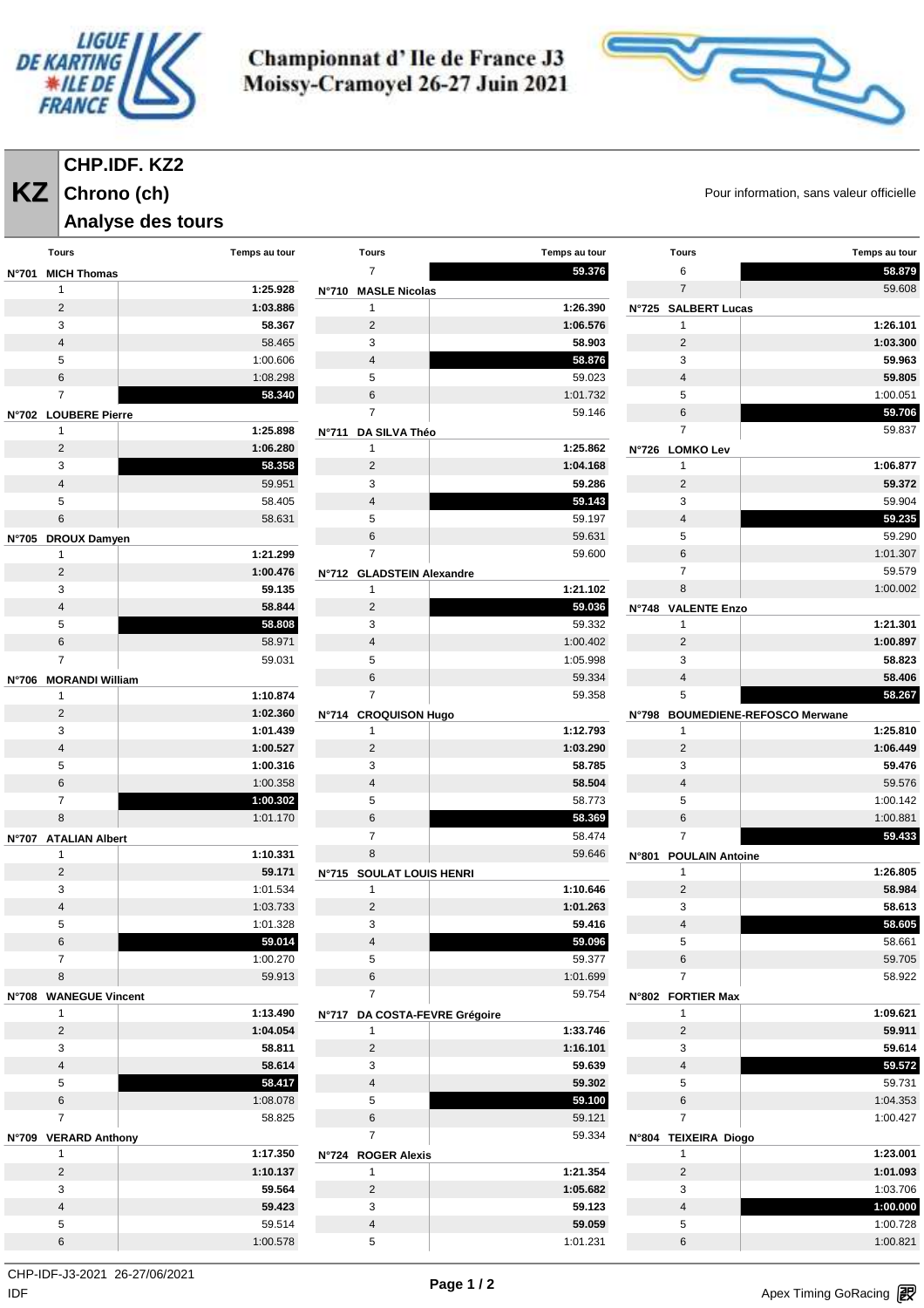

Championnat d'Ile de France J3 Moissy-Cramoyel 26-27 Juin 2021



Pour information, sans valeur officielle

|              |                | $KZ$ Chrono (ch)            |               |
|--------------|----------------|-----------------------------|---------------|
|              |                | Analyse des tours           |               |
|              | <b>Tours</b>   |                             | Temps au tour |
|              | $\overline{7}$ |                             | 1:01.289      |
| <b>N°808</b> |                |                             |               |
|              | 1              | <b>TOURLOURAT Sebastien</b> | 1:26.160      |
|              | $\overline{2}$ |                             | 1:08.148      |
|              | 3              |                             | 1:03.248      |
|              | $\overline{4}$ |                             | 1:04.734      |
|              | 5              |                             | 1:02.798      |
|              | 6              |                             | 1:03.626      |
|              |                |                             |               |
| N°809        | 1              | <b>MEZIERE Cedric</b>       | 1:11.745      |
|              | $\overline{2}$ |                             | 1:02.460      |
|              | 3              |                             |               |
|              | $\overline{4}$ |                             | 1:01.014      |
|              |                |                             | 1:00.452      |
|              | 5              |                             | 1:00.437      |
|              | 6              |                             | 1:00.401      |
|              | $\overline{7}$ |                             | 1:00.808      |
|              |                | N°810 LHERMEY Raphael       |               |
|              | 1              |                             | 1:21.495      |
|              | $\overline{2}$ |                             | 1:12.020      |
|              | 3              |                             | 1:02.412      |
|              | $\overline{4}$ |                             | 1:01.106      |
|              | 5              |                             | 1:01.050      |
|              | 6              |                             | 1:01.569      |
|              | 7              |                             | 1:03.184      |
| N°811        |                | <b>DEMACEDO Philippe</b>    |               |
|              | 1              |                             | 1:10.092      |
|              | $\overline{2}$ |                             | 1:01.382      |
|              | 3              |                             | 1:01.777      |
|              | 4              |                             | 1:01.538      |
|              | 5              |                             | 1:01.557      |
|              | 6              |                             | 1:01.307      |
|              | $\overline{7}$ |                             | 1:01.580      |
|              |                |                             |               |
|              | 1              | N°812 GUEANT Julien         | 1:23.633      |
|              | 2              |                             | 59.645        |
|              |                |                             |               |
|              | 3              |                             | 59.222        |
|              | 4              |                             | 59.427        |
|              | 5              |                             | 59.105        |
|              | $\,$ 6         |                             | 59.494        |
|              | 7              |                             | 1:01.672      |
| N°863        |                | <b>MAATOUGUI Adam</b>       |               |
|              | 1              |                             | 1:12.810      |
|              | $\overline{2}$ |                             | 1:04.526      |
|              | 3              |                             | 59.420        |
|              | 4              |                             | 1:03.316      |
|              | 5              |                             | 1:08.882      |
|              | 6              |                             | 59.565        |
|              | 7              |                             | 1:00.001      |
|              |                |                             |               |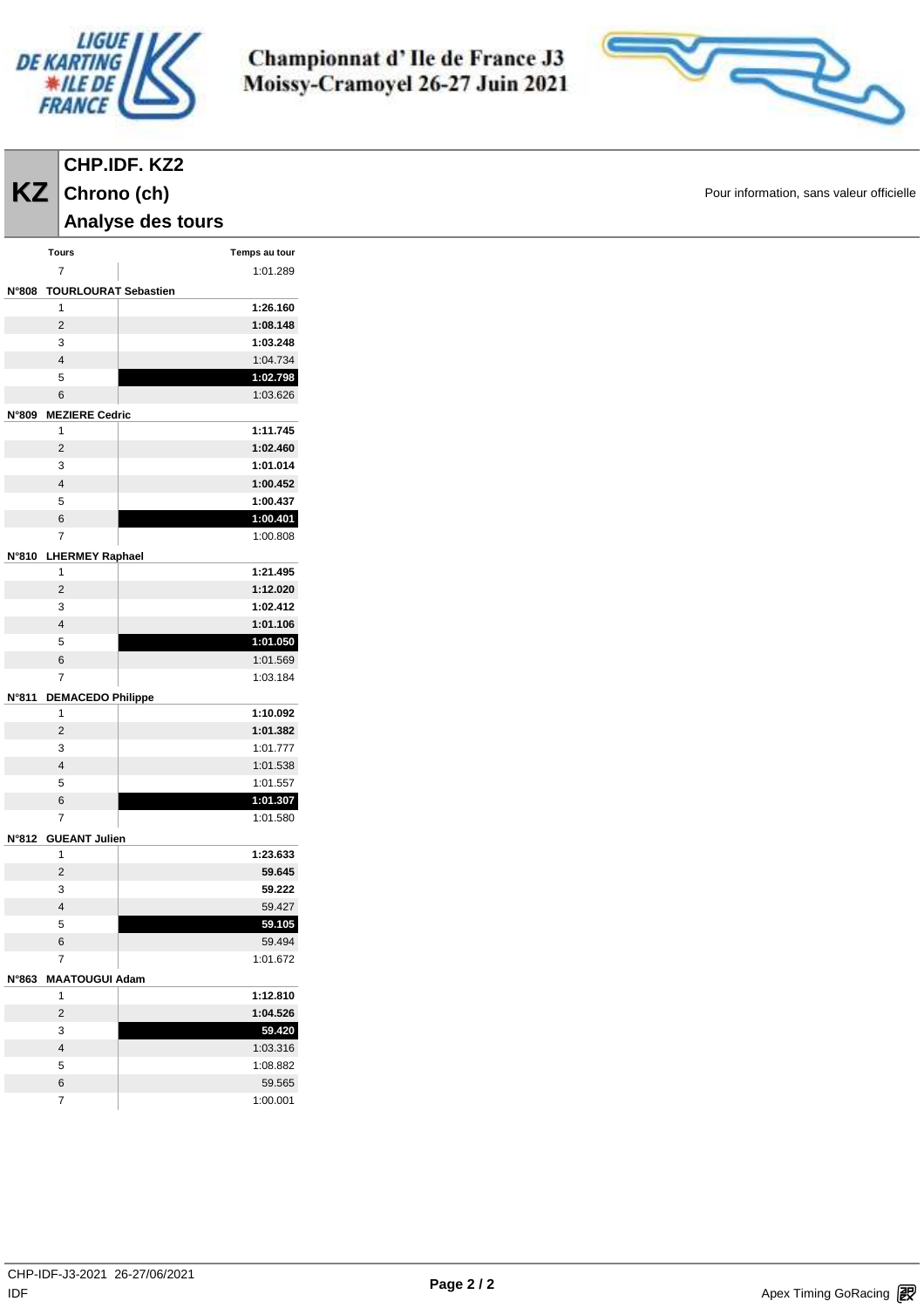



### **Document 8**

| CHP.IDF. KZ2       |
|--------------------|
| $KZ$ Manche 1 (m1) |
| <b>Résultats</b>   |

Sous réserve du contrôle technique ou d'incidents d'ordre sportif

|    | Clt                       | $\mathsf{N}^\circ$ | Pilote                            | Club            | Chassis    | <b>Meilleur tour</b> | Interv. | Ecart          |
|----|---------------------------|--------------------|-----------------------------------|-----------------|------------|----------------------|---------|----------------|
|    |                           | 701                | <b>MICH Thomas</b>                | Rosny           | Birel      | 58.532               |         |                |
| 2  | $\blacktriangledown_1$    | 748                | <b>VALENTE Enzo</b>               | <b>Bretigny</b> | Alpha      | 58.569               | 0.139   | 0.139          |
| 3  | $\blacktriangle^4$        | 714                | <b>CROQUISON Hugo</b>             | Cormeilles      | Sodi       | 58.452               | 1.673   | 1.812          |
| 4  | $\blacktriangle^4$        | 710                | <b>MASLE Nicolas</b>              | Mantes          | Birel      | 58.793               | 0.330   | 2.142          |
| 5  | ▲                         | 801                | <b>POULAIN Antoine</b>            | Sens Paris      | Sodi       | 58.772               | 0.289   | 2.431          |
| 6  | $\blacktriangle^1$        | 705                | <b>DROUX Damyen</b>               | Angerville      | Kali       | 58.885               | 0.416   | 2.847          |
| 7  | $\blacktriangle^3$        | 707                | <b>ATALIAN Albert</b>             | Sens-Paris      | Tony       | 58.770               | 0.288   | 3.135          |
| 8  | $\blacktriangle^1$        | 724                | <b>ROGER Alexis</b>               | Rosny 93        | Birel      | 59.224               | 5.722   | 8.857          |
| 9  | $\blacktriangle^{11}$     | 798                | <b>BOUMEDIENE-REFOSCO Merwane</b> | Cormeilles      | Birel      | 59.334               | 1.956   | 10.813         |
| 10 | $\triangle^2$             | 715                | <b>SOULAT LOUIS HENRI</b>         | Rosny 93        | Birel      | 58.973               | 0.278   | 11.091         |
| 11 | $\triangle^2$             | 717                | DA COSTA-FEVRE Grégoire           | Cormeilles      | Birel      | 58.825               | 0.166   | 11.257         |
| 12 | $\triangle^2$             | 812                | <b>GUEANT Julien</b>              | Angerville      | <b>CRG</b> | 59.301               | 0.077   | 11.334         |
| 13 | $\triangle^6$             | 863                | <b>MAATOUGUI Adam</b>             | Angerville      | CRG        | 59.388               | 1.018   | 12.352         |
| 14 | $\mathbf{V}$ <sub>3</sub> | 712                | <b>GLADSTEIN Alexandre</b>        | Bretigny        | Birel      | 59.096               | 0.809   | 13.161         |
| 15 | $\blacktriangle^1$        | 726                | <b>LOMKO Lev</b>                  | Bretigny        |            | 59.143               | 0.381   | 13.542         |
| 16 | $\mathbf{V}$              | 711                | DA SILVA Théo                     | Rouen 76        | Birel      | 59.279               | 1.360   | 14.902         |
| 17 | $\equiv$                  | 814                | <b>VALLAR Damien</b>              | Rosny 93        | Sodi       | 59.631               | 1.986   | 16.888         |
| 18 | $=$                       | 709                | <b>VERARD Anthony</b>             | Bretigny        | Sodi       | 59.486               | 0.202   | 17.090         |
| 19 | $\triangle^2$             | 802                | <b>FORTIER Max</b>                | Angerville      | Sodi       | 59.808               | 0.895   | 17.985         |
| 20 | $\blacktriangle^4$        | 706                | <b>MORANDI William</b>            | Kartland        | Birel      | 59.819               | 1.346   | 19.331         |
| 21 | $\blacktriangle^1$        | 725                | <b>SALBERT Lucas</b>              | Rosny 93        |            | 59.952               | 1.063   | 20.394         |
| 22 | $\blacktriangle^1$        | 804                | <b>TEIXEIRA Diogo</b>             | Angerville      | <b>CRG</b> | 1:00.171             | 0.407   | 20.801         |
| 23 | $\blacktriangle^2$        | 809                | <b>MEZIERE Cedric</b>             | Rosny 93        | Birel      | 1:00.304             | 0.793   | 21.594         |
| 24 | $\triangle^2$             | 810                | <b>LHERMEY Raphael</b>            | Cormeilles      | Birel      | 1:00.902             | 8.757   | 30.351         |
| 25 | $\triangle^2$             | 811                | <b>DEMACEDO Philippe</b>          | Cormeilles      |            | 1:01.383             | 0.928   | 31.279         |
| 26 | $\triangle^2$             | 808                | <b>TOURLOURAT Sebastien</b>       | Bretigny        | Birel      | 1:03.122             | 14.112  | 45.391         |
| 27 | $\sqrt{24}$               | 702                | <b>LOUBERE Pierre</b>             | Pau             | Birel      | 1:01.893             | 7 Tours | <b>7 Tours</b> |
| 28 | $\sqrt{23}$               | 708                | <b>WANEGUE Vincent</b>            | Beltoise        | Energy     | 1:02.367             | 1 Tour  | 8 Tours        |

Tête de course : N°701 MICH Thomas (1-1) / N°748 VALENTE Enzo (2-8) / N°701 MICH Thomas (9-9) **Départ : 26/06 - 18:26:21** Meilleur tour : N°714 CROQUISON Hugo 58.452 92.38 km/h Record de l'épreuve : N°748 VALENTE Enzo 58.267 92.68 km/h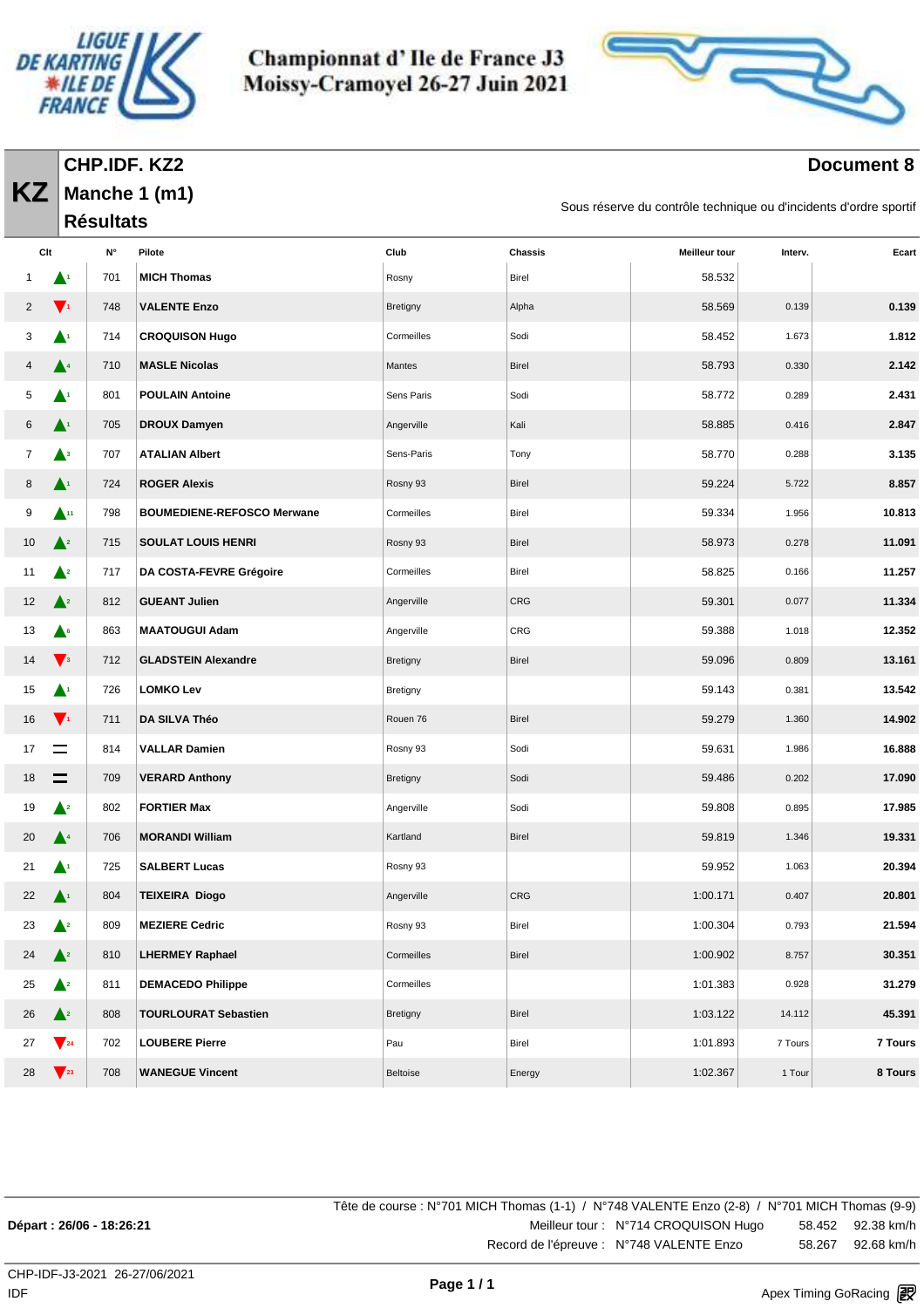



# **CHP.IDF. KZ2**

**Manche 1 (m1) Tableau des tours** 

**KZ** Manche 1 (m1) **Manche 1 (m1)** and the state of the state of the state of the state of the state of the state of the state of the state of the state of the state of the state of the state of the state of the state of t

|                   | $\mathbf{1}$ | 2          | 3          | $\boldsymbol{\Delta}$ | 5          | 6                    | $\overline{7}$ | 8          | 9          | 10         | 11         | 12         | 13         | 14         | 15         | 16         | 17         | 18         | 19         | 20         | 21         | 22         | 23         | 24         | 25         | 26          | 27         | 28  |
|-------------------|--------------|------------|------------|-----------------------|------------|----------------------|----------------|------------|------------|------------|------------|------------|------------|------------|------------|------------|------------|------------|------------|------------|------------|------------|------------|------------|------------|-------------|------------|-----|
| Grille            | 748          | 701        | 702        | 714                   | 708        | 801                  | 705            | 710        | 724        | 707        | 712        | 715        | 717        | 812        | 711        | 726        | 814        | 709        | 863        | 798        | 802        | 725        | 804        | 706        | 809        | 810         | 811        | 808 |
|                   |              |            |            |                       |            |                      |                |            |            |            |            |            |            |            |            |            |            |            |            |            |            |            |            |            |            |             |            |     |
| Départ            | 748          | 701        | 702        | 714                   | 801        | 708                  | 705            | 710        | 707        | 724        | 715        | 812        | 717        | 814        | 798        | 712        | 863        | 709        | 726        | 711        | 706        | 725        | 802        | 804        | 809        | 808         | 810        | 811 |
|                   |              |            |            |                       |            |                      |                |            |            |            |            |            |            |            |            |            |            |            |            |            |            |            |            |            |            |             |            |     |
| Tour <sub>1</sub> | 701          | 748        | 702        | 801                   | 710        | $708$ <sub>0.2</sub> | 705            | 714        | 707        | 814        | 798        | 812        | 724        | 715        | 717        | 863        | 712        | 709        | 726        | 711        | 706        | 804        | 802        | 809        | 725        | 810         | 808        | 811 |
| Intervalle        |              | 0.1        | 0.1        | 0.2                   | 0.2        |                      | 0.4            | 0.1        | 0.7        | 1.2        | 0.1        | 0.2        | 0.2        | 0.3        | 0.3        | 0.0        | 0.2        | 0.2        | 0.5        | 0.0        | 0.6        | 0.5        | 0.2        | 0.4        | 0.2        | 0.6         | 0.2        | 0.1 |
| Tour <sub>2</sub> | 748          | 701<br>0.0 | 801<br>0.3 | 710<br>0.3            | 705<br>0.4 | 714<br>0.0           | 707<br>0.1     | 798<br>2.6 | 814<br>0.4 | 724<br>0.5 | 702<br>0.6 | 717<br>0.1 | 715<br>0.1 | 863<br>0.0 | 812<br>0.3 | 712<br>0.1 | 726<br>0.1 | 709<br>0.1 | 711<br>0.1 | 706<br>0.3 | 804<br>0.3 | 802<br>0.5 | 809<br>0.2 | 725<br>0.2 | 810<br>1.6 | 811<br>0.4  | 808<br>1.0 |     |
|                   |              |            |            |                       |            |                      |                |            |            |            |            |            |            |            |            |            |            |            |            |            |            |            |            |            |            |             |            |     |
| Tour <sub>3</sub> | 748          | 701<br>0.3 | 801<br>0.7 | 710<br>0.2            | 705<br>0.1 | 714<br>0.2           | 707<br>0.3     | 798<br>3.1 | 724<br>0.8 | 814<br>0.4 | 715<br>0.1 | 717<br>0.5 | 863<br>0.3 | 812<br>0.3 | 712<br>0.1 | 726<br>0.2 | 709<br>0.1 | 711<br>0.1 | 706<br>0.5 | 802<br>0.8 | 804<br>0.4 | 809<br>0.4 | 725<br>0.3 | 810<br>2.3 | 811<br>0.5 | 808<br>2.3  |            |     |
| Tour <sub>4</sub> | 748          | 701        | 801        | 710                   | 705        | 714                  | 707            | 798        | 724        | 715        | 717        | 863        | 812        | 712        | 814        | 726        | 709        | 711        | 706        | 802        | 804        | 809        | 725        | 810        | 811        | 808         |            |     |
|                   |              | 0.6        | 0.7        | 0.2                   | 0.1        | 0.1                  | 0.4            | 3.4        | 0.4        | 0.6        | 1.1        | 0.1        | 0.1        | 0.6        | 0.4        | 0.2        | 0.3        | 0.1        | 0.4        | 0.5        | 0.8        | 1.0        | 0.2        | 2.7        | 1.5        | 2.9         |            |     |
| Tour <sub>5</sub> | 748          | 701<br>0.4 | 801<br>1.0 | 710<br>0.0            | 714<br>0.2 | 705<br>0.2           | 707<br>0.5     | 798<br>4.0 | 724<br>0.1 | 715<br>0.5 | 717<br>1.0 | 863<br>0.4 | 812<br>0.2 | 712<br>0.1 | 726<br>1.1 | 814<br>1.6 | 711<br>0.1 | 709<br>0.2 | 706<br>0.4 | 802<br>0.3 | 804<br>0.1 | 809<br>1.0 | 725<br>0.5 | 810<br>3.9 | 811<br>1.3 | 808<br>4.7  |            |     |
| Tour <sub>6</sub> | 748          | 701        | 710        | 801                   | 714        | 705                  | 707            | 724        | 798        | 715        | 717        | 812        | 863        | 712        | 726        | 814        | 711        | 709        | 706        | 802        | 804        | 809        | 725        | 810        | 811        | 808         |            |     |
|                   |              | 0.4        | 1.5        | 0.4                   | 0.0        | 0.1                  | 0.5            | 4.5        | 0.6        | 0.2        | 0.7        | 0.7        | 0.3        | 0.1        | 0.5        | 2.4        | 0.0        | 0.2        | 0.5        | 0.3        | 1.1        | 0.6        | 0.1        | 6.0        | 0.9        | 6.8         |            |     |
| Tour <sub>7</sub> | 748          | 701<br>0.3 | 710<br>1.8 | 714<br>0.1            | 801<br>0.4 | 705                  | 707<br>0.4     | 724<br>4.6 | 798<br>1.3 | 715<br>0.5 | 717<br>0.3 | 812        | 863<br>0.4 | 712        | 726<br>0.8 | 711<br>1.8 | 814<br>1.1 | 709<br>0.2 | 802<br>0.7 | 706<br>0.2 | 804<br>1.2 | 725<br>0.9 | 809<br>0.3 | 810<br>6.3 | 811<br>0.9 | 808<br>9.5  |            |     |
|                   |              |            |            |                       |            | 0.3                  |                |            |            |            |            | 0.2        |            | 0.2        |            |            |            |            |            |            |            |            |            |            |            |             |            |     |
| Tour <sub>8</sub> | 748          | 701<br>0.3 | 710<br>2.2 | 714<br>0.1            | 801<br>0.2 | 705<br>0.4           | 707<br>0.6     | 724<br>4.9 | 798<br>1.3 | 715<br>0.2 | 717<br>0.1 | 812<br>0.7 | 863<br>1.1 | 712<br>0.4 | 726<br>0.0 | 711<br>2.0 | 814<br>1.2 | 709<br>0.0 | 802<br>1.0 | 706<br>0.2 | 804<br>1.6 | 725<br>0.7 | 809<br>0.8 | 810<br>8.1 | 811<br>0.3 | 808<br>11.8 |            |     |
| Tour <sub>9</sub> | 701          | 748        | 714        | 710                   | 801        | 705                  | 707            | 724        | 798        | 715        | 717        | 812        | 863        | 712        | 726        | 711        | 814        | 709        | 802        | 706        | 725        | 804        | 809        | 810        | 811        | 808         |            |     |
|                   |              | 0.1        | 1.6        | 0.3                   | 0.2        | 0.4                  | 0.2            | 5.7        | 1.9        | 0.2        | 0.1        | 0.0        | 1.0        | 0.8        | 0.3        | 1.3        | 1.9        | 0.2        | 0.8        | 1.3        | 1.0        | 0.4        | 0.7        | 8.7        | 0.9        | 14.1        |            |     |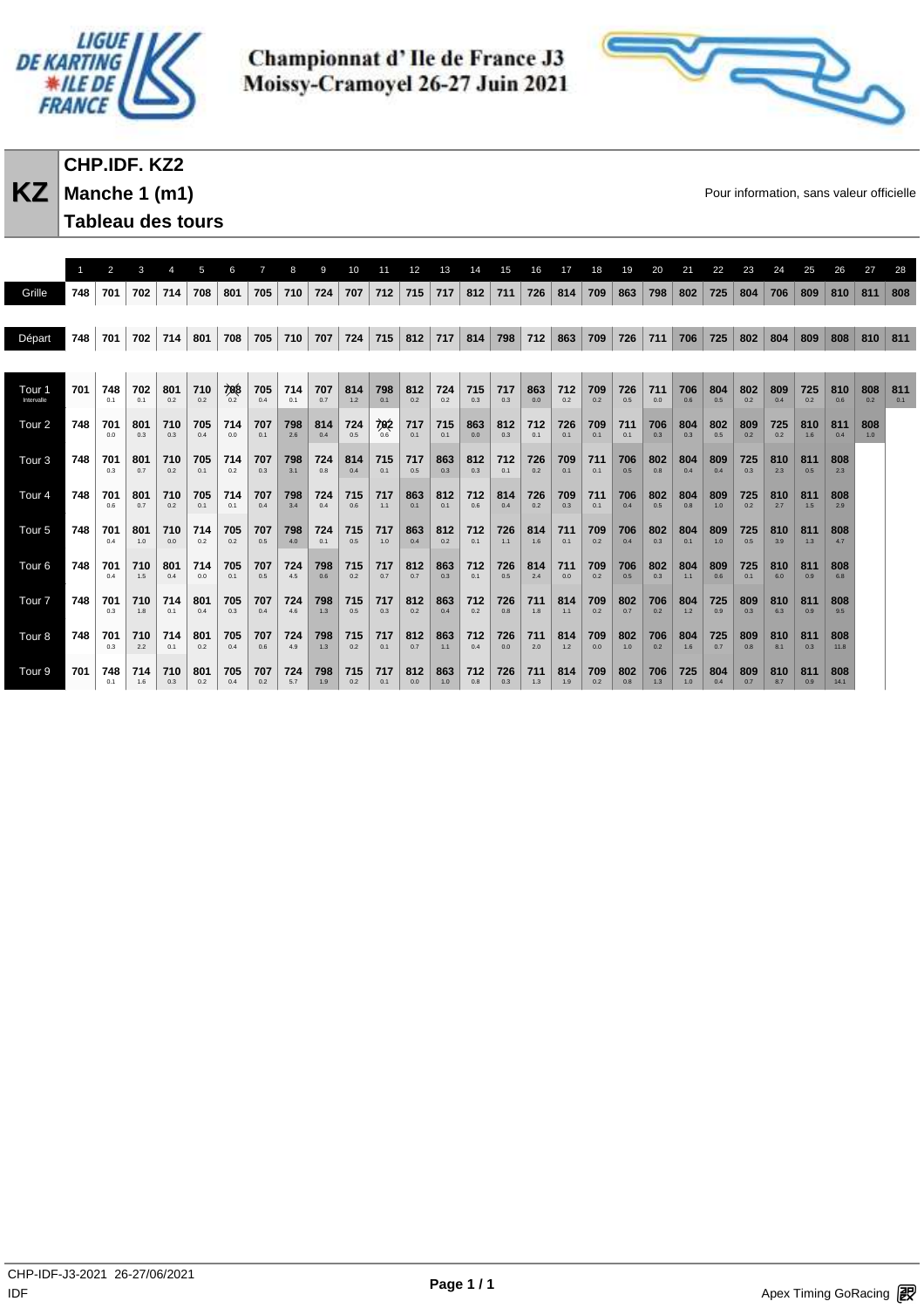



# **CHP.IDF. KZ2**

# **Analyse des tours**

**KZ** Manche 1 (m1) **Manche 1 (m1) Reserves All and Security Contracts** Pour information, sans valeur officielle

| Tours                                | Temps au tour | <b>Tours</b>                        | Temps au tour | Tours                                  | Temps au tour                    |
|--------------------------------------|---------------|-------------------------------------|---------------|----------------------------------------|----------------------------------|
| N°701 MICH Thomas                    |               | N°710 MASLE Nicolas                 |               | 6                                      | 59.290                           |
| $\mathbf{1}$                         | 1:01.701      | 1                                   | 1:01.978      | $\overline{7}$                         | 59.926                           |
| $\overline{2}$                       | 1:00.712      | $\overline{2}$                      | 1:00.678      | 8                                      | 58.825                           |
| 3                                    | 59.246        | 3                                   | 59.534        | 9                                      | 1:00.151                         |
| $\overline{4}$                       | 59.140        | $\overline{4}$                      | 59.138        | N°724 ROGER Alexis                     |                                  |
| 5                                    | 58.779        | 5                                   | 58.918        | $\mathbf{1}$                           | 1:05.036                         |
| 6                                    | 58.541        | 6                                   | 58.978        | 2                                      | 1:01.413                         |
| $\overline{7}$                       | 58.532        | $\overline{7}$                      | 58.793        | 3                                      | 1:00.002                         |
| 8                                    | 58.580        | 8                                   | 59.002        | $\overline{4}$                         | 59.224                           |
| 9                                    | 59.375        | 9                                   | 59.270        | 5                                      | 59.500                           |
|                                      |               |                                     |               | 6                                      | 59.284                           |
| N°702 LOUBERE Pierre<br>$\mathbf{1}$ | 1:01.893      | N°711 DA SILVA Théo<br>$\mathbf{1}$ | 1:05.670      | $\overline{7}$                         | 59.265                           |
| $\overline{2}$                       |               |                                     |               | 8                                      | 59.335                           |
|                                      | 1:05.983      | $\overline{2}$                      | 1:01.561      | 9                                      |                                  |
| N°705 DROUX Damyen                   |               | 3                                   | 1:00.589      |                                        | 59.500                           |
| 1                                    | 1:02.721      | $\overline{4}$                      | 1:00.596      | N°725 SALBERT Lucas                    |                                  |
| $\sqrt{2}$                           | 1:00.388      | 5                                   | 1:00.931      | $\mathbf{1}$                           | 1:07.629                         |
| 3                                    | 59.223        | $\,6\,$                             | 59.804        | $\overline{2}$                         | 1:01.287                         |
| 4                                    | 59.193        | $\overline{7}$                      | 59.279        | 3                                      | 1:01.369                         |
| 5                                    | 59.300        | 8                                   | 59.566        | $\overline{4}$                         | 1:01.137                         |
| 6                                    | 59.020        | 9                                   | 59.394        | 5                                      | 1:00.586                         |
| 7                                    | 59.142        | N°712 GLADSTEIN Alexandre           |               | 6                                      | 1:00.100                         |
| 8                                    | 58.885        | $\mathbf{1}$                        | 1:05.309      | $\overline{7}$                         | 1:00.715                         |
| 9                                    | 59.135        | $\overline{2}$                      | 1:01.917      | 8                                      | 59.990                           |
| N°706 MORANDI William                |               | 3                                   | 1:00.438      | 9                                      | 59.952                           |
| $\overline{1}$                       | 1:06.211      | $\overline{4}$                      | 1:00.069      | N°726 LOMKO Lev                        |                                  |
| $\overline{2}$                       | 1:01.314      | 5                                   | 59.096        | $\mathbf{1}$                           | 1:05.780                         |
| 3                                    | 1:00.741      | $\,6\,$                             | 59.704        | $\overline{2}$                         | 1:01.317                         |
| 4                                    | 1:00.510      | $\overline{7}$                      | 59.617        | 3                                      | 1:00.541                         |
| 5                                    | 1:01.173      | 8                                   | 1:00.170      | $\overline{4}$                         | 1:00.447                         |
| 6                                    | 59.848        | 9                                   | 59.772        | 5                                      | 59.615                           |
| $\overline{7}$                       | 1:00.884      | N°714 CROQUISON Hugo                |               | 6                                      | 59.143                           |
| 8                                    | 59.819        | $\mathbf{1}$                        | 1:03.040      | $\overline{7}$                         | 59.906                           |
| 9                                    | 1:01.229      | $\overline{2}$                      | 1:00.292      | 8                                      | 59.385                           |
| N°707 ATALIAN Albert                 |               | 3                                   | 59.405        | 9                                      | 1:00.056                         |
| 1                                    | 1:03.368      | $\overline{4}$                      | 59.150        | N°748 VALENTE Enzo                     |                                  |
| $\overline{c}$                       | 59.758        | 5                                   | 58.828        | $\mathbf{1}$                           | 1:02.102                         |
| 3                                    | 59.550        | $\,6\,$                             | 59.180        | $\overline{2}$                         | 1:00.530                         |
| 4                                    | 59.303        | $\overline{7}$                      | 58.452        | 3                                      | 58.981                           |
| 5                                    | 59.215        | 8                                   | 59.021        | 4                                      | 58.846                           |
| 6                                    | 58.983        | 9                                   | 58.776        | 5                                      | 58.904                           |
| $\overline{7}$                       | 59.080        | N°715 SOULAT LOUIS HENRI            |               | 6                                      | 58.569                           |
| 8                                    | 59.041        | $\mathbf{1}$                        | 1:05.204      | $\overline{7}$                         | 58.646                           |
| 9                                    | 58.770        | $\overline{2}$                      | 1:01.919      | 8                                      | 58.625                           |
|                                      |               | 3                                   |               | 9                                      | 59.822                           |
| N°708 WANEGUE Vincent                |               |                                     | 59.654        |                                        |                                  |
| 1                                    | 1:02.367      | $\overline{4}$                      | 59.347        |                                        | N°798 BOUMEDIENE-REFOSCO Merwane |
| N°709 VERARD Anthony                 |               | 5                                   | 59.342        | $\mathbf{1}$                           | 1:03.784                         |
| 1                                    | 1:05.388      | 6                                   | 59.611        | $\overline{2}$                         | 1:00.967                         |
| $\overline{2}$                       | 1:01.944      | $\overline{7}$                      | 1:00.368      | 3                                      | 1:00.067                         |
| 3                                    | 1:00.607      | 8                                   | 58.973        | $\overline{4}$                         | 59.639                           |
| $\overline{\mathbf{4}}$              | 1:00.599      | 9                                   | 1:00.148      | 5                                      | 59.798                           |
| 5                                    | 1:01.352      | N°717 DA COSTA-FEVRE Grégoire       |               | 6                                      | 1:00.075                         |
| 6                                    | 59.763        | $\mathbf{1}$                        | 1:05.110      | $\overline{7}$                         | 1:00.004                         |
| $\overline{7}$                       | 1:00.446      | $\overline{2}$                      | 1:01.432      | $\bf 8$                                | 59.334                           |
| 8                                    | 59.486        | 3                                   | 1:00.398      | 9                                      | 1:00.087                         |
| 9                                    | 1:00.284      | $\overline{4}$                      | 59.974        | <b>N°801</b><br><b>POULAIN Antoine</b> |                                  |
|                                      |               | 5                                   | 59.221        | $\mathbf{1}$                           | 1:01.872                         |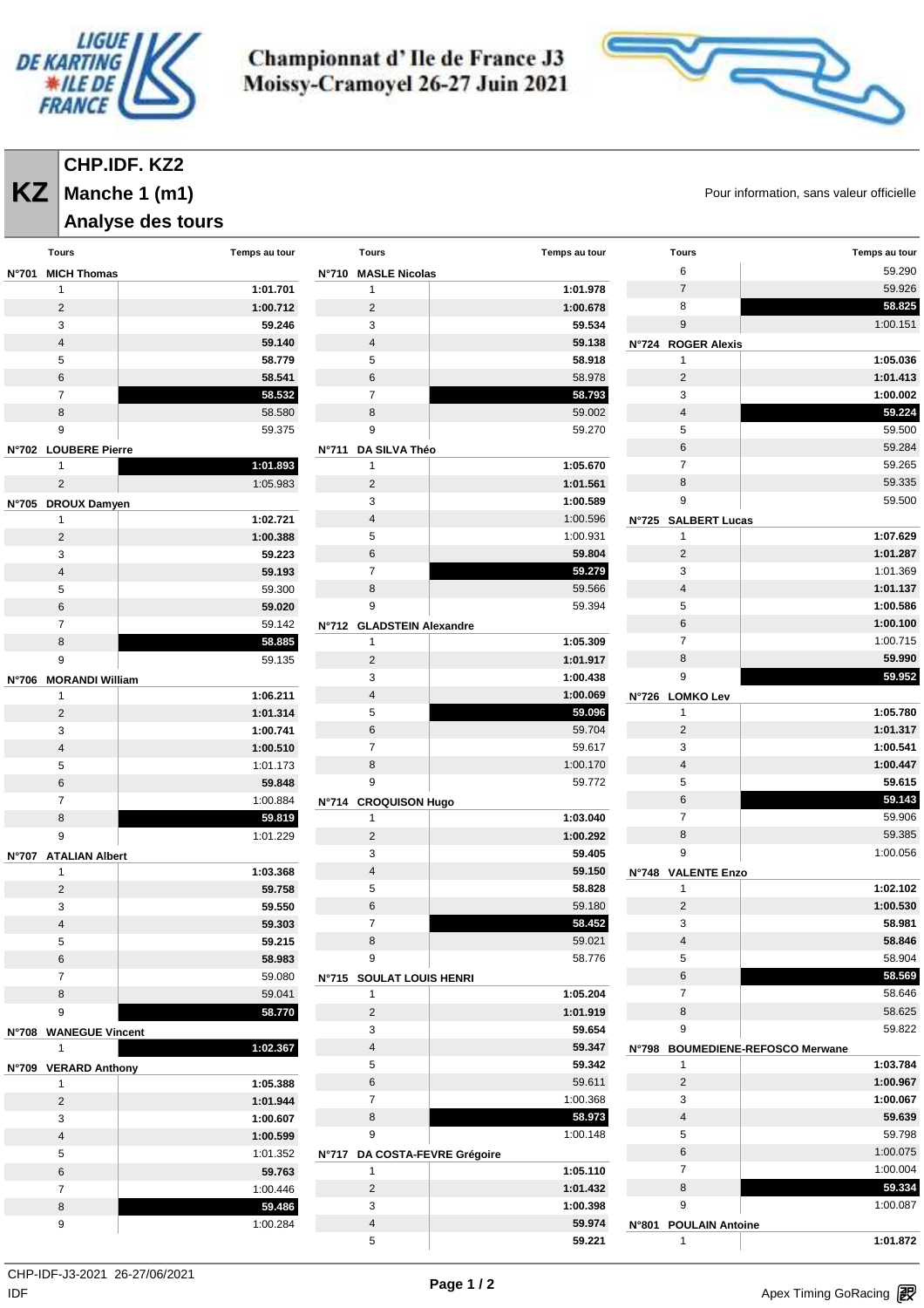



# **CHP.IDF. KZ2**

**Manche 1 (m1)**

### **Analyse des tours**

| Tours                      | Temps au tour |              | Tours                    | Temps au tour |
|----------------------------|---------------|--------------|--------------------------|---------------|
| $\overline{2}$             | 1:00.600      |              | 8                        | 1:02.308      |
| 3                          | 59.621        |              | 9                        | 1:00.902      |
| $\overline{\mathbf{4}}$    | 59.112        | <b>N°811</b> | <b>DEMACEDO Philippe</b> |               |
| 5                          | 59.113        |              | 1                        | 1:07.547      |
| 6                          | 59.453        |              | $\overline{2}$           | 1:02.397      |
| $\overline{7}$             | 58.998        |              | 3                        | 1:02.163      |
| 8                          | 58.772        |              | $\overline{4}$           | 1:02.522      |
| 9                          | 59.180        |              | 5                        | 1:01.648      |
| N°802 FORTIER Max          |               |              | 6                        | 1:01.691      |
| 1                          | 1:06.548      |              | 7                        | 1:01.383      |
| $\overline{2}$             | 1:01.511      |              | 8                        | 1:01.694      |
| 3                          | 1:00.709      |              | 9                        | 1:01.504      |
| $\overline{4}$             | 1:00.168      |              | N°812 GUEANT Julien      |               |
| 5                          | 1:00.971      |              | 1                        | 1:04.458      |
| 6                          | 59.808        |              | $\overline{2}$           | 1:03.039      |
| $\overline{7}$             | 1:00.328      |              | 3                        | 1:00.446      |
| 8                          | 59.842        |              | 4                        | 59.640        |
| 9                          | 1:00.105      |              | 5                        | 59.540        |
| N°804 TEIXEIRA Diogo       |               |              | 6                        | 59.370        |
| 1                          | 1:06.046      |              | $\overline{7}$           | 59.418        |
| $\overline{c}$             | 1:01.179      |              | 8                        | 59.301        |
| 3                          | 1:01.683      |              | 9                        | 59.506        |
| $\overline{4}$             | 1:00.568      |              | N°814 VALLAR Damien      |               |
| 5                          | 1:00.344      |              | 1                        | 1:03.677      |
| 6                          | 1:00.807      |              | $\overline{2}$           | 1:01.528      |
| $\overline{7}$             | 1:00.636      |              | 3                        | 1:00.927      |
| 8                          | 1:00.171      |              | $\overline{\mathbf{4}}$  | 1:02.061      |
| 9                          | 1:01.095      |              | 5                        | 1:01.469      |
| N°808 TOURLOURAT Sebastien |               |              | 6                        | 59.951        |
| 1                          | 1:07.598      |              | $\overline{7}$           | 1:00.472      |
| $\overline{2}$             | 1:03.596      |              | 8                        | 59.631        |
| 3                          | 1:03.508      |              | 9                        | 1:00.147      |
| $\overline{4}$             | 1:03.122      | N°863        | <b>MAATOUGUI Adam</b>    |               |
| 5                          | 1:03.433      |              | 1                        | 1:04.977      |
| 6                          | 1:03.774      |              | $\overline{c}$           | 1:01.613      |
| $\overline{7}$             | 1:04.122      |              | 3                        | 1:00.445      |
| 8                          | 1:03.960      |              | 4                        | 59.843        |
| 9                          | 1:03.779      |              | 5                        | 59.506        |
| N°809 MEZIERE Cedric       |               |              | 6                        | 59.946        |
| $\mathbf{1}$               | 1:06.606      |              | 7                        | 59.525        |
| $\overline{2}$             | 1:01.276      |              | 8                        | 59.973        |
| 3                          | 1:01.325      |              | 9                        | 59.388        |
| $\sqrt{4}$                 | 1:01.194      |              |                          |               |
| 5                          | 1:00.304      |              |                          |               |
| $\,6\,$                    | 1:00.442      |              |                          |               |
| 7                          | 1:01.269      |              |                          |               |
| 8                          | 1:00.453      |              |                          |               |
| 9                          | 1:00.321      |              |                          |               |
|                            |               |              |                          |               |
| N°810 LHERMEY Raphael<br>1 | 1:07.336      |              |                          |               |
| $\overline{c}$             | 1:02.292      |              |                          |               |
| 3                          | 1:02.104      |              |                          |               |
|                            |               |              |                          |               |

**KZ** Manche 1 (m1) **Manche 1 (m1)** and the state of the state of the state of the state of the state of the state of the state of the state of the state of the state of the state of the state of the state of the state of t

 **1:01.545** 1:01.795 1:02.129 **1:01.387**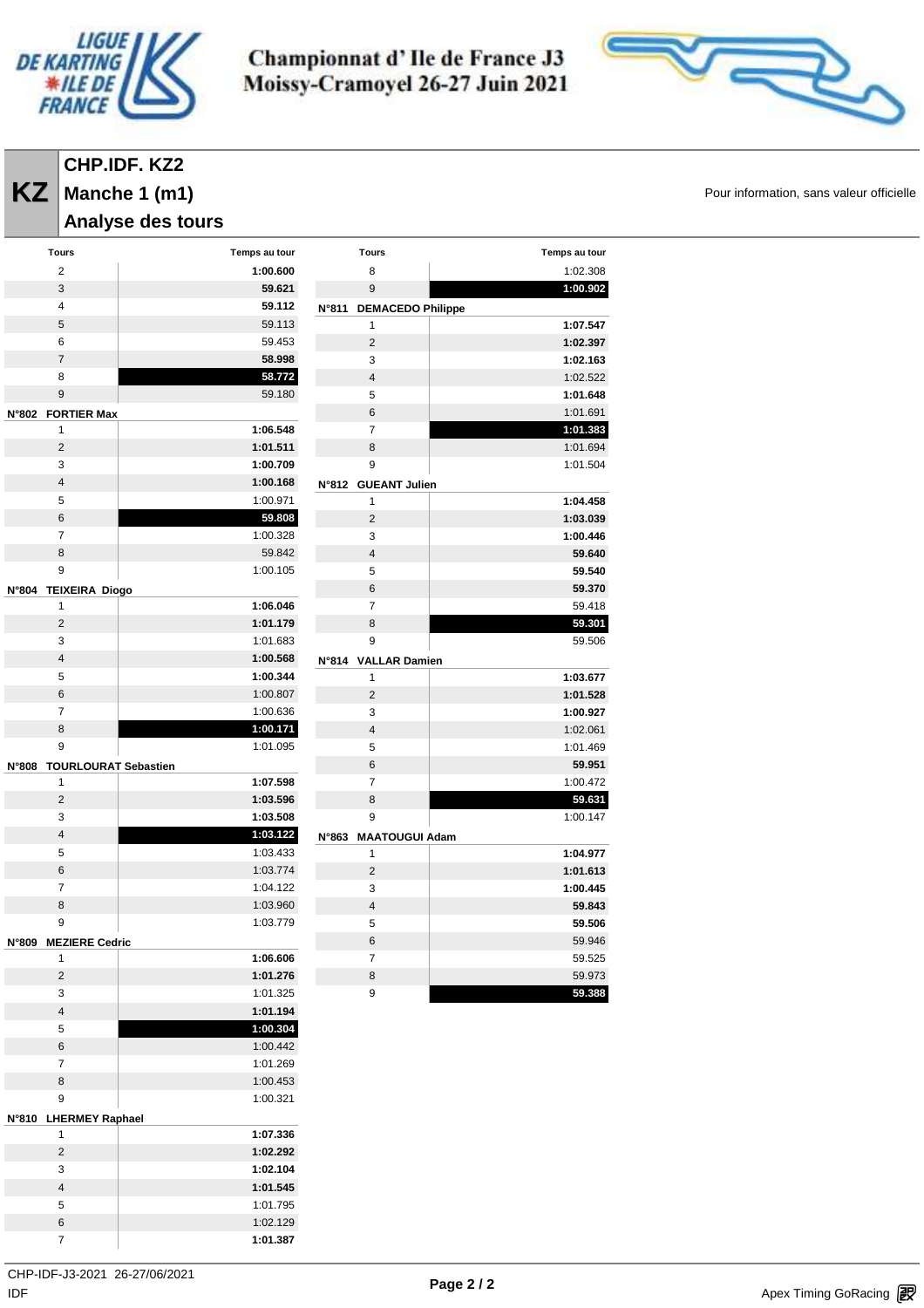

**CHP.IDF. KZ2 Manche 1 (m1) Grille de départ** 

**KZ**

Championnat d'Ile de France J3 Moissy-Cramoyel 26-27 Juin 2021



# **Document 7.1**

Sous réserve du contrôle technique ou d'incidents d'ordre sportif

| 811 DEMACEDO Philippe<br>27<br>810 LHERMEY Raphael<br>$26\phantom{.0}$<br>809 MEZIERE Cedric<br>$25\,$<br>706 MORANDI William<br>24<br>804 TEIXEIRA Diogo<br>23<br>725 SALBERT Lucas<br>22<br>802 FORTIER Max<br>21<br>798 BOUMEDIENE-REFOSCO Merwane<br>20<br>863 MAATOUGUI Adam<br>19<br>709 VERARD Anthony<br>18<br>814 VALLAR Damien<br>$17\,$<br>726 LOMKO Lev<br>16<br>711 DA SILVA Théo<br>$15\,$<br>812 GUEANT Julien<br>14<br>717 DA COSTA-FEVRE Grégoire<br>$13$<br>715 SOULAT LOUIS HENRI<br>$12$<br>712 GLADSTEIN Alexandre<br>11<br>707 ATALIAN Albert<br>10<br>724 ROGER Alexis<br>9 |
|----------------------------------------------------------------------------------------------------------------------------------------------------------------------------------------------------------------------------------------------------------------------------------------------------------------------------------------------------------------------------------------------------------------------------------------------------------------------------------------------------------------------------------------------------------------------------------------------------|
|                                                                                                                                                                                                                                                                                                                                                                                                                                                                                                                                                                                                    |
|                                                                                                                                                                                                                                                                                                                                                                                                                                                                                                                                                                                                    |
|                                                                                                                                                                                                                                                                                                                                                                                                                                                                                                                                                                                                    |
|                                                                                                                                                                                                                                                                                                                                                                                                                                                                                                                                                                                                    |
|                                                                                                                                                                                                                                                                                                                                                                                                                                                                                                                                                                                                    |
|                                                                                                                                                                                                                                                                                                                                                                                                                                                                                                                                                                                                    |
|                                                                                                                                                                                                                                                                                                                                                                                                                                                                                                                                                                                                    |
|                                                                                                                                                                                                                                                                                                                                                                                                                                                                                                                                                                                                    |
|                                                                                                                                                                                                                                                                                                                                                                                                                                                                                                                                                                                                    |
|                                                                                                                                                                                                                                                                                                                                                                                                                                                                                                                                                                                                    |
|                                                                                                                                                                                                                                                                                                                                                                                                                                                                                                                                                                                                    |
|                                                                                                                                                                                                                                                                                                                                                                                                                                                                                                                                                                                                    |
|                                                                                                                                                                                                                                                                                                                                                                                                                                                                                                                                                                                                    |
|                                                                                                                                                                                                                                                                                                                                                                                                                                                                                                                                                                                                    |
|                                                                                                                                                                                                                                                                                                                                                                                                                                                                                                                                                                                                    |
|                                                                                                                                                                                                                                                                                                                                                                                                                                                                                                                                                                                                    |
| 710 MASLE Nicolas                                                                                                                                                                                                                                                                                                                                                                                                                                                                                                                                                                                  |
| 8<br>705 DROUX Damyen                                                                                                                                                                                                                                                                                                                                                                                                                                                                                                                                                                              |
| $\overline{I}$<br><b>POULAIN Antoine</b><br>801                                                                                                                                                                                                                                                                                                                                                                                                                                                                                                                                                    |
| 6<br><b>708 WANEGUE Vincent</b><br>$\overline{\mathbf{5}}$                                                                                                                                                                                                                                                                                                                                                                                                                                                                                                                                         |
| 714 CROQUISON Hugo<br>$\boldsymbol{4}$                                                                                                                                                                                                                                                                                                                                                                                                                                                                                                                                                             |
| 702 LOUBERE Pierre<br>$\mathbf 3$                                                                                                                                                                                                                                                                                                                                                                                                                                                                                                                                                                  |
| 701 MICH Thomas<br>$\overline{\mathbf{2}}$                                                                                                                                                                                                                                                                                                                                                                                                                                                                                                                                                         |
| <b>VALENTE Enzo</b><br>748<br>1                                                                                                                                                                                                                                                                                                                                                                                                                                                                                                                                                                    |
| POLE POSITION                                                                                                                                                                                                                                                                                                                                                                                                                                                                                                                                                                                      |

**Départ : 26/06 - 17:35 9 Tours = 13.500 km**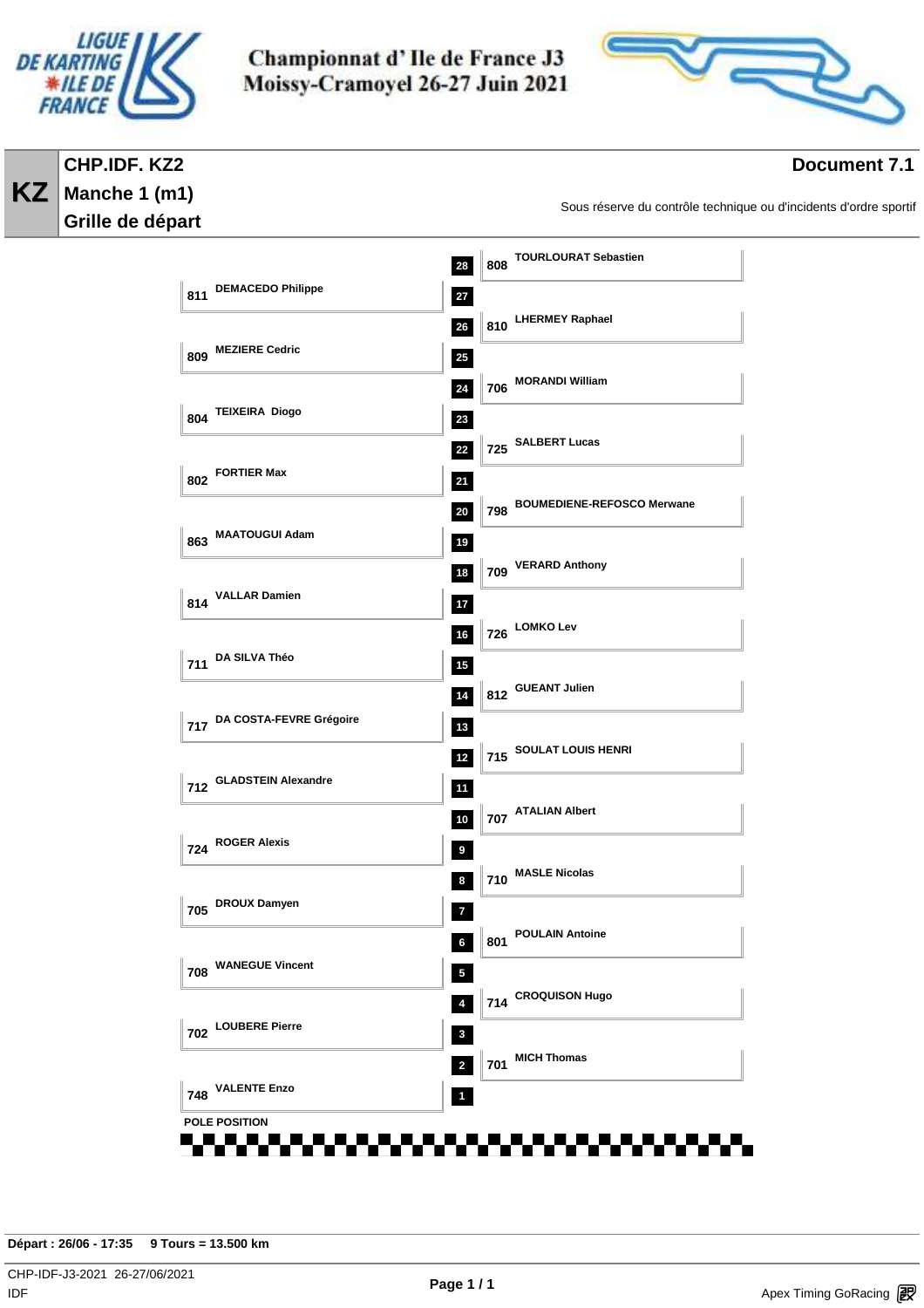

**Manche 2 (m2)**

**Résultats** 

**KZ**

Championnat d'Ile de France J3 Moissy-Cramoyel 26-27 Juin 2021



# **Document 10.1 OFFICIEL**

Sous réserve du contrôle technique ou d'incidents d'ordre sportif

|    | Clt                       | N۰  | Pilote                            | Club            | <b>Chassis</b> | <b>Meilleur tour</b> | Interv. | Ecart   | Pénalité |
|----|---------------------------|-----|-----------------------------------|-----------------|----------------|----------------------|---------|---------|----------|
|    |                           | 748 | <b>VALENTE Enzo</b>               | <b>Bretigny</b> | Alpha          | 1:09.580             |         |         |          |
| 2  | A1                        | 702 | <b>LOUBERE Pierre</b>             | Pau             | Birel          | 1:09.352             | 0.154   | 0.154   |          |
| 3  | ▲▲                        | 705 | <b>DROUX Damyen</b>               | Angerville      | Kali           | 1:09.580             | 1.676   | 1.830   |          |
|    | $\blacktriangle^2$        | 801 | <b>POULAIN Antoine</b>            | Sens Paris      | Sodi           | 1:09.883             | 2.586   | 4.416   |          |
| 5  | ▲                         | 710 | <b>MASLE Nicolas</b>              | Mantes          | Birel          | 1:09.864             | 0.192   | 4.608   |          |
| 6  | $\blacktriangledown_2$    | 714 | <b>CROQUISON Hugo</b>             | Cormeilles      | Sodi           | 1:10.538             | 2.292   | 6.900   |          |
| 7  | $\mathbf{V}^{\mathbf{2}}$ | 708 | <b>WANEGUE Vincent</b>            | Beltoise        | Energy         | 1:10.519             | 0.522   | 7.422   |          |
| 8  | A1.                       | 724 | <b>ROGER Alexis</b>               | Rosny 93        | Birel          | 1:10.505             | 0.377   | 7.799   |          |
| 9  | A1                        | 707 | <b>ATALIAN Albert</b>             | Sens-Paris      | Tony           | 1:10.694             | 0.597   | 8.396   |          |
| 10 | $\blacktriangle^4$        | 812 | <b>GUEANT Julien</b>              | Angerville      | CRG            | 1:10.535             | 0.369   | 8.765   |          |
| 11 | ▲॰                        | 798 | <b>BOUMEDIENE-REFOSCO Merwane</b> | Cormeilles      | Birel          | 1:11.175             | 5.885   | 14.650  |          |
| 12 | $\blacktriangledown_1$    | 712 | <b>GLADSTEIN Alexandre</b>        | <b>Bretigny</b> | Birel          | 1:10.605             | 0.239   | 14.889  | $+5.000$ |
| 13 | $\blacktriangle^7$        | 802 | <b>FORTIER Max</b>                | Angerville      | Sodi           | 1:11.385             | 0.080   | 14.969  |          |
| 14 | $\blacktriangledown_1$    | 717 | DA COSTA-FEVRE Grégoire           | Cormeilles      | Birel          | 1:11.477             | 0.605   | 15.574  |          |
| 15 | $\blacktriangledown_3$    | 715 | <b>SOULAT LOUIS HENRI</b>         | Rosny 93        | Birel          | 1:11.167             | 0.374   | 15.948  |          |
| 16 | $\mathbf{V}$ <sup>1</sup> | 711 | DA SILVA Théo                     | Rouen 76        | Birel          | 1:11.871             | 2.061   | 18.009  |          |
| 17 | $\equiv$                  | 709 | <b>VERARD Anthony</b>             | Bretigny        | Sodi           | 1:11.963             | 0.525   | 18.534  |          |
| 18 | ▲                         | 804 | <b>TEIXEIRA Diogo</b>             | Angerville      | CRG            | 1:12.389             | 2.827   | 21.361  |          |
| 19 | $\blacktriangle^5$        | 809 | <b>MEZIERE Cedric</b>             | Rosny 93        | Birel          | 1:12.233             | 0.136   | 21.497  |          |
| 20 | $\blacktriangle^6$        | 811 | <b>DEMACEDO Philippe</b>          | Cormeilles      |                | 1:13.467             | 4.782   | 26.279  |          |
| 21 | ▲∘                        | 808 | <b>TOURLOURAT Sebastien</b>       | Bretigny        | Birel          | 1:13.569             | 0.661   | 26.940  |          |
| 22 | $\mathbf{V}_1$            | 725 | <b>SALBERT Lucas</b>              | Rosny 93        |                | 1:13.034             | 0.234   | 27.174  |          |
| 23 | $\mathbf{L}^2$            | 810 | <b>LHERMEY Raphael</b>            | Cormeilles      | Birel          | 1:12.836             | 4.393   | 31.567  |          |
| 24 | $\mathbf{V}_{22}$         | 701 | <b>MICH Thomas</b>                | Rosny           | Birel          |                      | 5 Tours | 5 Tours |          |
| 25 | $\blacktriangledown$      | 726 | <b>LOMKO Lev</b>                  | Bretigny        |                |                      | 6.129   | 5 Tours |          |
| 26 | $\blacktriangledown$      | 863 | <b>MAATOUGUI Adam</b>             | Angerville      | CRG            |                      |         | 5 Tours |          |
| 27 | $\mathbf{V}$ <sup>4</sup> | 706 | <b>MORANDI William</b>            | Kartland        | Birel          |                      | 0.000   | 5 Tours |          |
| 28 | $=$                       | 814 | <b>VALLAR Damien</b>              | Rosny 93        | Sodi           |                      | 4.011   | 5 Tours |          |

**N°712 GLADSTEIN Alexandre : Carénage avant mal positionné. Suivant la décision sportive N°3.**

|                          |            |                  | Tête de course : N°748 VALENTE Enzo (1-5) |        |                     |
|--------------------------|------------|------------------|-------------------------------------------|--------|---------------------|
| Départ: 27/06 - 10:29:23 |            |                  | Meilleur tour: N°702 LOUBERE Pierre       |        | 1:09.352 77.86 km/h |
| Météo : Pluie            | Air : 16°C | Piste : Mouillée | Record de l'épreuve : N°748 VALENTE Enzo  | 58.267 | 92.68 km/h          |
|                          |            |                  |                                           |        |                     |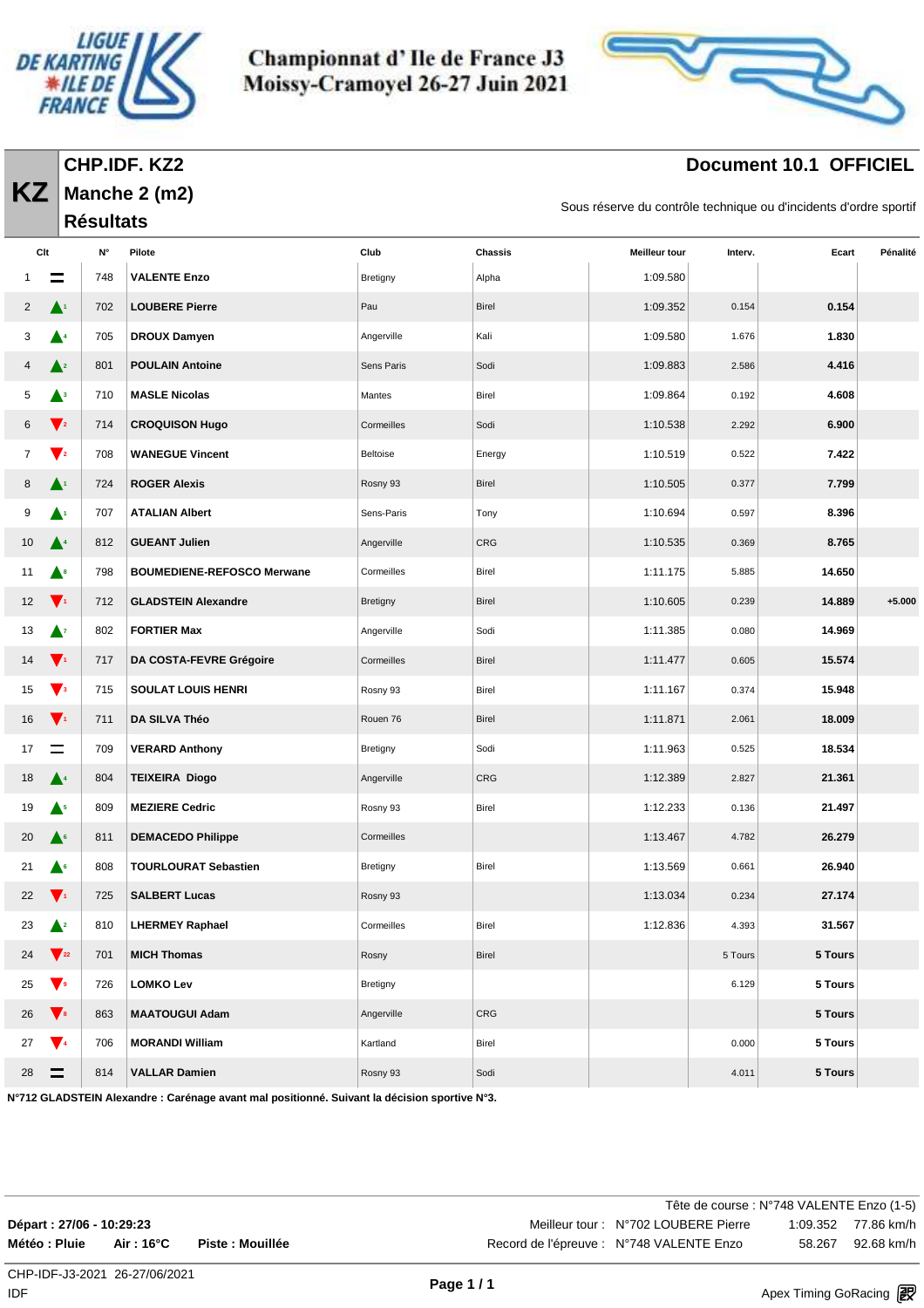

Apex Timing - timing solutions and services https://www.apex-timing.com/

Championnat d'Ile de France J3 Moissy-Cramoyel 26-27 Juin 2021



|                                                                                                                                                                                                                                                                                                                                                                                                                                                                                                     | <b>DOCUMENT N° 3</b>                         |                                           |                                                                                                                                                                                                                                               |
|-----------------------------------------------------------------------------------------------------------------------------------------------------------------------------------------------------------------------------------------------------------------------------------------------------------------------------------------------------------------------------------------------------------------------------------------------------------------------------------------------------|----------------------------------------------|-------------------------------------------|-----------------------------------------------------------------------------------------------------------------------------------------------------------------------------------------------------------------------------------------------|
|                                                                                                                                                                                                                                                                                                                                                                                                                                                                                                     |                                              | <b>DECISION DES COMMISSAIRES SPORTIFS</b> |                                                                                                                                                                                                                                               |
|                                                                                                                                                                                                                                                                                                                                                                                                                                                                                                     |                                              | <b>STEWARDS' DECISION</b>                 |                                                                                                                                                                                                                                               |
| PÉNALITÉ INFLIGÉE AU CONCURRENT (NOM) :<br>PENALTY INFLICTED UPON THE ENTRANT (NAME):                                                                                                                                                                                                                                                                                                                                                                                                               |                                              | non                                       |                                                                                                                                                                                                                                               |
| NUMERO DE LICENCE / LICENSE NUMBER :                                                                                                                                                                                                                                                                                                                                                                                                                                                                |                                              | 299991                                    |                                                                                                                                                                                                                                               |
| $N^{\circ}$ :<br>712<br>No.:                                                                                                                                                                                                                                                                                                                                                                                                                                                                        | PILOTE:<br>DRIVER:                           | <b>GLADSTEIN Alexandre</b>                |                                                                                                                                                                                                                                               |
| Concerne la partie de l'Épreuve :<br>Concerns the part of the event:                                                                                                                                                                                                                                                                                                                                                                                                                                | <b>KZ</b> - Manche 2                         |                                           |                                                                                                                                                                                                                                               |
| ÉNONCÉ / STATEMENT:                                                                                                                                                                                                                                                                                                                                                                                                                                                                                 |                                              |                                           |                                                                                                                                                                                                                                               |
| Pénalité de 5 secondes                                                                                                                                                                                                                                                                                                                                                                                                                                                                              |                                              |                                           |                                                                                                                                                                                                                                               |
| <b>MOTIF / REASON:</b>                                                                                                                                                                                                                                                                                                                                                                                                                                                                              |                                              |                                           |                                                                                                                                                                                                                                               |
| Prescriptions Générales CIK-FIA 2021                                                                                                                                                                                                                                                                                                                                                                                                                                                                |                                              |                                           | Le carénage avant du kart mentionné ci-dessus n'était pas dans la position correcte (selon le dessin technique n°<br>2d) lorsque le drapeau à damier a été agité et que le kart concerné a franchi la ligne d'arrivée. Art. 2.3.3 et 2.24 des |
|                                                                                                                                                                                                                                                                                                                                                                                                                                                                                                     |                                              |                                           |                                                                                                                                                                                                                                               |
| *Le soussigné reconnait avoir reçu copie de la présente notification et avoir été informé des voies de recours : DROIT D'APPEL, Réglementation ASN et des conséquences qui en<br>découlent (juridiques et financières).<br>doit joindre impérativement à cette déclaration d'appel une caution d'appel de : 3300 € (appel national FFSA).<br>Il doit confirmer intention en envoyant sa lettre à l'ASN dans les formes et délais prévus par les règlements applicables.<br><b>Décision annoncée</b> |                                              |                                           | Le concurrent doit déclarer, par écrit, dans l'heure qui suit la notification ou la publication de la décision, au Directeur de Course ou à un Commissaire Sportif, son intention de faire appel. Il                                          |
| <b>Decision announced</b>                                                                                                                                                                                                                                                                                                                                                                                                                                                                           | Date / Date: 27/06/2021                      |                                           | Heure / Time: 11:59                                                                                                                                                                                                                           |
|                                                                                                                                                                                                                                                                                                                                                                                                                                                                                                     |                                              | Nom / Name                                | Signature                                                                                                                                                                                                                                     |
| Président du Collège / Chairman of the Panel:                                                                                                                                                                                                                                                                                                                                                                                                                                                       | P.C.S. J.C BOURLAT                           | 88632 (IDF)                               |                                                                                                                                                                                                                                               |
| Membres du Collège / Members of the Panel:                                                                                                                                                                                                                                                                                                                                                                                                                                                          |                                              |                                           |                                                                                                                                                                                                                                               |
|                                                                                                                                                                                                                                                                                                                                                                                                                                                                                                     | <b>N POULIQUEN</b>                           | 204735 (IDF)                              |                                                                                                                                                                                                                                               |
|                                                                                                                                                                                                                                                                                                                                                                                                                                                                                                     | <b>C. FAYARD</b>                             | 69022 (IDF)                               |                                                                                                                                                                                                                                               |
|                                                                                                                                                                                                                                                                                                                                                                                                                                                                                                     |                                              |                                           | NOTIFICATION AU CONCURRENT CONCERNÉ / NOTIFICATION TO THE RELEVANT ENTRANT                                                                                                                                                                    |
| Je soussigné :                                                                                                                                                                                                                                                                                                                                                                                                                                                                                      |                                              |                                           |                                                                                                                                                                                                                                               |
| Représentant du Concurrent : non                                                                                                                                                                                                                                                                                                                                                                                                                                                                    | I undersigned: Nom personnel / personal name |                                           |                                                                                                                                                                                                                                               |
| Representing the Entrant: Nom du Concurrent / Entrant's name<br>Certifie avoir reçu notification du document N° 3 des Commissaires Sportifs de l'I<br>Certify that I have been notified of document No. by the Stewards of the Meeting.                                                                                                                                                                                                                                                             |                                              |                                           | des Commissaires Sportifs de l'Épreuve.                                                                                                                                                                                                       |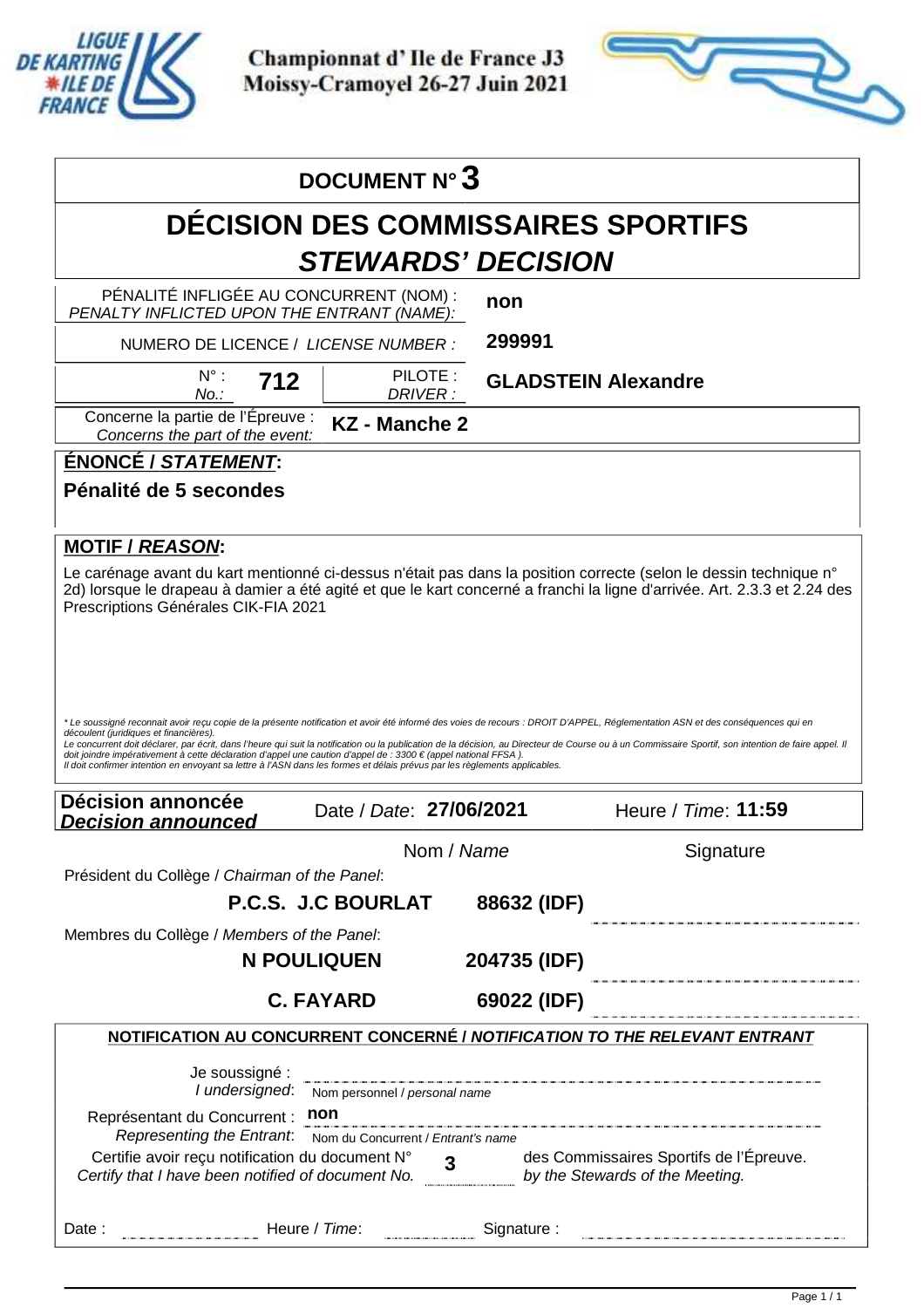



# **CHP.IDF. KZ2 Manche 2 (m2)**

**Tableau des tours** 

**KZ** Manche 2 (m2) **Manche 2 (m2) Example 2** CONSIDERATE Pour information, sans valeur officielle

|                      |     | 2          | 3          |            | 5          | 6          |            |            | 9          | 10         | 11         | 12         | 13         | 14         | 15         | 16         | 17         | 18         | 19         | 20         | 21         | 22         | 23         | 24  | 25  | 26  | 27  | 28  |
|----------------------|-----|------------|------------|------------|------------|------------|------------|------------|------------|------------|------------|------------|------------|------------|------------|------------|------------|------------|------------|------------|------------|------------|------------|-----|-----|-----|-----|-----|
| Grille               | 748 | 701        | 702        | 714        | 708        | 801        | 705        | 710        | 724        | 707        | 712        | 715        | 717        | 812        | 711        | 726        | 709        | 863        | 798        | 802        | 725        | 804        | 706        | 809 | 810 | 811 | 808 | 814 |
|                      |     |            |            |            |            |            |            |            |            |            |            |            |            |            |            |            |            |            |            |            |            |            |            |     |     |     |     |     |
| Départ               | 748 | 714        | 702        | 801        | 708        | 705        | 710        | 724        | 707        | 712        | 812        | 715        | 717        | 711        | 8X4        | 709        | 798        | 802        | 810        | 804        | 809        | 811        | 808        | 726 | 725 |     |     |     |
|                      |     |            |            |            |            |            |            |            |            |            |            |            |            |            |            |            |            |            |            |            |            |            |            |     |     |     |     |     |
| Tour 1<br>Intervalle | 748 | 702        | 705        | 714        | 801        | 710        | 708        | 724        | 812        | 707        | 712        | 717        | 711        | 802        | 798        | 715        | 709        | 810        | 809<br>0.3 | 804        | 808        | 811        | 725        |     |     |     |     |     |
|                      |     | 0.1        | 1.3        | 0.5        | 0.1        | 0.2        | 0.5        | 0.1        | 0.4        | 0.3        | 0.6        | 0.9        | 0.6        | 0.4        | 0.0        | 0.6        | 0.7        | 0.4        |            | 0.2        | 0.6        | 0.4        | 0.8        |     |     |     |     |     |
| Tour 2               | 748 | 702<br>0.5 | 705<br>1.1 | 801<br>1.4 | 710<br>0.5 | 714<br>0.2 | 708<br>0.2 | 724<br>0.3 | 707<br>0.6 | 812<br>0.4 | 712<br>0.3 | 717<br>1.4 | 802<br>0.6 | 798<br>1.2 | 715<br>0.3 | 711<br>0.8 | 709<br>0.3 | 809<br>1.4 | 804<br>0.1 | 808<br>1.7 | 811<br>0.3 | 725<br>1.7 | 810<br>3.4 |     |     |     |     |     |
| Tour 3               | 748 | 702        | 705        | 801        | 710        | 714        | 708        | 724        | 707        | 812        | 712        | 717        | 802        | 798        | 715        | 711        | 709        | 809        | 804        | 808        | 811        | 725        | 810        |     |     |     |     |     |
|                      |     | 0.4        | 1.3        | 1.9        | 0.3        | 1.0        | 0.1        | 0.3        | 0.6        | 0.6        | 0.8        | 1.4        | 0.6        | 1.1        | 0.8        | 1.5        | 0.3        | 1.6        | 0.2        | 2.2        | 0.2        | 1.9        | 2.9        |     |     |     |     |     |
| Tour 4               | 748 | 702<br>0.4 | 705<br>1.2 | 801<br>2.4 | 710<br>0.2 | 714<br>1.6 | 708<br>0.5 | 724<br>0.3 | 707<br>0.3 | 812<br>0.5 | 712<br>1.0 | 802<br>3.1 | 717<br>0.1 | 798<br>0.2 | 715<br>0.8 | 711<br>2.4 | 709<br>0.4 | 804<br>2.1 | 809<br>0.5 | 811<br>3.0 | 808<br>0.7 | 725<br>0.8 | 810<br>4.8 |     |     |     |     |     |
| Tour 5               | 748 | 702        | 705        | 801        | 710        | 714        | 708        | 724        | 707        | 812        | 712        | 798        | 802        | 717        | 715        | 711        | 709        | 804        | 809        | 811        | 808        | 725        | 810        |     |     |     |     |     |
|                      |     | 0.1        | 1.6        | 2.5        | 0.1        | 2.2        | 0.5        | 0.3        | 0.5        | 0.3        | 1.1        | 4.7        | 0.3        | 0.6        | 0.3        | 2.0        | 0.5        | 2.8        | 0.1        | 4.7        | 0.6        | 0.2        | 4.3        |     |     |     |     |     |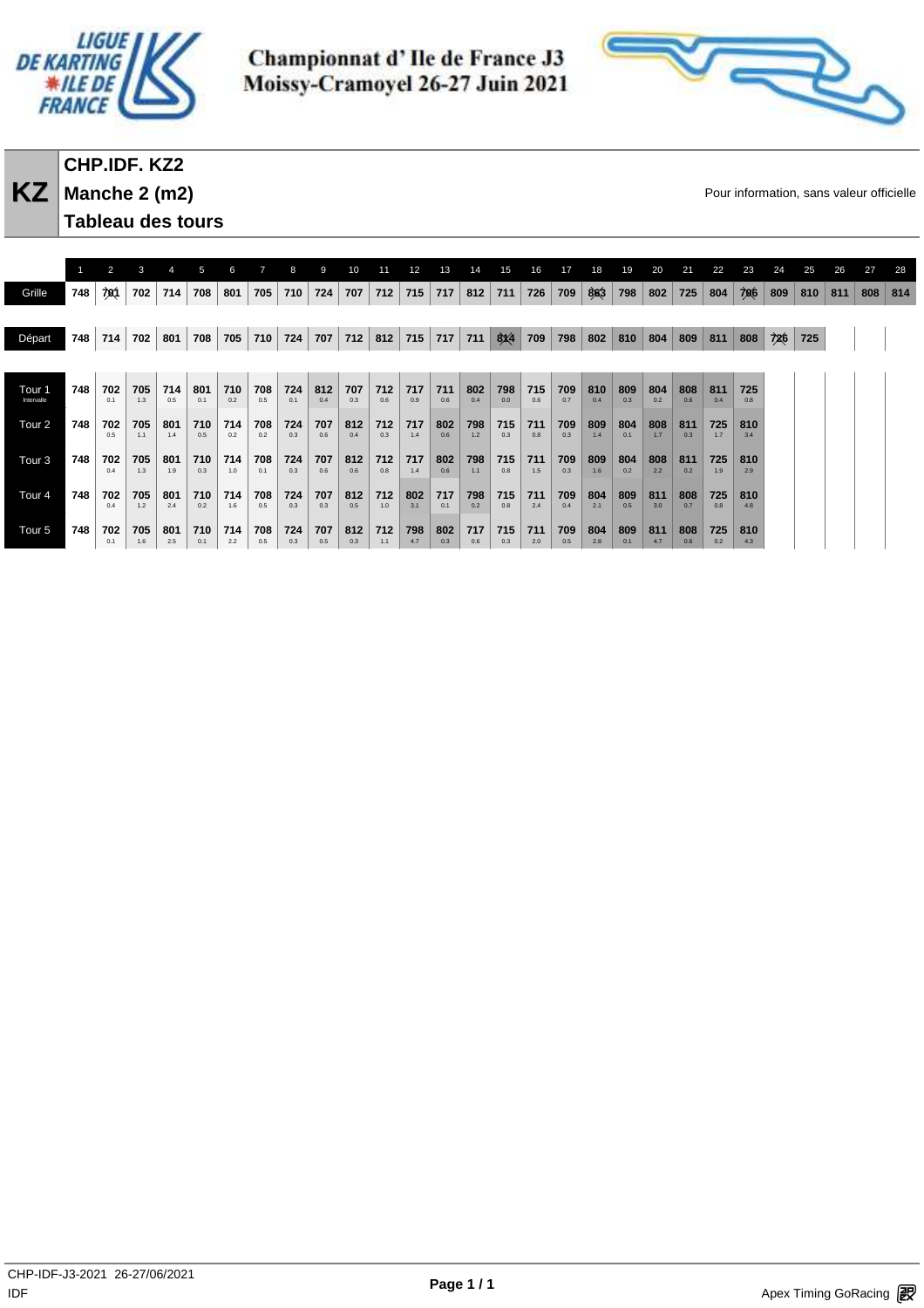



# **CHP.IDF. KZ2**

**KZ** Manche 2 (m2) **Manche 2 (m2)** and the state of the state of the state of the state of the state of the state of the state of the state of the state of the state of the state of the state of the state of the state of t **Manche 2 (m2)**

#### **Analyse des tours**

| Tours                     | Temps au tour | Tours                            | Temps au tour | <b>Tours</b>               | Temps au tour        |
|---------------------------|---------------|----------------------------------|---------------|----------------------------|----------------------|
| N°702 LOUBERE Pierre      |               | N°715 SOULAT LOUIS HENRI         |               | N°808 TOURLOURAT Sebastien |                      |
| $\mathbf{1}$              | 1:11.659      | $\mathbf{1}$                     | 1:17.740      | $\mathbf{1}$               | 1:17.689             |
| $\overline{2}$            | 1:10.419      | 2                                | 1:12.257      | 2                          | 1:14.208             |
| 3                         | 1:09.646      | 3                                | 1:11.898      | 3                          | 1:13.569             |
| $\overline{4}$            | 1:09.607      | $\overline{4}$                   | 1:11.167      | $\overline{4}$             | 1:14.462             |
| 5                         | 1:09.352      | 5                                | 1:12.255      | 5                          | 1:13.855             |
| N°705 DROUX Damyen        |               | N°717 DA COSTA-FEVRE Grégoire    |               | N°809 MEZIERE Cedric       |                      |
| $\mathbf{1}$              | 1:12.532      | $\mathbf{1}$                     | 1:15.839      | $\mathbf{1}$               | 1:17.582             |
| $\overline{2}$            | 1:10.208      | 2                                | 1:11.814      | $\overline{2}$             | 1:13.331             |
| 3                         | 1:09.810      | 3                                | 1:11.477      | 3                          | 1:12.887             |
| $\overline{4}$            | 1:09.580      | $\overline{4}$                   | 1:12.719      | $\overline{4}$             | 1:13.145             |
| 5                         | 1:09.750      | 5                                | 1:12.988      | 5                          | 1:12.233             |
| N°707 ATALIAN Albert      |               | N°724 ROGER Alexis               |               | N°810 LHERMEY Raphael      |                      |
| 1                         | 1:14.681      | $\mathbf{1}$                     | 1:13.932      | 1                          | 1:17.753             |
| $\overline{2}$            | 1:11.238      | 2                                | 1:11.360      | 2                          | 1:21.089             |
| 3                         | 1:10.757      | 3                                | 1:10.788      | 3                          | 1:13.195             |
| $\overline{4}$            |               |                                  |               |                            |                      |
| 5                         | 1:10.694      | 4<br>5                           | 1:10.976      | 4<br>5                     | 1:14.877<br>1:12.836 |
|                           | 1:10.759      |                                  | 1:10.505      |                            |                      |
| N°708 WANEGUE Vincent     |               | N°725 SALBERT Lucas              |               | N°811 DEMACEDO Philippe    |                      |
| $\mathbf{1}$              | 1:14.150      | $\mathbf{1}$                     | 1:18.518      | $\mathbf{1}$               | 1:18.792             |
| $\overline{2}$            | 1:11.189      | 2                                | 1:14.952      | $\overline{2}$             | 1:14.072             |
| 3                         | 1:10.750      | 3                                | 1:13.706      | 3                          | 1:13.494             |
| $\overline{\mathbf{4}}$   | 1:10.970      | 4                                | 1:13.034      | $\overline{4}$             | 1:13.467             |
| 5                         | 1:10.519      | 5                                | 1:13.267      | 5                          | 1:13.923             |
| N°709 VERARD Anthony      |               | N°748 VALENTE Enzo               |               | N°812 GUEANT Julien        |                      |
| 1                         | 1:17.834      | $\mathbf{1}$                     | 1:11.897      | $\mathbf{1}$               | 1:14.098             |
| $\overline{2}$            | 1:12.734      | 2                                | 1:09.976      | 2                          | 1:11.951             |
| 3                         | 1:12.629      | 3                                | 1:09.794      | 3                          | 1:10.968             |
| $\overline{4}$            | 1:12.133      | $\overline{4}$                   | 1:09.580      | $\overline{4}$             | 1:10.672             |
| 5                         | 1:11.963      | 5                                | 1:09.666      | 5                          | 1:10.535             |
| N°710 MASLE Nicolas       |               | N°798 BOUMEDIENE-REFOSCO Merwane |               |                            |                      |
| $\mathbf{1}$              | 1:13.477      | $\mathbf{1}$                     | 1:16.294      |                            |                      |
| $\overline{2}$            | 1:11.203      | $\overline{2}$                   | 1:12.576      |                            |                      |
| 3                         | 1:10.074      | 3                                | 1:11.411      |                            |                      |
| $\overline{4}$            | 1:10.003      | $\overline{4}$                   | 1:11.175      |                            |                      |
| 5                         | 1:09.864      | 5                                | 1:11.799      |                            |                      |
| N°711 DA SILVA Théo       |               | N°801 POULAIN Antoine            |               |                            |                      |
| 1                         | 1:16.217      | $\mathbf{1}$                     | 1:13.392      |                            |                      |
| $\overline{2}$            | 1:14.284      | $\overline{c}$                   | 1:10.940      |                            |                      |
| 3                         | 1:12.599      | 3                                | 1:10.264      |                            |                      |
| $\overline{4}$            | 1:12.067      | $\overline{4}$                   | 1:10.125      |                            |                      |
| 5                         | 1:11.871      | $\,$ 5 $\,$                      | 1:09.883      |                            |                      |
| N°712 GLADSTEIN Alexandre |               | N°802 FORTIER Max                |               |                            |                      |
| $\mathbf{1}$              | 1:15.099      | $\mathbf{1}$                     | 1:16.258      |                            |                      |
| $\overline{2}$            | 1:11.302      | $\overline{2}$                   | 1:11.385      |                            |                      |
| 3                         | 1:11.513      | 3                                | 1:11.421      |                            |                      |
| $\overline{4}$            | 1:10.851      | $\overline{4}$                   | 1:11.977      |                            |                      |
| 5                         | 1:10.605      | 5                                | 1:12.512      |                            |                      |
| N°714 CROQUISON Hugo      |               | N°804 TEIXEIRA Diogo             |               |                            |                      |
| $\mathbf{1}$              | 1:13.602      | $\mathbf{1}$                     | 1:18.299      |                            |                      |
| $\overline{2}$            | 1:11.901      | $\overline{2}$                   | 1:13.189      |                            |                      |
| 3                         | 1:10.804      | 3                                | 1:13.006      |                            |                      |
| $\overline{\mathbf{4}}$   | 1:10.613      | $\sqrt{4}$                       | 1:12.389      |                            |                      |
| 5                         | 1:10.538      | 5                                | 1:12.623      |                            |                      |
|                           |               |                                  |               |                            |                      |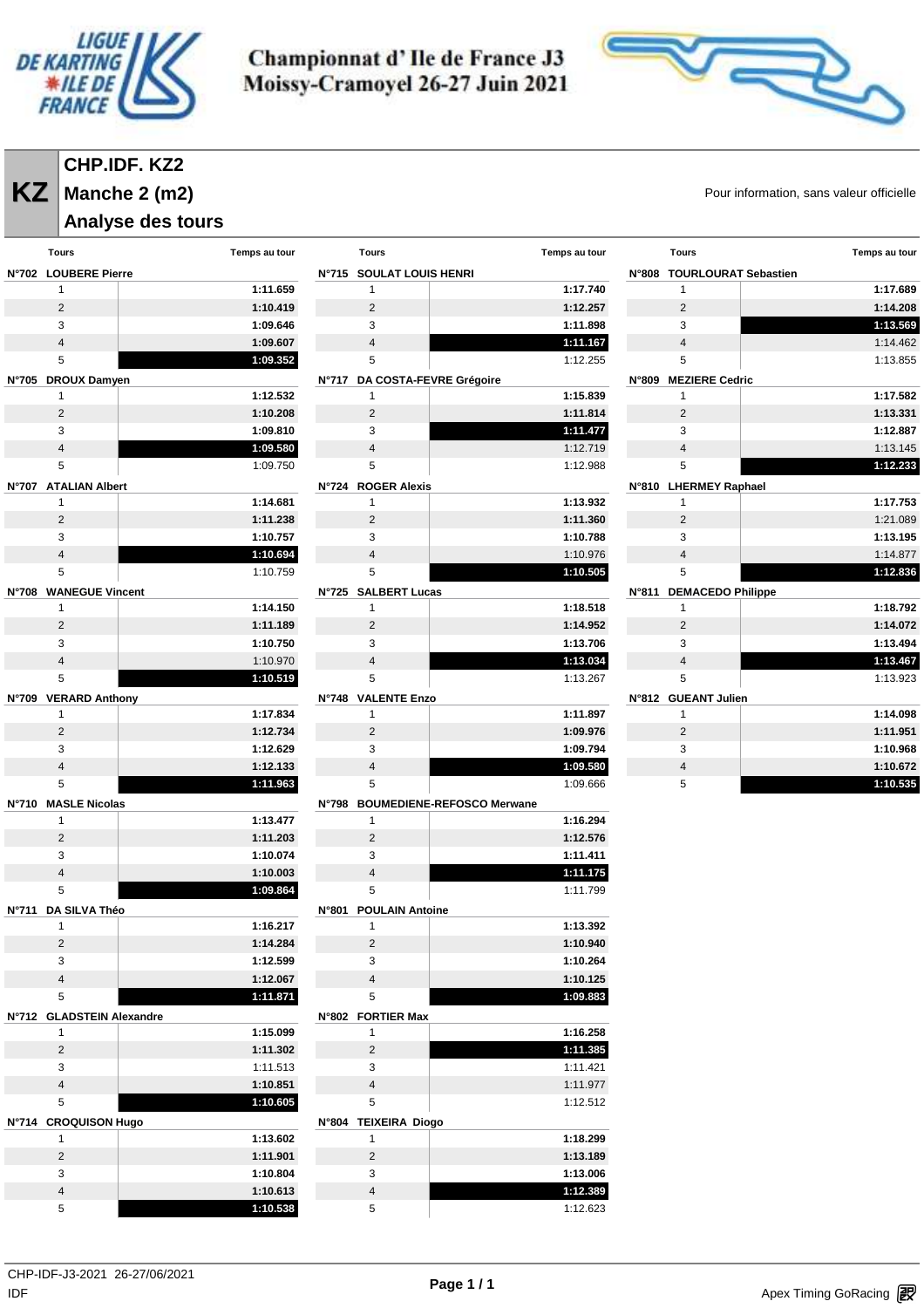

**Manche 2 (m2) Grille de départ** 

**KZ**

Championnat d'Ile de France J3 Moissy-Cramoyel 26-27 Juin 2021



#### **Document 9**

Sous réserve du contrôle technique ou d'incidents d'ordre sportif

 **<sup>814</sup> VALLAR Damien TOURLOURAT Sebastien <sup>811</sup> DEMACEDO Philippe LHERMEY Raphael <sup>809</sup> MEZIERE Cedric MORANDI William <sup>804</sup> TEIXEIRA Diogo SALBERT Lucas <sup>802</sup> FORTIER Max BOUMEDIENE-REFOSCO Merwane <sup>863</sup> MAATOUGUI Adam VERARD Anthony <sup>726</sup> LOMKO Lev DA SILVA Théo <sup>812</sup> GUEANT Julien DA COSTA-FEVRE Grégoire <sup>715</sup> SOULAT LOUIS HENRI GLADSTEIN Alexandre <sup>707</sup> ATALIAN Albert ROGER Alexis <sup>710</sup> MASLE Nicolas DROUX Damyen <sup>801</sup> POULAIN Antoine WANEGUE Vincent <sup>714</sup> CROQUISON Hugo LOUBERE Pierre <sup>701</sup> MICH Thomas VALENTE Enzo POLE POSITION**

**Départ : 27/06 - 10:15 5 Tours = 7.500 km**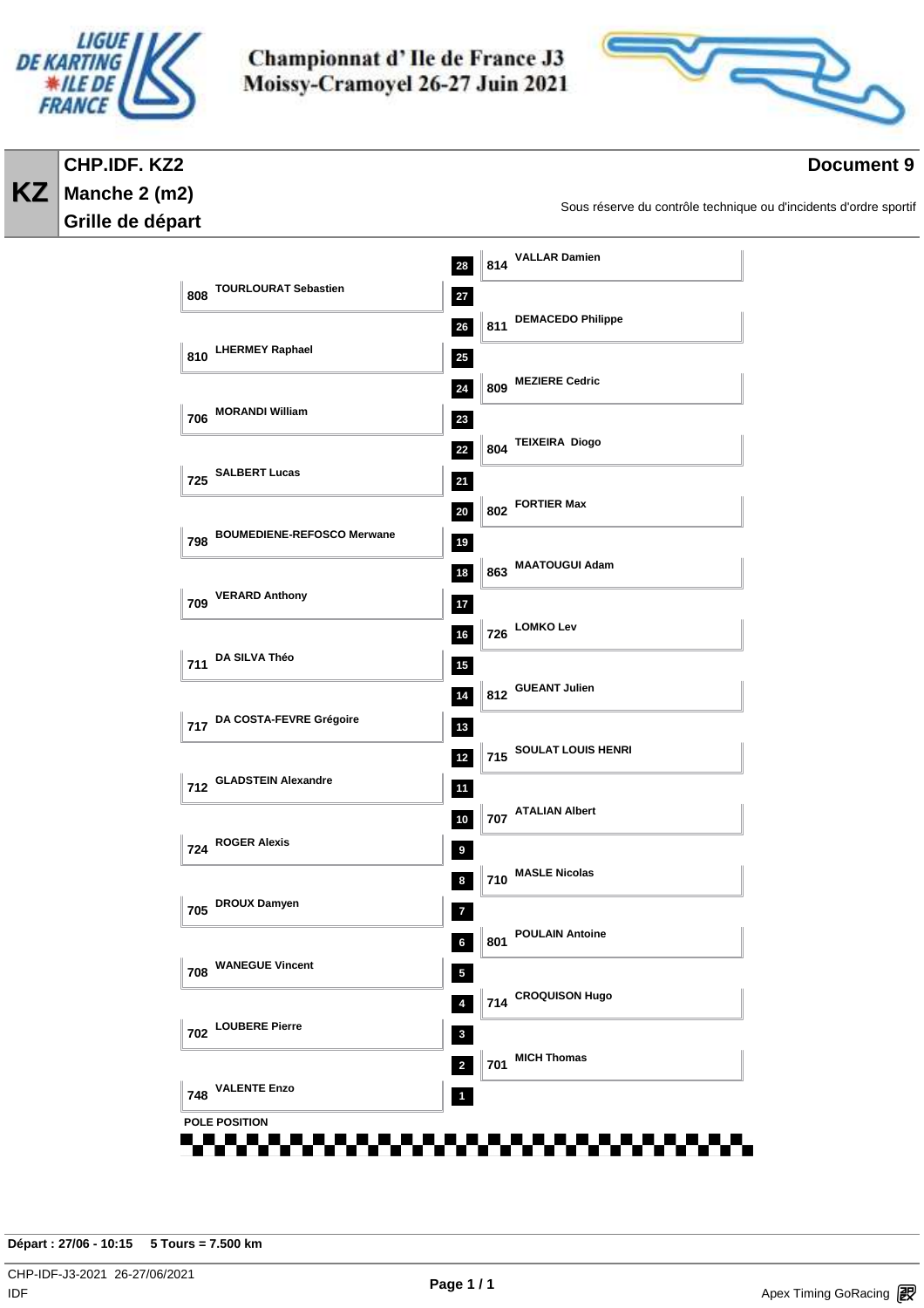

**Intermediaire (ma)**

**KZ**

Championnat d'Ile de France J3 Moissy-Cramoyel 26-27 Juin 2021



# **Document 11.1 OFFICIEL**

Sous réserve du contrôle technique ou d'incidents d'ordre sportif

|                | <b>Résultats</b> |                                   |            |              |                         |                |        |                  |
|----------------|------------------|-----------------------------------|------------|--------------|-------------------------|----------------|--------|------------------|
| Clt            | N°               | Pilote                            | Club       | Chassis      | ξ                       | ङ्के           | Points | s                |
| 1              | 748              | <b>VALENTE Enzo</b>               | Bretigny   | Alpha        | $\overline{\mathbf{c}}$ | $\mathbf 0$    | 2      | $\mathbf{1}$     |
| $\overline{2}$ | 714              | <b>CROQUISON Hugo</b>             | Cormeilles | Sodi         | 3                       | 6              | 9      | $\overline{4}$   |
| 3              | 801              | <b>POULAIN Antoine</b>            | Sens Paris | Sodi         | 5                       | 4              | 9      | $\,6\,$          |
| $\overline{4}$ | 705              | <b>DROUX Damyen</b>               | Angerville | Kali         | 6                       | 3              | 9      | $\overline{7}$   |
| 5              | 710              | <b>MASLE Nicolas</b>              | Mantes     | Birel        | 4                       | 5              | 9      | 8                |
| 6              | 724              | <b>ROGER Alexis</b>               | Rosny 93   | <b>Birel</b> | 8                       | 8              | 16     | $\boldsymbol{9}$ |
| $\overline{7}$ | 707              | <b>ATALIAN Albert</b>             | Sens-Paris | Tony         | $\overline{7}$          | 9              | 16     | 10               |
| 8              | 798              | <b>BOUMEDIENE-REFOSCO Merwane</b> | Cormeilles | <b>Birel</b> | $9\,$                   | 11             | 20     | 19               |
| 9              | 812              | <b>GUEANT Julien</b>              | Angerville | CRG          | 12                      | 10             | 22     | 14               |
| 10             | 701              | <b>MICH Thomas</b>                | Rosny      | <b>Birel</b> | $\mathsf{O}\xspace$     | 24             | 24     | $\overline{2}$   |
| 11             | 715              | <b>SOULAT LOUIS HENRI</b>         | Rosny 93   | Birel        | 10                      | 15             | 25     | 12               |
| 12             | 717              | DA COSTA-FEVRE Grégoire           | Cormeilles | <b>Birel</b> | 11                      | 14             | 25     | 13               |
| 13             | 712              | <b>GLADSTEIN Alexandre</b>        | Bretigny   | Birel        | 14                      | 12             | 26     | 11               |
| 14             | 702              | <b>LOUBERE Pierre</b>             | Pau        | Birel        | 27                      | $\overline{2}$ | 29     | 3                |
| 15             | 711              | DA SILVA Théo                     | Rouen 76   | Birel        | 16                      | 16             | 32     | 15               |
| 16             | 802              | <b>FORTIER Max</b>                | Angerville | Sodi         | 19                      | 13             | 32     | 20               |
| 17             | 708              | <b>WANEGUE Vincent</b>            | Beltoise   | Energy       | 28                      | $\overline{7}$ | 35     | 5                |
| 18             | 709              | <b>VERARD Anthony</b>             | Bretigny   | Sodi         | 18                      | 17             | 35     | 17               |
| 19             | 863              | <b>MAATOUGUI Adam</b>             | Angerville | CRG          | 13                      | 26             | 39     | 18               |
| 20             | 726              | <b>LOMKO Lev</b>                  | Bretigny   |              | 15                      | 25             | 40     | 16               |
| 21             | 804              | <b>TEIXEIRA Diogo</b>             | Angerville | CRG          | 22                      | 18             | 40     | 22               |
| 22             | 809              | <b>MEZIERE Cedric</b>             | Rosny 93   | Birel        | 23                      | 19             | 42     | 24               |
| 23             | 725              | <b>SALBERT Lucas</b>              | Rosny 93   |              | 21                      | 22             | 43     | 21               |
| 24             | 811              | <b>DEMACEDO Philippe</b>          | Cormeilles |              | 25                      | 20             | 45     | 26               |
| 25             | 814              | <b>VALLAR Damien</b>              | Rosny 93   | Sodi         | 17                      | 28             | 45     |                  |
| 26             | 706              | <b>MORANDI William</b>            | Kartland   | Birel        | 20                      | 27             | 47     | 23               |
| 27             | 810              | <b>LHERMEY Raphael</b>            | Cormeilles | Birel        | 24                      | 23             | 47     | 25               |
| 28             | 808              | <b>TOURLOURAT Sebastien</b>       | Bretigny   | Birel        | 26                      | 21             | 47     | 27               |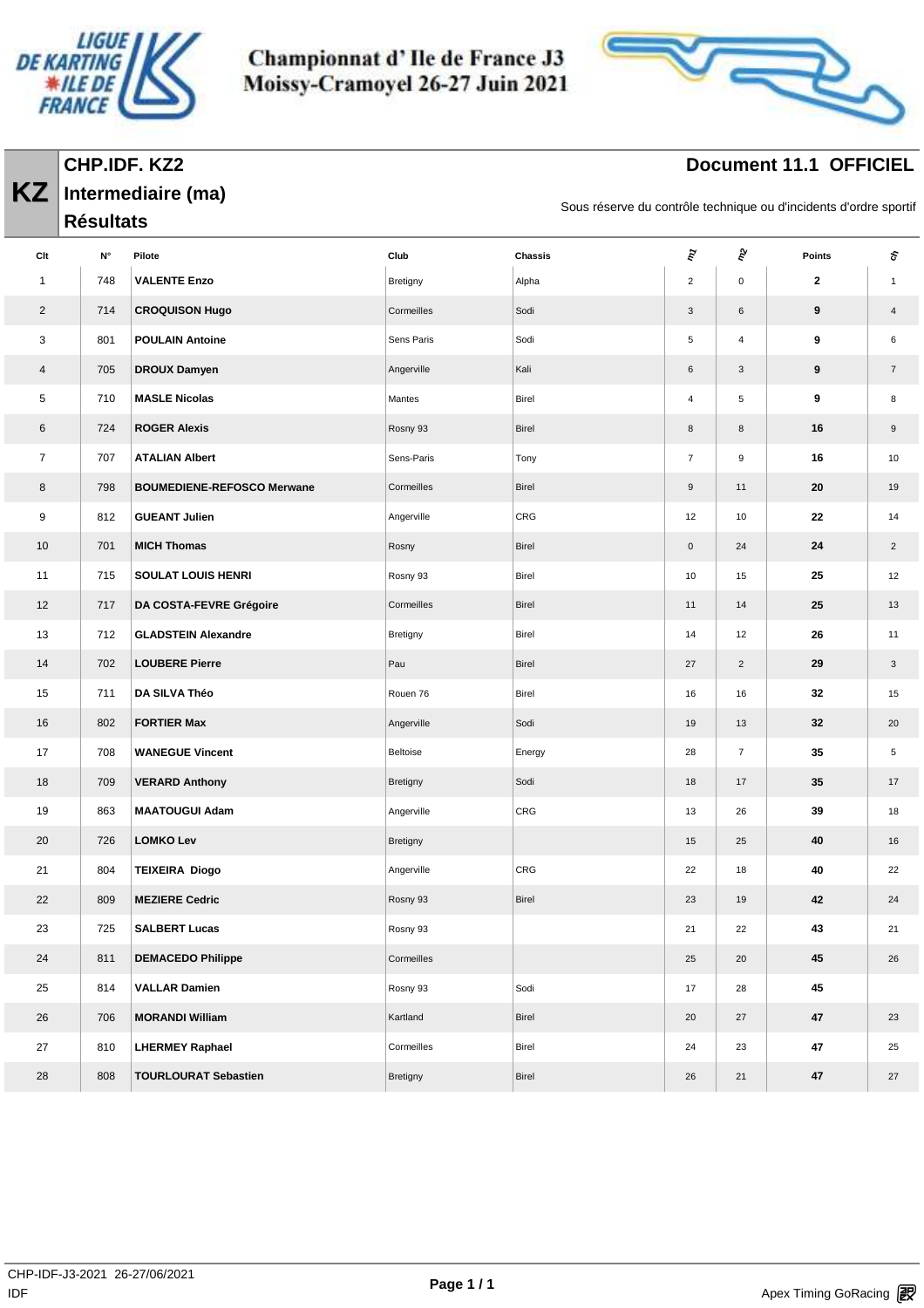

**CHP.IDF. KZ2 Pre-Finale (pf)**

**KZ**

Championnat d'Ile de France J3 Moissy-Cramoyel 26-27 Juin 2021



# **Document 13.2 OFFICIEL**

Sous réserve du contrôle technique ou d'incidents d'ordre sportif

|                |                                             | <b>Résultats</b> |                                   |            |                |                      |         |        |           |
|----------------|---------------------------------------------|------------------|-----------------------------------|------------|----------------|----------------------|---------|--------|-----------|
| Clt            |                                             | N°               | Pilote                            | Club       | <b>Chassis</b> | <b>Meilleur tour</b> | Interv. | Ecart  | Pénalité  |
|                |                                             | 748              | <b>VALENTE Enzo</b>               | Bretigny   | Alpha          | 1:10.014             |         |        |           |
| $\overline{2}$ | $\triangle$ <sup>12</sup>                   | 702              | <b>LOUBERE Pierre</b>             | Pau        | Birel          | 1:09.849             | 2.322   | 2.322  |           |
| 3              | $\blacktriangle^2$                          | 710              | <b>MASLE Nicolas</b>              | Mantes     | Birel          | 1:09.939             | 1.201   | 3.523  |           |
| 4              | $\mathbf{V}_2$                              | 714              | <b>CROQUISON Hugo</b>             | Cormeilles | Sodi           | 1:10.379             | 2.582   | 6.105  |           |
| 5              | $\mathbf{V}^{\mathbf{t}}$                   | 705              | <b>DROUX Damyen</b>               | Angerville | Kali           | 1:09.933             | 0.259   | 6.364  | $+5.000$  |
| 6              | $\blacktriangledown_3$                      | 801              | <b>POULAIN Antoine</b>            | Sens Paris | Sodi           | 1:10.386             | 1.226   | 7.590  |           |
| 7              | $\mathbf{V}$                                | 724              | <b>ROGER Alexis</b>               | Rosny 93   | Birel          | 1:10.584             | 0.580   | 8.170  |           |
| 8              | $\blacktriangledown_1$                      | 707              | <b>ATALIAN Albert</b>             | Sens-Paris | Tony           | 1:10.722             | 3.398   | 11.568 |           |
| 9              | ▲॰                                          | 708              | <b>WANEGUE Vincent</b>            | Beltoise   | Energy         | 1:10.556             | 2.097   | 13.665 |           |
| 10             | $\triangle^6$                               | 802              | <b>FORTIER Max</b>                | Angerville | Sodi           | 1:11.512             | 2.765   | 16.430 |           |
| 11             | $\blacktriangle^2$                          | 712              | <b>GLADSTEIN Alexandre</b>        | Bretigny   | Birel          | 1:10.707             | 0.996   | 17.426 | $+5.000$  |
| 12             | $\blacktriangle^s$                          | 726              | <b>LOMKO Lev</b>                  | Bretigny   |                | 1:11.347             | 2.373   | 19.799 |           |
| 13             | $\blacktriangledown$ <sub>5</sub>           | 798              | <b>BOUMEDIENE-REFOSCO Merwane</b> | Cormeilles | Birel          | 1:10.916             | 1.733   | 21.532 | $+10.000$ |
| 14             | $\sqrt{3}$                                  | 715              | <b>SOULAT LOUIS HENRI</b>         | Rosny 93   | Birel          | 1:11.131             | 1.042   | 22.574 | $+5.000$  |
| 15             | $\blacktriangledown$ <sub>3</sub>           | 717              | DA COSTA-FEVRE Grégoire           | Cormeilles | Birel          | 1:11.735             | 0.970   | 23.544 |           |
| 16             | $\mathbf{V}^{\scriptscriptstyle{\text{1}}}$ | 711              | DA SILVA Théo                     | Rouen 76   | Birel          | 1:12.244             | 1.964   | 25.508 |           |
| 17             | $\mathbf{V}$ 8                              | 812              | <b>GUEANT Julien</b>              | Angerville | CRG            | 1:10.884             | 1.334   | 26.842 |           |
| 18             | $\equiv$                                    | 709              | <b>VERARD Anthony</b>             | Bretigny   | Sodi           | 1:11.912             | 2.591   | 29.433 | $+5.000$  |
| 19             | $\blacktriangle^3$                          | 809              | <b>MEZIERE Cedric</b>             | Rosny 93   | Birel          | 1:12.978             | 2.602   | 32.035 |           |
| 20             | $\blacktriangle^+$                          | 804              | <b>TEIXEIRA Diogo</b>             | Angerville | CRG            | 1:12.813             | 0.215   | 32.250 |           |
| 21             | ▲∘                                          | 810              | <b>LHERMEY Raphael</b>            | Cormeilles | Birel          | 1:13.402             | 1.990   | 34.240 |           |
| 22             | $\blacktriangle^2$                          | 811              | <b>DEMACEDO Philippe</b>          | Cormeilles |                | 1:13.411             | 1.762   | 36.002 |           |
| 23             | $\blacktriangle^2$                          | 814              | <b>VALLAR Damien</b>              | Rosny 93   | Sodi           | 1:12.293             | 0.464   | 36.466 | $+5.000$  |
| 24             | ▲▲                                          | 808              | <b>TOURLOURAT Sebastien</b>       | Bretigny   | Birel          | 1:13.018             | 0.069   | 36.535 |           |
| 25             | $\blacktriangledown_2$                      | 725              | <b>SALBERT Lucas</b>              | Rosny 93   |                | 1:13.178             | 2.326   | 38.861 |           |

**N°705 DROUX Damyen : Carrénage avant mal positionné (art:2.3.3 des prescription générale). Suivant la décision sportive N°13-705.**

**N°712 GLADSTEIN Alexandre : Carrénage avant mal positionné (art:2.3.3 des prescription générale). Suivant la décision sportive N°13-712.**

**N°798 BOUMEDIENE-REFOSCO Merwane : Défaut de maitrîse Art2.24 du réglement CIK2021. Suivant la décision sportive N°11.**

**N°715 SOULAT LOUIS HENRI : Carénage avant mal positionné. Suivant la décision sportive N°12.**

**N°709 VERARD Anthony : Carrénage avant mal positionné (art:2.3.3 des prescription générale). Suivant la décision sportive N°13-709.**

**N°814 VALLAR Damien : Carrénage avant mal positionné (art:2.3.3 des prescription générale). Suivant la décision sportive N°13-814.**

**Non classés**

| ---------- |                 |                    |            |              |  |             |  |
|------------|-----------------|--------------------|------------|--------------|--|-------------|--|
|            | 70 <sup>1</sup> | <b>MICH Thomas</b> | Rosny      | Birel        |  | Non partant |  |
|            | 706             | MORANDI William    | Kartland   | <b>Birel</b> |  | Non partant |  |
|            | 863             | MAATOUGUI Adam     | Angerville | <b>CRG</b>   |  | Non partant |  |

|                           |            |                  | Tête de course : N°748 VALENTE Enzo (1-8) |        |                     |
|---------------------------|------------|------------------|-------------------------------------------|--------|---------------------|
| Départ : 27/06 - 13:49:34 |            |                  | Meilleur tour: N°702 LOUBERE Pierre       |        | 1:09.849 77.31 km/h |
| Météo : Pluie             | Air : 18°C | Piste : Mouillée | Record de l'épreuve : N°748 VALENTE Enzo  | 58.267 | 92.68 km/h          |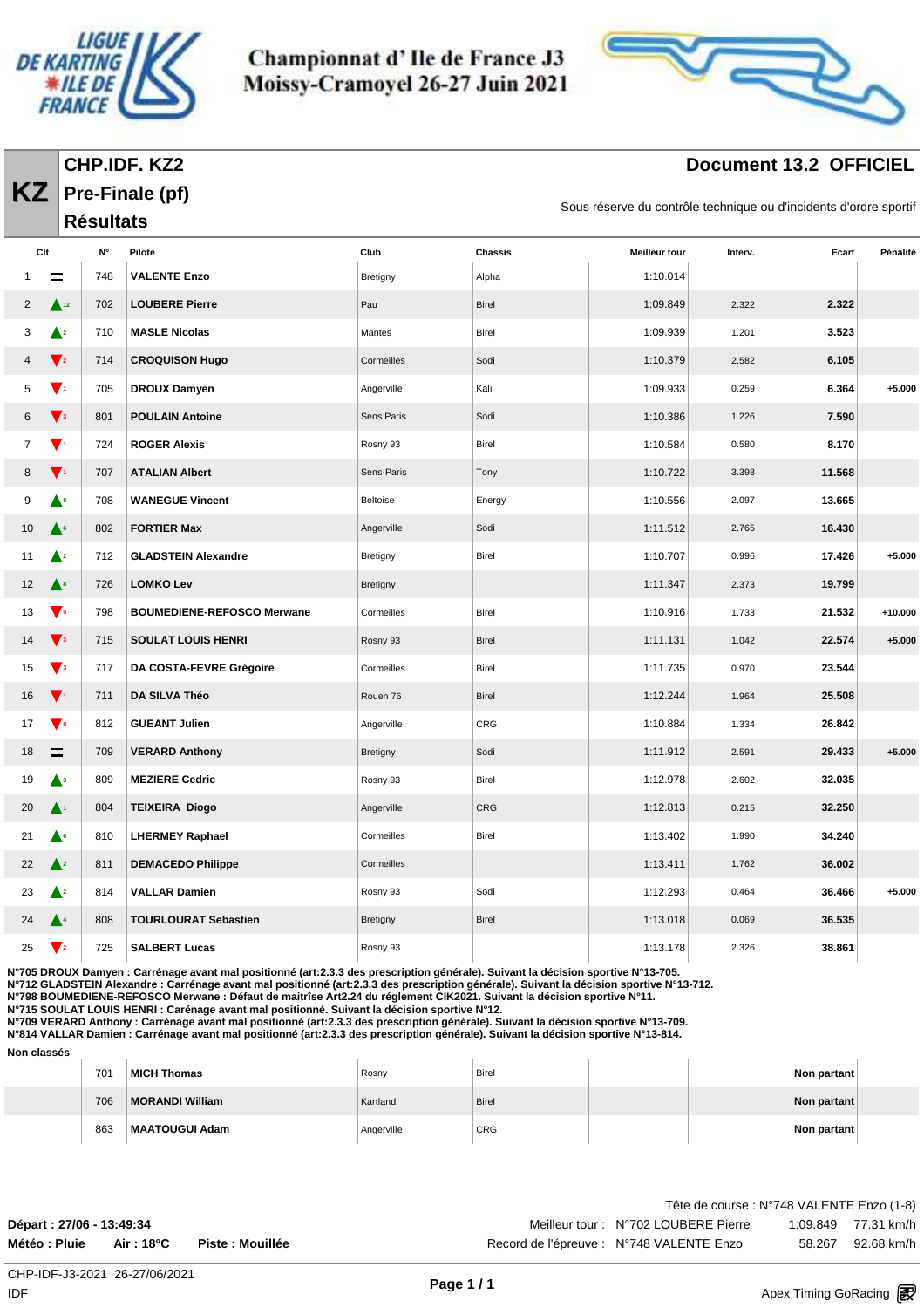



# **DOCUMENT N° 13**

# **COMMUNICATION DES COMMISSAIRES SPORTIFS STEWARDS' COMMUNICATION**

Concerne la partie de l'Épreuve : Concerns the part of the event: **KZ - Pre-Finale**

ÉNONCÉ / STATEMENT:

**Carrénage avant mal positionné.**

MOTIF / REASON: Carrénage avant mal positionné.

- **N°712 non GLADSTEIN Alexandre (Décision N°13-712)**
- **N°705 ADAMCZEWSKI Céline DROUX Damyen (Décision N°13-705)**

**N°814 - non - VALLAR Damien (Décision N°13-814)**

**N°709 - VERARD Patrice - VERARD Anthony (Décision N°13-709)**

| Date / Date: 27/06/2021                                                    |              | Heure / Time: 15:10 |
|----------------------------------------------------------------------------|--------------|---------------------|
|                                                                            | Nom / Name   | Signature           |
| Président du Collège / Chairman of the Panel:<br><b>P.C.S. J.C BOURLAT</b> | 88632 (IDF)  |                     |
| Membres du Collège / Members of the Panel:<br>N POULIQUEN                  | 204735 (IDF) |                     |
| <b>C. FAYARD</b>                                                           | 69022 (IDF)  |                     |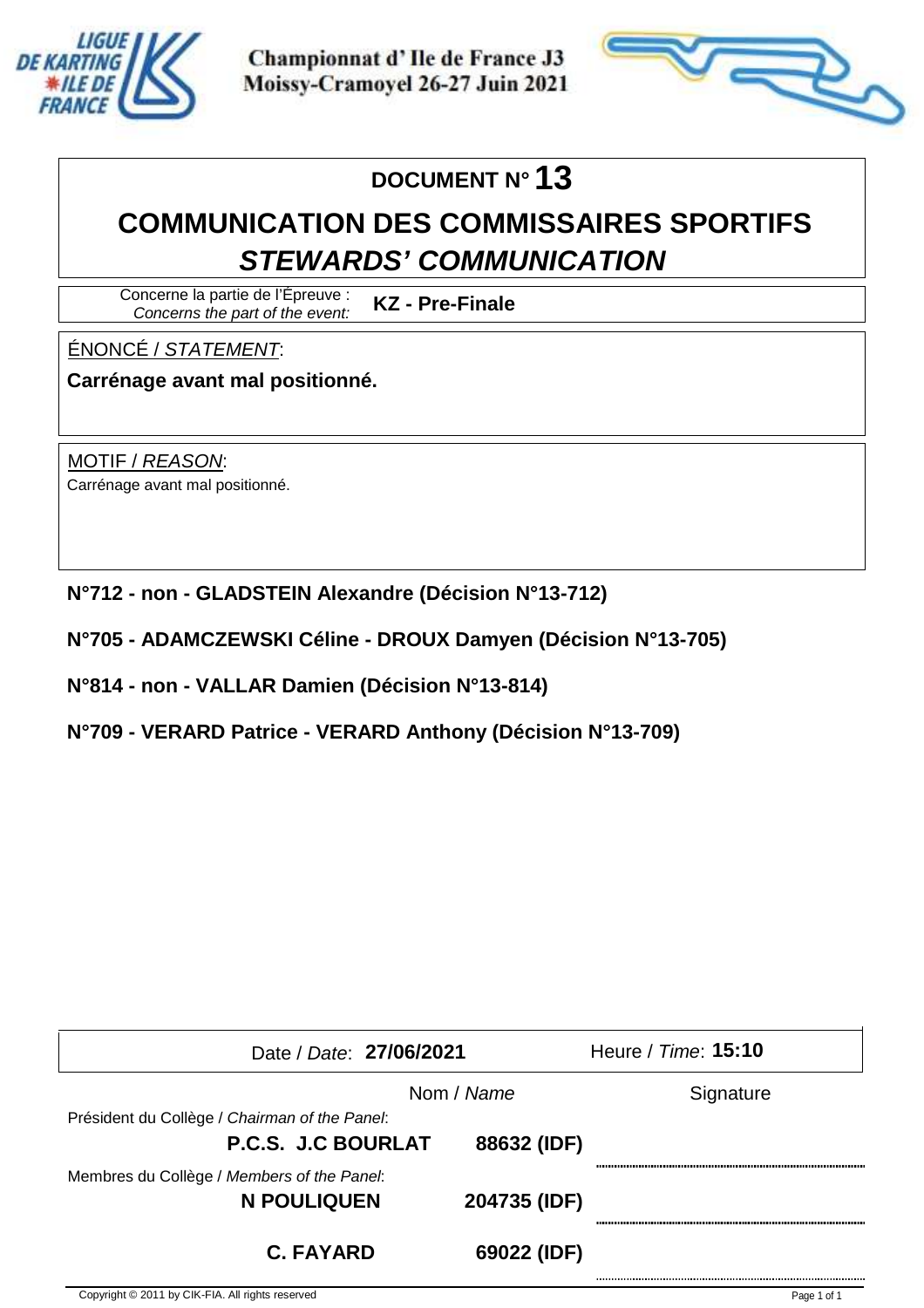

Apex Timing - timing solutions and services https://www.apex-timing.com/

Championnat d'Ile de France J3 Moissy-Cramoyel 26-27 Juin 2021



|                                                                                                                                                                                                                                                                                                                                                                                                                                 | DOCUMENT N° 12                       |                    |              |                                           |  |
|---------------------------------------------------------------------------------------------------------------------------------------------------------------------------------------------------------------------------------------------------------------------------------------------------------------------------------------------------------------------------------------------------------------------------------|--------------------------------------|--------------------|--------------|-------------------------------------------|--|
|                                                                                                                                                                                                                                                                                                                                                                                                                                 |                                      |                    |              | <b>DECISION DES COMMISSAIRES SPORTIFS</b> |  |
|                                                                                                                                                                                                                                                                                                                                                                                                                                 | <b>STEWARDS' DECISION</b>            |                    |              |                                           |  |
| PÉNALITÉ INFLIGÉE AU CONCURRENT (NOM) :<br>PENALTY INFLICTED UPON THE ENTRANT (NAME):                                                                                                                                                                                                                                                                                                                                           |                                      | non                |              |                                           |  |
| NUMERO DE LICENCE / LICENSE NUMBER :                                                                                                                                                                                                                                                                                                                                                                                            |                                      |                    | 258129       |                                           |  |
| $N^{\circ}$ :<br>715<br>No.:                                                                                                                                                                                                                                                                                                                                                                                                    |                                      | PILOTE:<br>DRIVER: |              | <b>SOULAT LOUIS HENRI</b>                 |  |
| Concerne la partie de l'Épreuve :<br>Concerns the part of the event:                                                                                                                                                                                                                                                                                                                                                            | <b>KZ</b> - Pre-Finale               |                    |              |                                           |  |
| ÉNONCÉ / STATEMENT:                                                                                                                                                                                                                                                                                                                                                                                                             |                                      |                    |              |                                           |  |
| Pénalité de 5 secondes                                                                                                                                                                                                                                                                                                                                                                                                          |                                      |                    |              |                                           |  |
|                                                                                                                                                                                                                                                                                                                                                                                                                                 |                                      |                    |              |                                           |  |
| <b>MOTIF / REASON:</b><br>Carénage avant mal positionné (art.2.3.3 des PG 2021)                                                                                                                                                                                                                                                                                                                                                 |                                      |                    |              |                                           |  |
|                                                                                                                                                                                                                                                                                                                                                                                                                                 |                                      |                    |              |                                           |  |
|                                                                                                                                                                                                                                                                                                                                                                                                                                 |                                      |                    |              |                                           |  |
|                                                                                                                                                                                                                                                                                                                                                                                                                                 |                                      |                    |              |                                           |  |
|                                                                                                                                                                                                                                                                                                                                                                                                                                 |                                      |                    |              |                                           |  |
|                                                                                                                                                                                                                                                                                                                                                                                                                                 |                                      |                    |              |                                           |  |
|                                                                                                                                                                                                                                                                                                                                                                                                                                 |                                      |                    |              |                                           |  |
| *Le soussigné reconnait avoir reçu copie de la présente notification et avoir été informé des voies de recours : DROIT D'APPEL, Réglementation ASN et des conséquences qui en<br>découlent (juridiques et financières).<br>Le concurrent doit déclarer, par écrit, dans l'heure qui suit la notification ou la publication de la décision, au Directeur de Course ou à un Commissaire Sportif, son intention de faire appel. Il |                                      |                    |              |                                           |  |
| doit joindre impérativement à cette déclaration d'appel une caution d'appel de : 3300 € (appel national FFSA).<br>Il doit confirmer intention en envoyant sa lettre à l'ASN dans les formes et délais prévus par les règlements applicables.                                                                                                                                                                                    |                                      |                    |              |                                           |  |
| Décision annoncée<br><b>Decision announced</b>                                                                                                                                                                                                                                                                                                                                                                                  | Date / Date: 27/06/2021              |                    |              | Heure / Time: 15:04                       |  |
|                                                                                                                                                                                                                                                                                                                                                                                                                                 |                                      | Nom / Name         |              | Signature                                 |  |
| Président du Collège / Chairman of the Panel:                                                                                                                                                                                                                                                                                                                                                                                   |                                      |                    |              |                                           |  |
|                                                                                                                                                                                                                                                                                                                                                                                                                                 | P.C.S. J.C BOURLAT                   |                    | 88632 (IDF)  |                                           |  |
| Membres du Collège / Members of the Panel:                                                                                                                                                                                                                                                                                                                                                                                      |                                      |                    |              |                                           |  |
|                                                                                                                                                                                                                                                                                                                                                                                                                                 | <b>N POULIQUEN</b>                   |                    | 204735 (IDF) |                                           |  |
|                                                                                                                                                                                                                                                                                                                                                                                                                                 | <b>C. FAYARD</b>                     |                    | 69022 (IDF)  |                                           |  |
| NOTIFICATION AU CONCURRENT CONCERNÉ / NOTIFICATION TO THE RELEVANT ENTRANT                                                                                                                                                                                                                                                                                                                                                      |                                      |                    |              |                                           |  |
| Je soussigné :                                                                                                                                                                                                                                                                                                                                                                                                                  |                                      |                    |              |                                           |  |
| I undersigned:<br>Représentant du Concurrent :                                                                                                                                                                                                                                                                                                                                                                                  | Nom personnel / personal name<br>non |                    |              |                                           |  |
| Representing the Entrant.                                                                                                                                                                                                                                                                                                                                                                                                       | Nom du Concurrent / Entrant's name   |                    |              |                                           |  |
| Certifie avoir reçu notification du document N° 12 des Commissaires Sportifs de l'I<br>Certify that I have been notified of document No. by the Stewards of the Meeting.                                                                                                                                                                                                                                                        |                                      |                    |              | des Commissaires Sportifs de l'Épreuve.   |  |
| Date:                                                                                                                                                                                                                                                                                                                                                                                                                           | Heure / Time:                        |                    | Signature:   |                                           |  |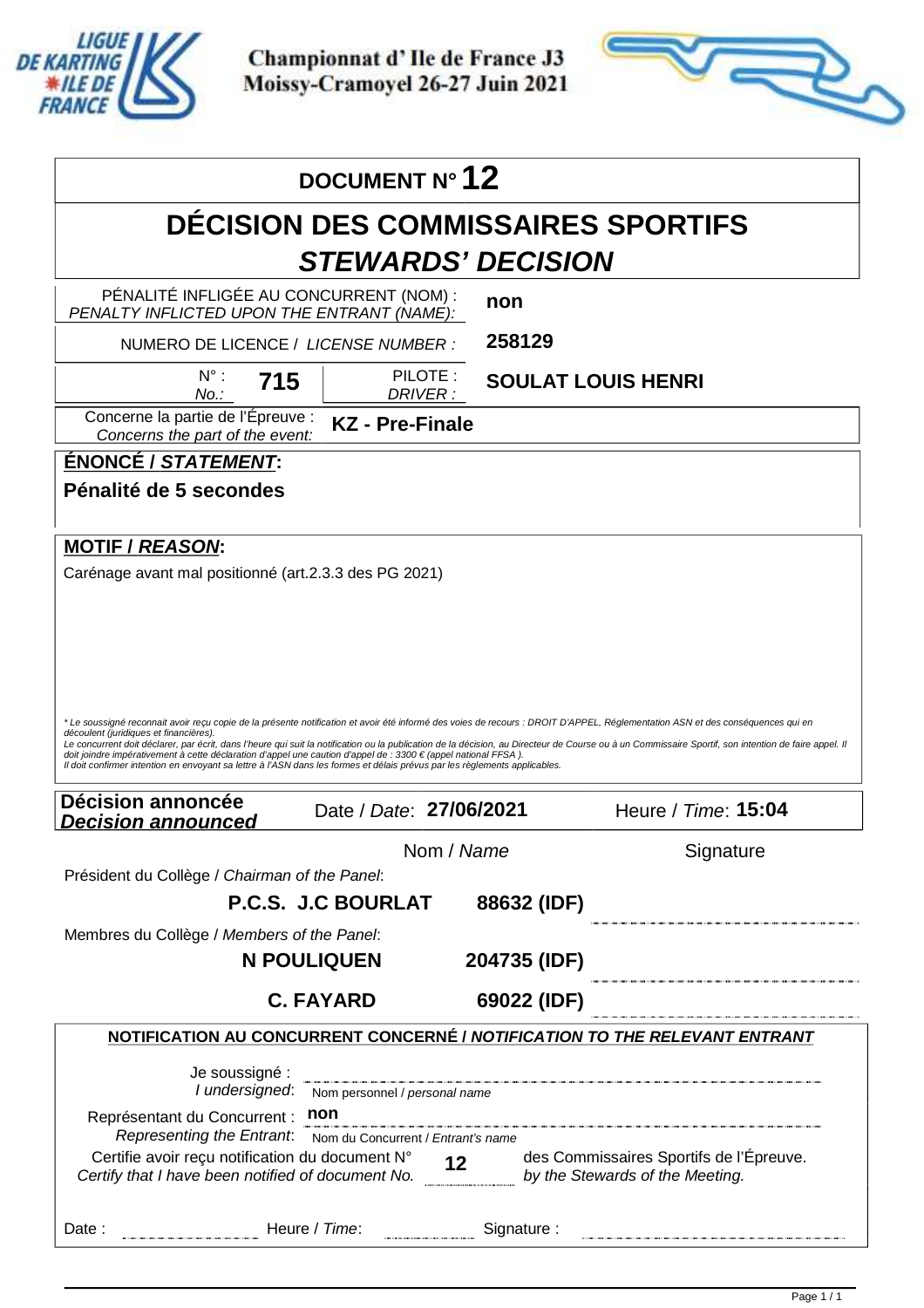

Apex Timing - timing solutions and services https://www.apex-timing.com/

Championnat d'Ile de France J3 Moissy-Cramoyel 26-27 Juin 2021



|                                                                                                                                                                                                                                                                                                                                                                                                                                                                                                                                                                                                                                                                                                              | DOCUMENT N° 11                         |                     |                                                                                                                     |                                         |
|--------------------------------------------------------------------------------------------------------------------------------------------------------------------------------------------------------------------------------------------------------------------------------------------------------------------------------------------------------------------------------------------------------------------------------------------------------------------------------------------------------------------------------------------------------------------------------------------------------------------------------------------------------------------------------------------------------------|----------------------------------------|---------------------|---------------------------------------------------------------------------------------------------------------------|-----------------------------------------|
|                                                                                                                                                                                                                                                                                                                                                                                                                                                                                                                                                                                                                                                                                                              |                                        |                     | <b>DÉCISION DES COMMISSAIRES SPORTIFS</b>                                                                           |                                         |
|                                                                                                                                                                                                                                                                                                                                                                                                                                                                                                                                                                                                                                                                                                              | <b>STEWARDS' DECISION</b>              |                     |                                                                                                                     |                                         |
| PÉNALITÉ INFLIGÉE AU CONCURRENT (NOM) :<br>PENALTY INFLICTED UPON THE ENTRANT (NAME):                                                                                                                                                                                                                                                                                                                                                                                                                                                                                                                                                                                                                        |                                        | non                 |                                                                                                                     |                                         |
| NUMERO DE LICENCE / LICENSE NUMBER :                                                                                                                                                                                                                                                                                                                                                                                                                                                                                                                                                                                                                                                                         |                                        | 298315              |                                                                                                                     |                                         |
| $N^{\circ}$ :<br>798<br>No.:                                                                                                                                                                                                                                                                                                                                                                                                                                                                                                                                                                                                                                                                                 |                                        | PILOTE:<br>DRIVER : |                                                                                                                     | <b>BOUMEDIENE-REFOSCO Merwane</b>       |
| Concerne la partie de l'Épreuve :<br>Concerns the part of the event:                                                                                                                                                                                                                                                                                                                                                                                                                                                                                                                                                                                                                                         | <b>KZ</b> - Pre-Finale                 |                     |                                                                                                                     |                                         |
| ÉNONCÉ / STATEMENT:                                                                                                                                                                                                                                                                                                                                                                                                                                                                                                                                                                                                                                                                                          |                                        |                     |                                                                                                                     |                                         |
| Pénalités de 10 secondes de la manche concernée                                                                                                                                                                                                                                                                                                                                                                                                                                                                                                                                                                                                                                                              |                                        |                     |                                                                                                                     |                                         |
| <b>MOTIF / REASON:</b>                                                                                                                                                                                                                                                                                                                                                                                                                                                                                                                                                                                                                                                                                       |                                        |                     |                                                                                                                     |                                         |
| Le pilote mentionné ci-dessus a provoqué une collision évitable sur le pilote numéro  Art. 3.6.2.e. du code de<br>conduite international de karting et de l'Art. 2.24. des Prescriptions Générales CIK-FIA 2021 et à l'Art. 12.3 du Code<br>Sportif International FIA 2021.                                                                                                                                                                                                                                                                                                                                                                                                                                  |                                        |                     |                                                                                                                     |                                         |
|                                                                                                                                                                                                                                                                                                                                                                                                                                                                                                                                                                                                                                                                                                              |                                        |                     |                                                                                                                     |                                         |
| * Le soussigné reconnait avoir reçu copie de la présente notification et avoir été informé des voies de recours : DROIT D'APPEL, Réglementation ASN et des conséquences qui en<br>découlent (juridiques et financières).<br>Le concurrent doit déclarer, par écrit, dans l'heure qui suit la notification ou la publication de la décision, au Directeur de Course ou à un Commissaire Sportif, son intention de faire appel. Il<br>doit joindre impérativement à cette déclaration d'appel une caution d'appel de : 3300 € (appel national FFSA).<br>Il doit confirmer intention en envoyant sa lettre à l'ASN dans les formes et délais prévus par les règlements applicables.<br><b>Décision annoncée</b> | Date / Date: 27/06/2021                |                     |                                                                                                                     | Heure / Time: 14:39                     |
| <b>Decision announced</b>                                                                                                                                                                                                                                                                                                                                                                                                                                                                                                                                                                                                                                                                                    |                                        | Nom / Name          |                                                                                                                     | Signature                               |
| Président du Collège / Chairman of the Panel:                                                                                                                                                                                                                                                                                                                                                                                                                                                                                                                                                                                                                                                                |                                        |                     |                                                                                                                     |                                         |
|                                                                                                                                                                                                                                                                                                                                                                                                                                                                                                                                                                                                                                                                                                              | P.C.S. J.C BOURLAT                     |                     | 88632 (IDF)                                                                                                         |                                         |
| Membres du Collège / Members of the Panel:                                                                                                                                                                                                                                                                                                                                                                                                                                                                                                                                                                                                                                                                   |                                        |                     |                                                                                                                     |                                         |
|                                                                                                                                                                                                                                                                                                                                                                                                                                                                                                                                                                                                                                                                                                              | <b>N POULIQUEN</b><br><b>C. FAYARD</b> |                     | 204735 (IDF)<br>69022 (IDF)                                                                                         |                                         |
| NOTIFICATION AU CONCURRENT CONCERNÉ / NOTIFICATION TO THE RELEVANT ENTRANT                                                                                                                                                                                                                                                                                                                                                                                                                                                                                                                                                                                                                                   |                                        |                     |                                                                                                                     |                                         |
| Je soussigné :                                                                                                                                                                                                                                                                                                                                                                                                                                                                                                                                                                                                                                                                                               |                                        |                     | .<br>2000 - Paris de Carolina de Carolina de Carolina de Carolina de Carolina de Carolina de Carolina de Carolina d |                                         |
| I undersigned:<br>Représentant du Concurrent : non                                                                                                                                                                                                                                                                                                                                                                                                                                                                                                                                                                                                                                                           | Nom personnel / personal name          |                     |                                                                                                                     |                                         |
| Representing the Entrant.<br>Certifie avoir reçu notification du document N° 11 des Commissaires Sportifs de l'I<br>Certify that I have been notified of document No. by the Stewards of the Meeting.                                                                                                                                                                                                                                                                                                                                                                                                                                                                                                        | Nom du Concurrent / Entrant's name     |                     |                                                                                                                     | des Commissaires Sportifs de l'Épreuve. |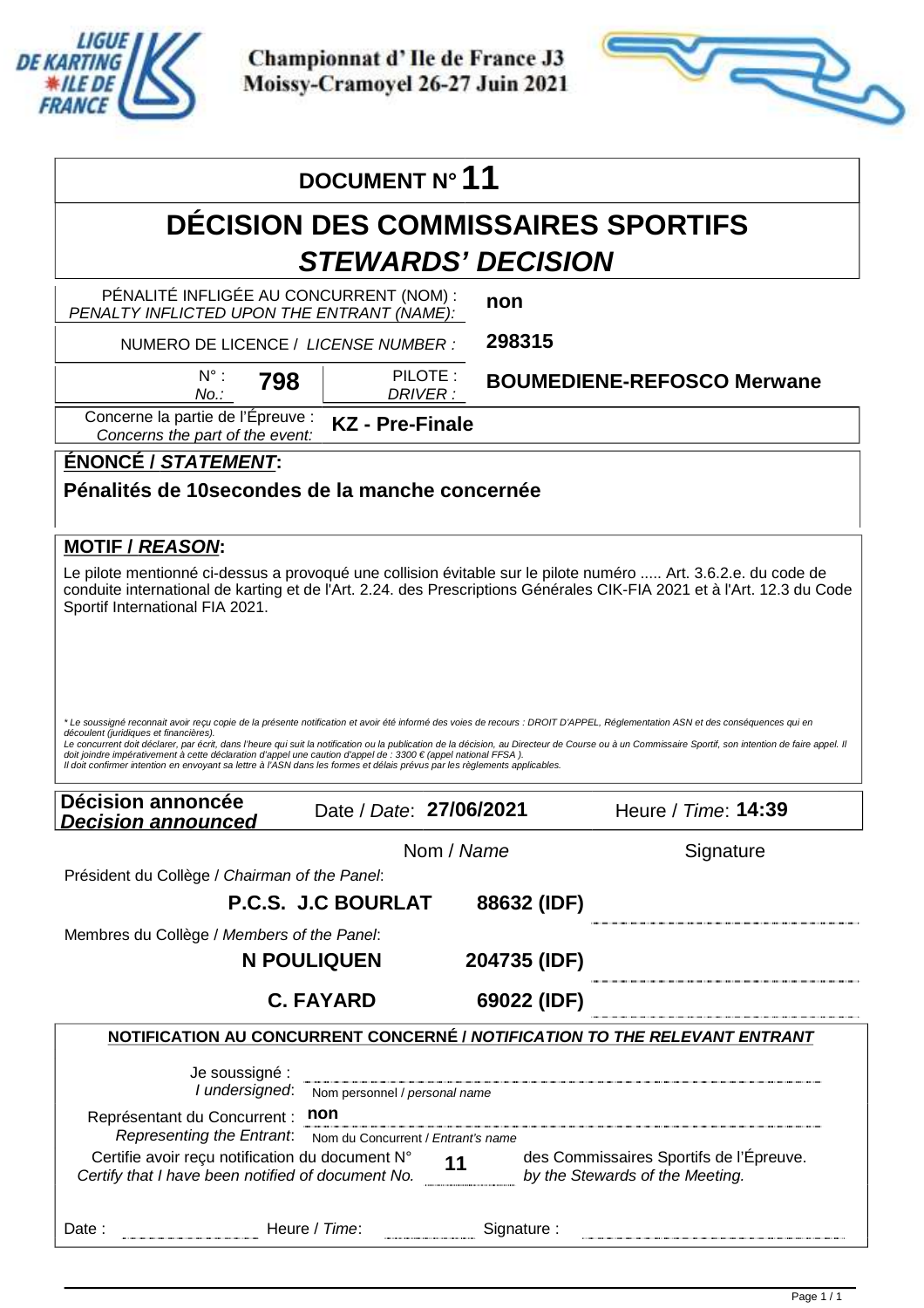



# **CHP.IDF. KZ2**

**KZ** Pre-Finale (pf) **Pre-Finale** (pf)

| Tableau des tours |  |
|-------------------|--|

|                      |     | 2          | З          |            | 5          |            |            |            | 9          | 10         | 11         | 12         | 13         | 14         | 15         | 16         | 17         | 18         | 19         | 20         | 21         | 22         | 23         | 24         | 25         | 26  | 27  | 28  |
|----------------------|-----|------------|------------|------------|------------|------------|------------|------------|------------|------------|------------|------------|------------|------------|------------|------------|------------|------------|------------|------------|------------|------------|------------|------------|------------|-----|-----|-----|
| Grille               | 748 | 714        | 801        | 705        | 710        | 724        | 707        | 798        | 812        | 701        | 715        | 717        | 712        | 702        | 711        | 802        | 708        | 709        | 863        | 726        | 804        | 809        | 725        | 811        | 814        | 706 | 810 | 808 |
|                      |     |            |            |            |            |            |            |            |            |            |            |            |            |            |            |            |            |            |            |            |            |            |            |            |            |     |     |     |
| Départ               | 748 | 714        | 705        | 724        | 710        | 801        | 798        | 812        | 707        | 702        | 715        | 712        | 709        | 802        | 809        | 711        | 708        | 717        | 726        | 804        | 814        | 811        | 808        | 810        | 725        |     |     |     |
|                      |     |            |            |            |            |            |            |            |            |            |            |            |            |            |            |            |            |            |            |            |            |            |            |            |            |     |     |     |
| Tour 1<br>Intervalle | 748 | 714<br>0.9 | 705<br>0.1 | 724<br>0.8 | 710<br>0.1 | 702<br>0.5 | 801<br>1.1 | 798<br>0.1 | 812<br>0.1 | 707<br>0.1 | 802<br>1.5 | 712<br>0.0 | 708<br>0.7 | 715<br>0.1 | 709<br>0.1 | 814<br>0.0 | 726<br>0.4 | 809<br>0.3 | 711<br>0.1 | 717<br>0.6 | 804<br>0.5 | 810<br>0.5 | 808<br>0.8 | 811<br>0.0 | 725<br>0.5 |     |     |     |
| Tour <sub>2</sub>    | 748 | 705<br>2.1 | 714<br>0.6 | 702<br>0.1 | 724<br>0.7 | 710<br>0.0 | 801<br>1.0 | 798<br>0.4 | 812<br>0.1 | 707<br>0.8 | 802<br>1.3 | 712<br>0.0 | 708<br>0.6 | 715<br>0.8 | 814<br>1.4 | 709<br>0.0 | 726<br>0.1 | 809<br>0.6 | 711<br>0.0 | 717<br>0.4 | 804<br>0.5 | 810<br>1.3 | 811<br>1.7 | 808<br>0.4 | 725<br>0.5 |     |     |     |
| Tour <sub>3</sub>    | 748 | 705<br>1.8 | 702<br>1.2 | 714<br>0.0 | 724<br>1.0 | 710<br>0.0 | 801<br>0.7 | 812<br>0.8 | 798<br>0.2 | 707<br>0.3 | 712<br>1.9 | 802<br>0.8 | 708<br>0.0 | 715<br>1.2 | 814<br>2.2 | 726<br>0.1 | 709<br>0.4 | 711<br>0.7 | 717<br>0.8 | 809<br>0.2 | 804<br>0.4 | 810<br>1.4 | 811<br>1.6 | 808<br>1.2 | 725<br>0.7 |     |     |     |
| Tour <sub>4</sub>    | 748 | 705<br>2.1 | 702<br>1.0 | 714<br>0.8 | 710<br>0.4 | 724<br>0.4 | 801<br>0.6 | 812<br>1.6 | 707<br>0.8 | 798<br>0.0 | 712<br>1.0 | 802<br>1.9 | 708<br>0.0 | 715<br>1.3 | 726<br>2.4 | 709<br>1.4 | 711<br>0.8 | 717<br>0.0 | 809<br>1.6 | 804<br>0.2 | 814<br>0.3 | 810<br>1.0 | 811<br>2.3 | 808<br>0.7 | 725<br>1.5 |     |     |     |
| Tour <sub>5</sub>    | 748 | 705<br>2.1 | 702<br>0.7 | 710<br>1.8 | 714<br>0.3 | 801<br>2.0 | 724<br>0.0 | 812<br>1.5 | 798<br>0.5 | 707<br>0.4 | 712<br>0.4 | 708<br>2.3 | 802<br>0.1 | 715<br>1.5 | 726<br>2.0 | 709<br>2.3 | 717<br>0.2 | 711<br>0.7 | 809<br>2.2 | 804<br>0.4 | 814<br>0.6 | 810<br>1.3 | 811<br>2.1 | 808<br>0.7 | 725<br>2.5 |     |     |     |
| Tour <sub>6</sub>    | 748 | 705<br>2.1 | 702<br>0.9 | 710<br>1.4 | 714<br>0.7 | 801<br>2.3 | 724<br>0.1 | 812<br>2.1 | 798<br>0.1 | 707<br>0.5 | 712<br>0.1 | 708<br>2.1 | 802<br>1.2 | 715<br>1.4 | 726<br>1.8 | 709<br>2.9 | 717<br>0.0 | 711<br>1.2 | 809<br>2.9 | 804<br>0.3 | 814<br>0.0 | 810<br>2.6 | 811<br>2.1 | 808<br>1.1 | 725<br>1.6 |     |     |     |
| Tour <sub>7</sub>    | 748 | 705<br>1.8 | 702<br>0.9 | 710<br>1.1 | 714<br>1.5 | 801<br>2.0 | 724<br>0.3 | 798<br>2.4 | 707<br>0.7 | 712<br>0.5 | 708<br>1.7 | 802<br>1.8 | 715<br>1.5 | 726<br>1.6 | 717<br>3.3 | 709<br>0.8 | 711<br>0.9 | 812<br>1.3 | 804<br>2.7 | 809<br>0.4 | 814<br>0.8 | 810<br>2.0 | 811<br>1.8 | 808<br>0.7 | 725<br>2.2 |     |     |     |
| Tour <sub>8</sub>    | 748 | 705<br>1.3 | 702<br>0.9 | 710<br>1.2 | 714<br>2.5 | 801<br>1.4 | 724<br>0.5 | 798<br>3.3 | 707<br>0.0 | 712<br>0.8 | 708<br>1.2 | 802<br>2.7 | 715<br>1.1 | 726<br>2.2 | 717<br>3.7 | 709<br>0.8 | 711<br>1.0 | 812<br>1.3 | 814<br>4.6 | 809<br>0.5 | 804<br>0.2 | 810<br>1.9 | 811<br>1.7 | 808<br>0.5 | 725<br>2.3 |     |     |     |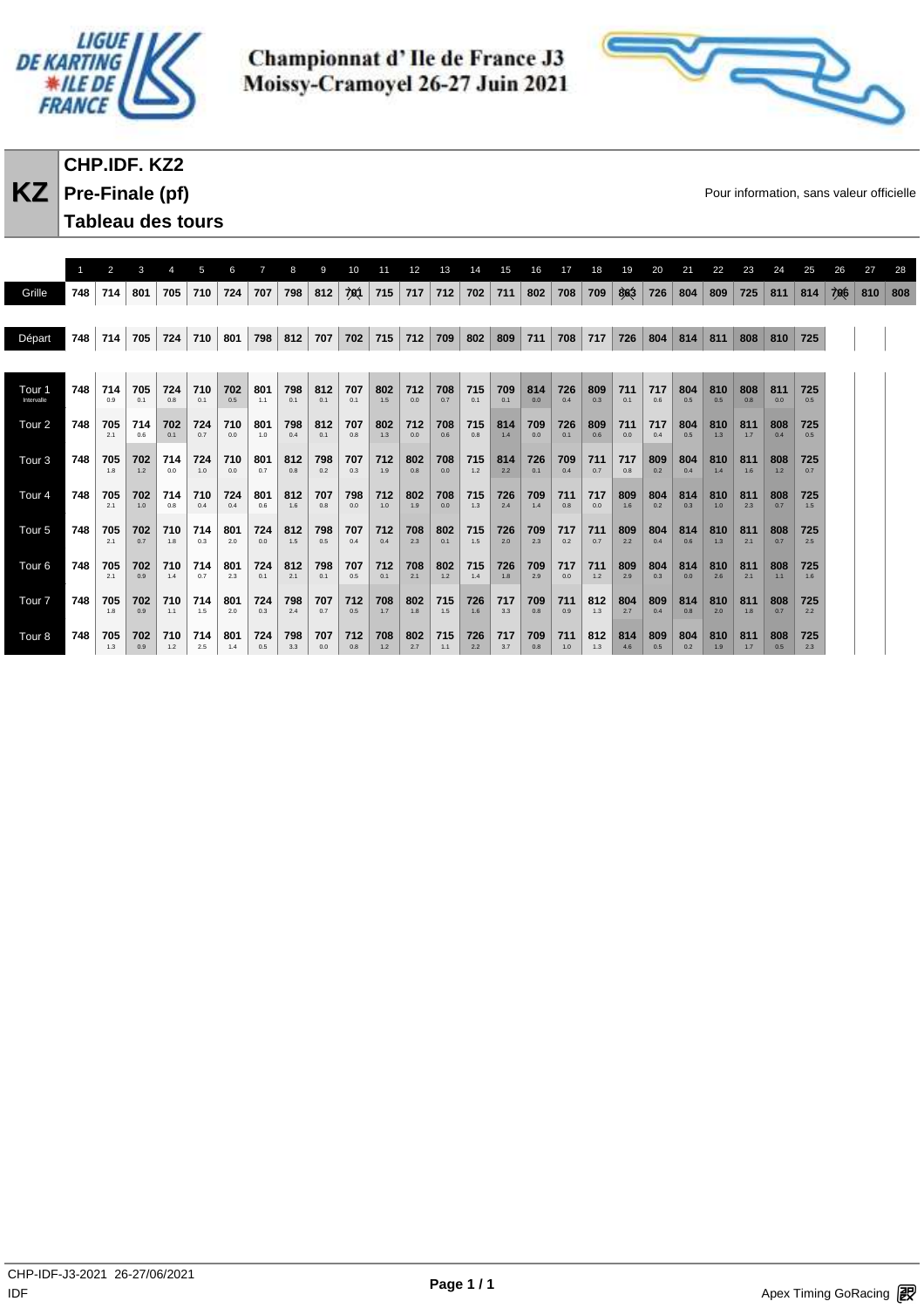



# **CHP.IDF. KZ2 Pre-Finale (pf)**

**Analyse des tours** 

**KZ** Pre-Finale (pf) **COVID-19** Pour information, sans valeur officielle

| <b>Tours</b>            | Temps au tour | <b>Tours</b>                  | Temps au tour | <b>Tours</b>                           | Temps au tour |
|-------------------------|---------------|-------------------------------|---------------|----------------------------------------|---------------|
| N°702 LOUBERE Pierre    |               | $\overline{c}$                | 1:13.403      | 4                                      | 1:14.384      |
| $\mathbf{1}$            | 1:12.581      | $\ensuremath{\mathsf{3}}$     | 1:13.232      | 5                                      | 1:14.608      |
| $\overline{2}$          | 1:10.173      | 4                             | 1:12.833      | 6                                      | 1:13.178      |
| 3                       | 1:10.568      | 5                             | 1:12.565      | $\overline{7}$                         | 1:13.568      |
| $\overline{4}$          | 1:10.059      | 6                             | 1:12.244      | 8                                      | 1:13.408      |
| 5                       | 1:09.849      | $\overline{7}$                | 1:12.381      | N°726 LOMKO Lev                        |               |
| 6                       | 1:10.311      | 8                             | 1:12.299      | 1                                      | 1:16.395      |
| $\overline{7}$          | 1:10.238      | N°712 GLADSTEIN Alexandre     |               | $\mathbf 2$                            | 1:13.245      |
| 8                       | 1:09.928      | $\mathbf{1}$                  | 1:15.658      | 3                                      | 1:12.697      |
| N°705 DROUX Damyen      |               | $\overline{2}$                | 1:11.628      | $\overline{\mathbf{4}}$                | 1:11.813      |
| $\mathbf{1}$            | 1:12.163      | 3                             | 1:11.200      | 5                                      | 1:11.479      |
| $\overline{2}$          | 1:11.004      | $\overline{4}$                | 1:10.707      | 6                                      | 1:11.347      |
| 3                       | 1:10.090      | 5                             | 1:11.021      | $\overline{7}$                         | 1:11.514      |
| $\overline{4}$          | 1:10.259      | $\,6\,$                       | 1:10.885      | 8                                      | 1:11.711      |
| 5                       | 1:10.099      | $\overline{7}$                | 1:11.462      |                                        |               |
| 6                       | 1:10.098      | 8                             | 1:11.077      | N°748 VALENTE Enzo<br>$\mathbf{1}$     | 1:11.474      |
| $\overline{7}$          | 1:10.251      |                               |               | $\sqrt{2}$                             | 1:10.014      |
| 8                       |               | N°714 CROQUISON Hugo          | 1:12.385      | 3                                      | 1:10.328      |
|                         | 1:09.933      | $\mathbf{1}$                  |               |                                        |               |
| N°707 ATALIAN Albert    |               | 2                             | 1:11.766      | $\overline{\mathbf{4}}$                | 1:10.017      |
| $\mathbf{1}$            | 1:14.428      | 3                             | 1:10.725      | 5                                      | 1:10.071      |
| $\overline{2}$          | 1:11.787      | $\overline{4}$                | 1:10.925      | 6                                      | 1:10.063      |
| 3                       | 1:10.722      | 5                             | 1:11.086      | $\overline{7}$                         | 1:10.638      |
| 4                       | 1:11.542      | 6                             | 1:10.379      | 8                                      | 1:10.376      |
| 5                       | 1:11.699      | $\overline{7}$                | 1:10.812      | N°798 BOUMEDIENE-REFOSCO Merwane       |               |
| 6                       | 1:11.130      | 8                             | 1:10.933      | $\mathbf{1}$                           | 1:14.481      |
| $\overline{7}$          | 1:11.108      | N°715 SOULAT LOUIS HENRI      |               | $\sqrt{2}$                             | 1:11.104      |
| 8                       | 1:10.733      | 1                             | 1:16.632      | 3                                      | 1:11.339      |
| N°708 WANEGUE Vincent   |               | $\overline{2}$                | 1:12.262      | $\overline{4}$                         | 1:11.946      |
| $\mathbf{1}$            | 1:15.928      | 3                             | 1:11.872      | 5                                      | 1:11.252      |
| $\overline{2}$          | 1:11.499      | $\overline{4}$                | 1:11.845      | 6                                      | 1:10.974      |
| 3                       | 1:11.489      | 5                             | 1:11.831      | $\overline{7}$                         | 1:10.916      |
| $\overline{4}$          | 1:11.803      | 6                             | 1:11.547      | 8                                      | 1:11.453      |
| 5                       | 1:11.369      | $\overline{7}$                | 1:11.722      | <b>POULAIN Antoine</b><br><b>N°801</b> |               |
| $\,6\,$                 | 1:10.595      | 8                             | 1:11.131      | $\mathbf{1}$                           | 1:14.302      |
| $\overline{7}$          | 1:11.113      | N°717 DA COSTA-FEVRE Grégoire |               | $\overline{2}$                         | 1:10.800      |
| 8                       | 1:10.556      | 1                             | 1:17.865      | 3                                      | 1:10.651      |
| N°709 VERARD Anthony    |               | $\overline{2}$                | 1:13.209      | $\overline{4}$                         | 1:10.618      |
| $\mathbf{1}$            | 1:16.382      | 3                             | 1:13.601      | 5                                      | 1:11.599      |
| $\overline{2}$          | 1:13.588      | $\overline{4}$                | 1:12.059      | 6                                      | 1:10.647      |
| 3                       | 1:13.318      | 5                             | 1:11.735      | $\overline{7}$                         | 1:10.521      |
| $\overline{\mathbf{4}}$ | 1:12.755      | 6                             | 1:11.743      | 8                                      | 1:10.386      |
| 5                       | 1:12.438      | $\overline{7}$                | 1:11.822      | N°802 FORTIER Max                      |               |
| $\,6\,$                 | 1:11.912      | $\bf 8$                       | 1:12.131      | $\mathbf{1}$                           | 1:15.182      |
| $\overline{7}$          | 1:12.759      | N°724 ROGER Alexis            |               | $\sqrt{2}$                             | 1:11.656      |
| 8                       | 1:12.163      | $\mathbf{1}$                  | 1:12.571      | 3                                      | 1:12.152      |
| N°710 MASLE Nicolas     |               | $\overline{c}$                | 1:11.638      | $\sqrt{4}$                             | 1:11.791      |
| $\mathbf{1}$            | 1:12.656      | 3                             | 1:10.954      | 5                                      | 1:11.639      |
| $\overline{c}$          | 1:11.493      | $\overline{4}$                | 1:10.731      | 6                                      | 1:11.695      |
| 3                       | 1:10.986      | 5                             | 1:12.355      | $\overline{7}$                         | 1:11.624      |
| $\overline{4}$          | 1:10.240      | 6                             | 1:10.766      | 8                                      | 1:11.512      |
| 5                       | 1:10.317      | $\overline{7}$                | 1:10.709      | N°804 TEIXEIRA Diogo                   |               |
| $\,6\,$                 | 1:09.970      | $\bf 8$                       | 1:10.584      | $\mathbf{1}$                           | 1:18.003      |
| $\overline{7}$          | 1:09.964      | N°725 SALBERT Lucas           |               | $\sqrt{2}$                             | 1:13.213      |
| 8                       | 1:09.939      | $\mathbf{1}$                  | 1:18.264      | 3                                      | 1:13.690      |
| Nº711 DA SILVA Théo     |               | $\overline{c}$                | 1:15.371      | $\sqrt{4}$                             | 1:13.369      |
| $\mathbf{1}$            | 1:17.269      | 3                             | 1:14.547      | 5                                      | 1:13.209      |
|                         |               |                               |               |                                        |               |

 $\mathsf{IDF}$ CHP-IDF-J3-2021 26-27/06/2021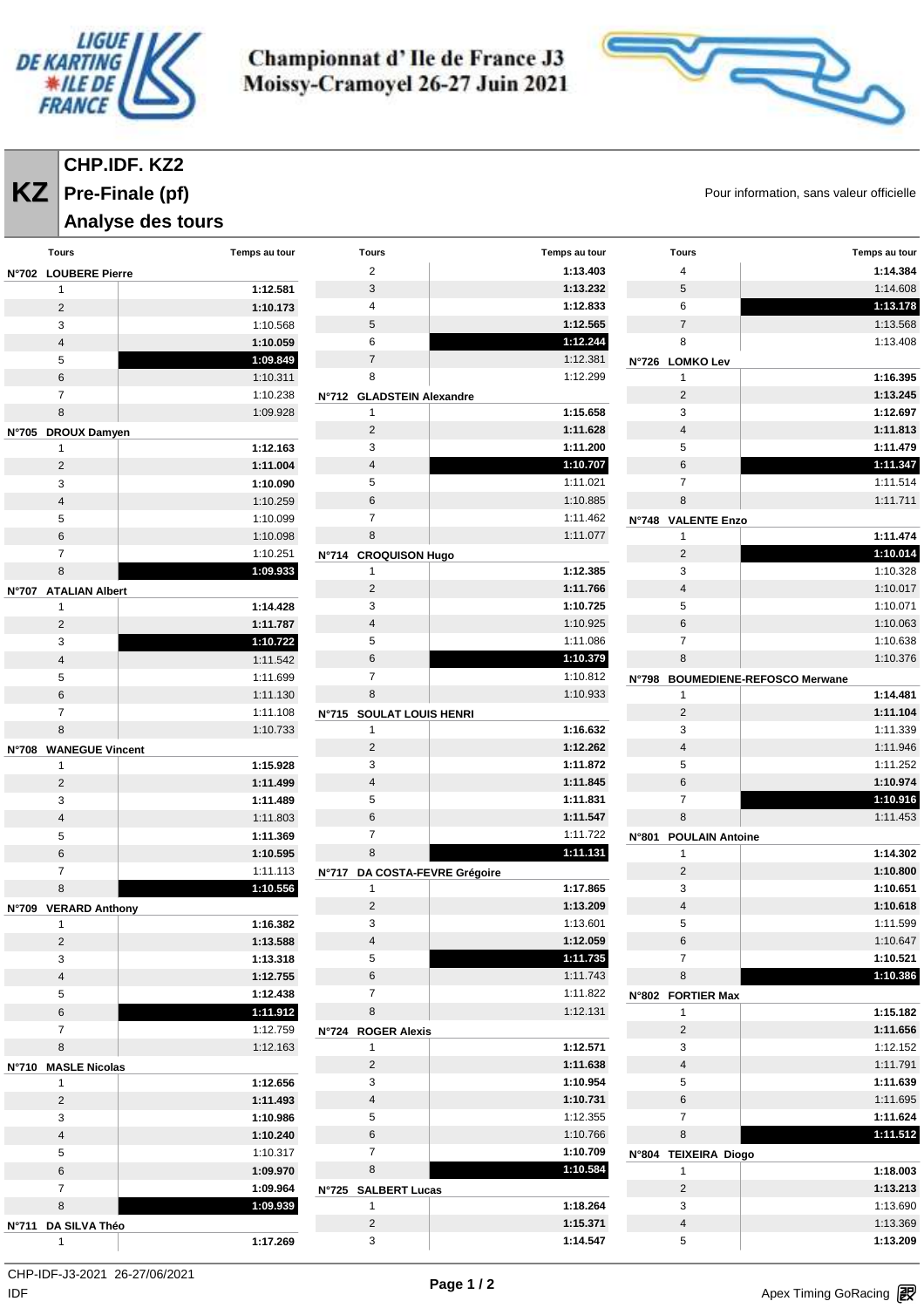

**CHP.IDF. KZ2 Pre-Finale (pf)**

Championnat d'Ile de France J3 Moissy-Cramoyel 26-27 Juin 2021



**KZ** Pre-Finale (pf) **COVID-TIME** Pour information, sans valeur officielle

|                              | Analyse des tours |              |               |  |
|------------------------------|-------------------|--------------|---------------|--|
| Tours                        | Temps au tour     | <b>Tours</b> | Temps au tour |  |
| $\,6\,$                      | 1:12.813          | $\bf 8$      | 1:12.923      |  |
| $\boldsymbol{7}$             | 1:13.161          |              |               |  |
| $\bf 8$                      | 1:15.014          |              |               |  |
| N°808 TOURLOURAT Sebastien   |                   |              |               |  |
| $\mathbf{1}$                 | 1:18.915          |              |               |  |
| $\sqrt{2}$                   | 1:15.455          |              |               |  |
| $\sqrt{3}$                   | 1:14.389          |              |               |  |
| $\overline{\mathbf{4}}$      | 1:13.601          |              |               |  |
| $\,$ 5 $\,$                  | 1:13.535          |              |               |  |
| $\,6\,$                      | 1:14.058          |              |               |  |
| $\overline{7}$               | 1:13.018          |              |               |  |
| $\bf 8$                      | 1:13.330          |              |               |  |
| N°809 MEZIERE Cedric         |                   |              |               |  |
| $\mathbf{1}$                 | 1:17.146          |              |               |  |
| $\sqrt{2}$                   | 1:13.517          |              |               |  |
| $\sqrt{3}$                   | 1:14.368          |              |               |  |
| $\overline{\mathbf{4}}$      | 1:13.519          |              |               |  |
| $\,$ 5 $\,$                  | 1:12.995          |              |               |  |
| $\,6\,$                      | 1:12.978          |              |               |  |
| $\overline{7}$               | 1:13.912          |              |               |  |
| $\bf 8$                      | 1:14.355          |              |               |  |
|                              |                   |              |               |  |
| N°810 LHERMEY Raphael        | 1:17.102          |              |               |  |
| $\mathbf{1}$                 |                   |              |               |  |
| $\sqrt{2}$                   | 1:14.100          |              |               |  |
| 3<br>$\overline{\mathbf{4}}$ | 1:13.741          |              |               |  |
|                              | 1:13.402          |              |               |  |
| $\,$ 5 $\,$                  | 1:13.707          |              |               |  |
| $\,$ 6 $\,$                  | 1:13.580          |              |               |  |
| $\overline{7}$               | 1:13.755          |              |               |  |
| $\bf 8$                      | 1:13.672          |              |               |  |
| N°811 DEMACEDO Philippe      |                   |              |               |  |
| $\mathbf{1}$                 | 1:19.092          |              |               |  |
| $\overline{2}$               | 1:14.882          |              |               |  |
| $\mathbf 3$                  | 1:13.662          |              |               |  |
| $\overline{\mathbf{4}}$      | 1:14.093          |              |               |  |
| $\,$ 5 $\,$                  | 1:13.554          |              |               |  |
| $\,$ 6 $\,$                  | 1:13.580          |              |               |  |
| $\overline{7}$               | 1:13.411          |              |               |  |
| $\bf 8$                      | 1:13.588          |              |               |  |
| N°812 GUEANT Julien          |                   |              |               |  |
| $\mathbf{1}$                 | 1:14.271          |              |               |  |
| $\overline{2}$               | 1:11.171          |              |               |  |
| $\mathbf{3}$                 | 1:10.884          |              |               |  |
| $\overline{a}$               | 1:11.366          |              |               |  |
| $\,$ 5 $\,$                  | 1:11.551          |              |               |  |
| $\,6\,$                      | 1:11.421          |              |               |  |
| $\overline{7}$               | 1:25.474          |              |               |  |
| $\bf8$                       | 1:12.326          |              |               |  |
| N°814 VALLAR Damien          |                   |              |               |  |
| $\mathbf{1}$                 | 1:15.755          |              |               |  |
| $\overline{2}$               | 1:13.473          |              |               |  |
| $\mathbf{3}$                 | 1:12.704          |              |               |  |
| $\overline{4}$               | 1:16.669          |              |               |  |
| $\sqrt{5}$                   | 1:13.445          |              |               |  |
| $\bf 6$                      | 1:12.293          |              |               |  |
| $\boldsymbol{7}$             | 1:14.373          |              |               |  |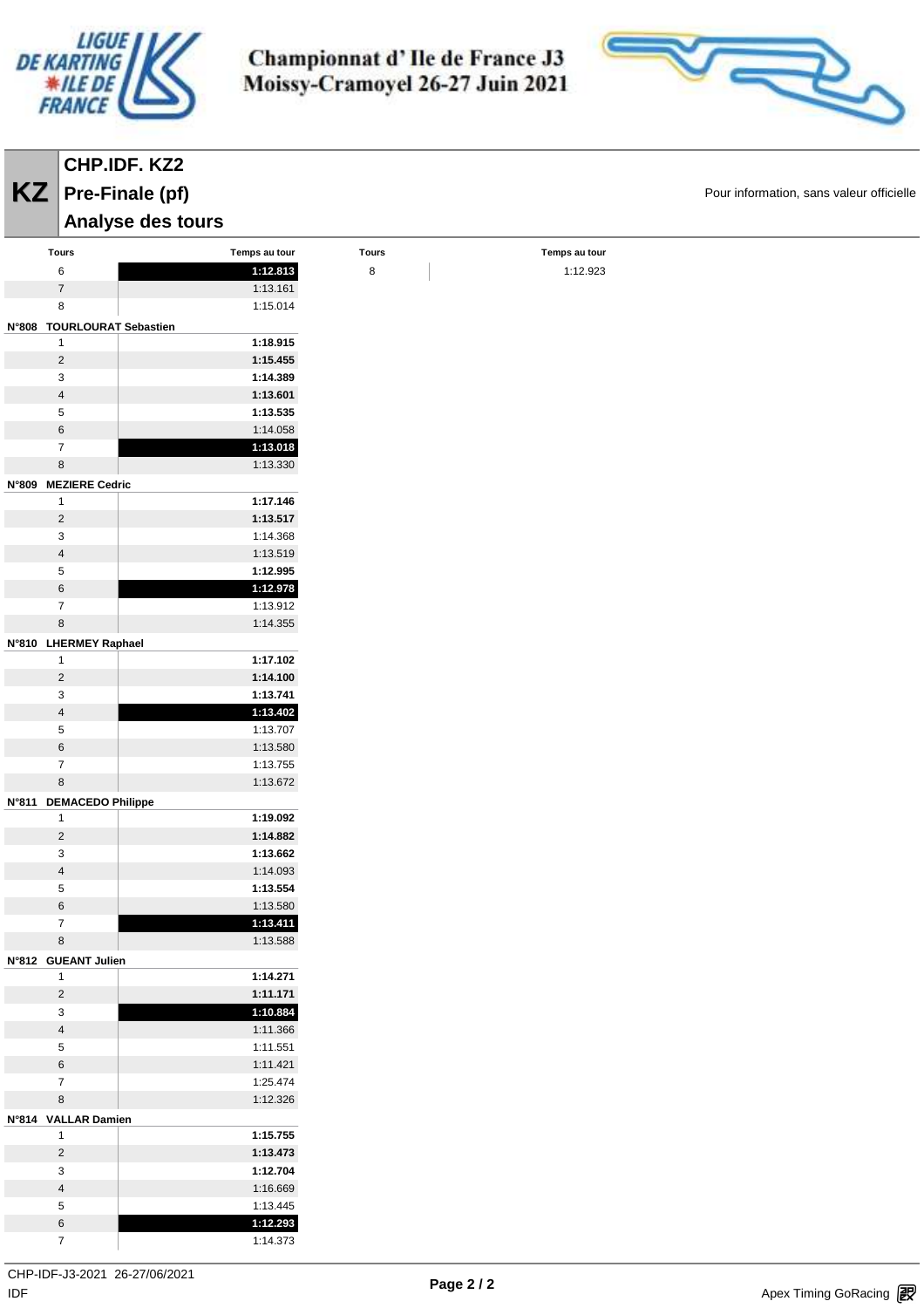

**CHP.IDF. KZ2 Pre-Finale (pf) Grille de départ** 

**KZ**

Championnat d'Ile de France J3 Moissy-Cramoyel 26-27 Juin 2021



### **Document 12**

Sous réserve du contrôle technique ou d'incidents d'ordre sportif

|                               | 808 TOURLOURAT Sebastien<br>28                          |
|-------------------------------|---------------------------------------------------------|
| 810 LHERMEY Raphael           | 27<br>706 MORANDI William                               |
| 814 VALLAR Damien             | 26<br>$25\phantom{.0}$                                  |
|                               | 811 DEMACEDO Philippe<br>24                             |
| 725 SALBERT Lucas             | 23                                                      |
| 804 TEIXEIRA Diogo            | 809 MEZIERE Cedric<br>22<br>21                          |
|                               | 726 LOMKO Lev<br>20                                     |
| 863 MAATOUGUI Adam            | 19                                                      |
| <b>708 WANEGUE Vincent</b>    | 709 VERARD Anthony<br>18                                |
|                               | 17<br>802 FORTIER Max<br>16                             |
| 711 DA SILVA Théo             | $15\phantom{.0}$                                        |
| 712 GLADSTEIN Alexandre       | 702 LOUBERE Pierre<br>14                                |
|                               | $13$<br>717 DA COSTA-FEVRE Grégoire<br>$12$             |
| 715 SOULAT LOUIS HENRI        | $11$                                                    |
| 812 GUEANT Julien             | 701 MICH Thomas<br>10                                   |
|                               | $\boldsymbol{9}$<br>798 BOUMEDIENE-REFOSCO Merwane<br>8 |
| 707 ATALIAN Albert            | 7                                                       |
| <b>MASLE Nicolas</b>          | $\frac{1}{2}$ 724 ROGER Alexis<br>6 <sup>1</sup>        |
| 710                           | $\overline{\mathbf{5}}$<br>705 DROUX Damyen<br>4        |
| <b>POULAIN Antoine</b><br>801 | $\mathbf 3$                                             |
|                               | 714 CROQUISON Hugo<br>$\overline{2}$                    |
| <b>VALENTE Enzo</b><br>748    | $\mathbf 1$                                             |

**Départ : 27/06 - 13:40 8 Tours = 12.000 km**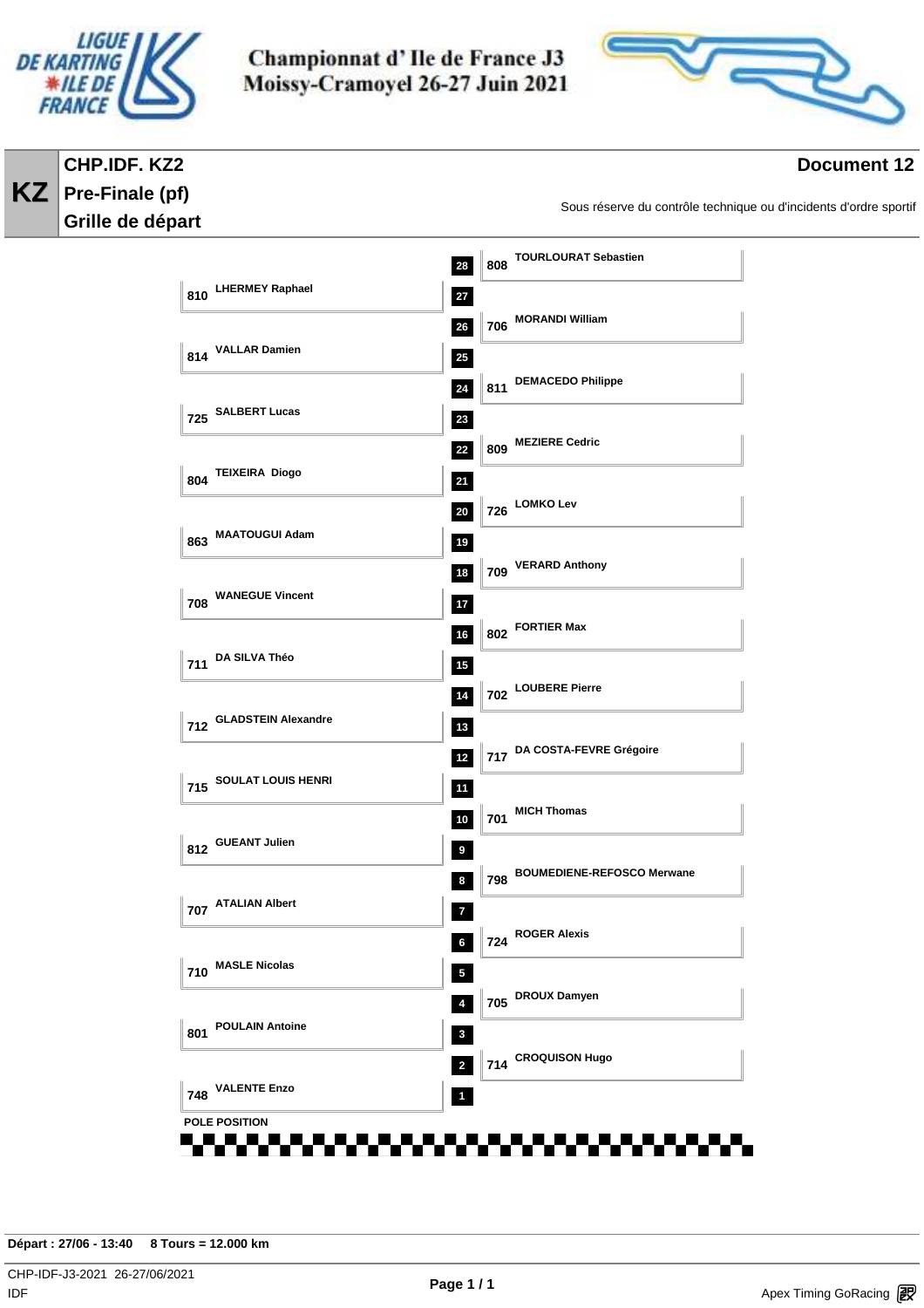

**Finale (fi)**

**KZ**

Championnat d'Ile de France J3 Moissy-Cramoyel 26-27 Juin 2021



# **Document 15.1 OFFICIEL**

Sous réserve du contrôle technique ou d'incidents d'ordre sportif

|                |                                    | <b>Résultats</b>   |                                   |            |                |                      | 55      |         |           |
|----------------|------------------------------------|--------------------|-----------------------------------|------------|----------------|----------------------|---------|---------|-----------|
| Clt            |                                    | $\mathsf{N}^\circ$ | Pilote                            | Club       | <b>Chassis</b> | <b>Meilleur tour</b> | Interv. | Ecart   | Pénalité  |
|                |                                    | 748                | <b>VALENTE Enzo</b>               | Bretigny   | Alpha          | 58.908               |         |         |           |
| $\overline{2}$ | $\blacktriangle^4$                 | 801                | <b>POULAIN Antoine</b>            | Sens Paris | Sodi           | 59.092               | 2.766   | 2.766   |           |
| 3              | $\blacktriangle^2$                 | 705                | <b>DROUX Damyen</b>               | Angerville | Kali           | 59.134               | 1.952   | 4.718   |           |
| 4              | $\mathbf{V}^{\mathbf{1}}$          | 710                | <b>MASLE Nicolas</b>              | Mantes     | <b>Birel</b>   | 59.234               | 0.311   | 5.029   |           |
| 5              | $\mathbf{V}^{\mathbf{1}}$          | 714                | <b>CROQUISON Hugo</b>             | Cormeilles | Sodi           | 59.010               | 0.914   | 5.943   |           |
| 6              | $\blacktriangle^3$                 | 708                | <b>WANEGUE Vincent</b>            | Beltoise   | Energy         | 59.737               | 1.640   | 7.583   |           |
| 7              | $\triangle$ <sup>19</sup>          | 701                | <b>MICH Thomas</b>                | Rosny      | Birel          | 58.955               | 3.820   | 11.403  | $+5.000$  |
| 8              | $\blacktriangledown_{\mathbf{6}}$  | 702                | <b>LOUBERE Pierre</b>             | Pau        | Birel          | 59.269               | 0.794   | 12.197  | $+5.000$  |
| 9              | $\blacktriangle^s$                 | 812                | <b>GUEANT Julien</b>              | Angerville | CRG            | 59.871               | 0.044   | 12.241  |           |
| 10             | $\blacktriangle^1$                 | 712                | <b>GLADSTEIN Alexandre</b>        | Bretigny   | Birel          | 1:00.089             | 2.083   | 14.324  |           |
| 11             | $\blacktriangle^5$                 | 711                | DA SILVA Théo                     | Rouen 76   | Birel          | 59.814               | 0.032   | 14.356  |           |
| 12             | $\blacktriangledown_2$             | 802                | <b>FORTIER Max</b>                | Angerville | Sodi           | 59.887               | 0.601   | 14.957  |           |
| 13             | $\blacktriangle^2$                 | 717                | DA COSTA-FEVRE Grégoire           | Cormeilles | Birel          | 59.757               | 0.205   | 15.162  |           |
| 14             | $\blacktriangle^4$                 | 709                | <b>VERARD Anthony</b>             | Bretigny   | Sodi           | 59.988               | 0.536   | 15.698  |           |
| 15             | $\blacktriangledown$               | 724                | <b>ROGER Alexis</b>               | Rosny 93   | Birel          | 59.775               | 0.119   | 15.817  |           |
| 16             | $\blacktriangle^3$                 | 809                | <b>MEZIERE Cedric</b>             | Rosny 93   | <b>Birel</b>   | 1:00.506             | 5.442   | 21.259  |           |
| 17             | $\blacktriangle^4$                 | 810                | <b>LHERMEY Raphael</b>            | Cormeilles | Birel          | 1:01.367             | 6.161   | 27.420  |           |
| 18             | $\blacktriangle^7$                 | 725                | <b>SALBERT Lucas</b>              | Rosny 93   |                | 1:01.184             | 1.143   | 28.563  |           |
| 19             | $\blacktriangle^3$                 | 811                | <b>DEMACEDO Philippe</b>          | Cormeilles |                | 1:01.175             | 1.180   | 29.743  |           |
| 20             | $\equiv$                           | 804                | <b>TEIXEIRA Diogo</b>             | Angerville | <b>CRG</b>     | 1:00.880             | 4.122   | 33.865  | $+5.000$  |
| 21             | $\blacktriangle^3$                 | 808                | <b>TOURLOURAT Sebastien</b>       | Bretigny   | Birel          | 1:04.450             | 16.427  | 50.292  |           |
| 22             | $\blacktriangledown$               | 715                | <b>SOULAT LOUIS HENRI</b>         | Rosny 93   | Birel          | 1:00.058             | 2 Tours | 2 Tours | $+15.000$ |
| 23             | =                                  | 814                | <b>VALLAR Damien</b>              | Rosny 93   | Sodi           | 1:00.530             | 23.213  | 2 Tours |           |
| 24             | $\sqrt{11}$                        | 798                | <b>BOUMEDIENE-REFOSCO Merwane</b> | Cormeilles | <b>Birel</b>   | 1:00.909             | 3 Tours | 5 Tours |           |
| 25             | $\blacktriangledown$ <sub>13</sub> | 726                | <b>LOMKO Lev</b>                  | Bretigny   |                | 1:01.221             | 1 Tour  | 6 Tours |           |

**N°701 MICH Thomas : Carrénage avant mal positionné (art:2.3.3 des prescription générale). Suivant la décision sportive N°22-701.**

**N°702 LOUBERE Pierre : Carrénage avant mal positionné (art:2.3.3 des prescription générale). Suivant la décision sportive N°22-702.**

**N°804 TEIXEIRA Diogo : Carrénage avant mal positionné (art:2.3.3 des prescription générale). Suivant la décision sportive N°22-804.**

**N°715 SOULAT LOUIS HENRI : Défaut de maitrîse Art2.24 du réglement CIK2021. Suivant la décision sportive N°21. N°715 SOULAT LOUIS HENRI : Carrénage avant mal positionné (art:2.3.3 des prescription générale). Suivant la décision sportive N°22-715.**

| Tête de course : N°748 VALENTE Enzo (1-8) |        |                   |
|-------------------------------------------|--------|-------------------|
| Meilleur tour: N°748 VALENTE Enzo         |        | 58.908 91.67 km/h |
| Record de l'épreuve : N°748 VALENTE Enzo  | 58.267 | 92.68 km/h        |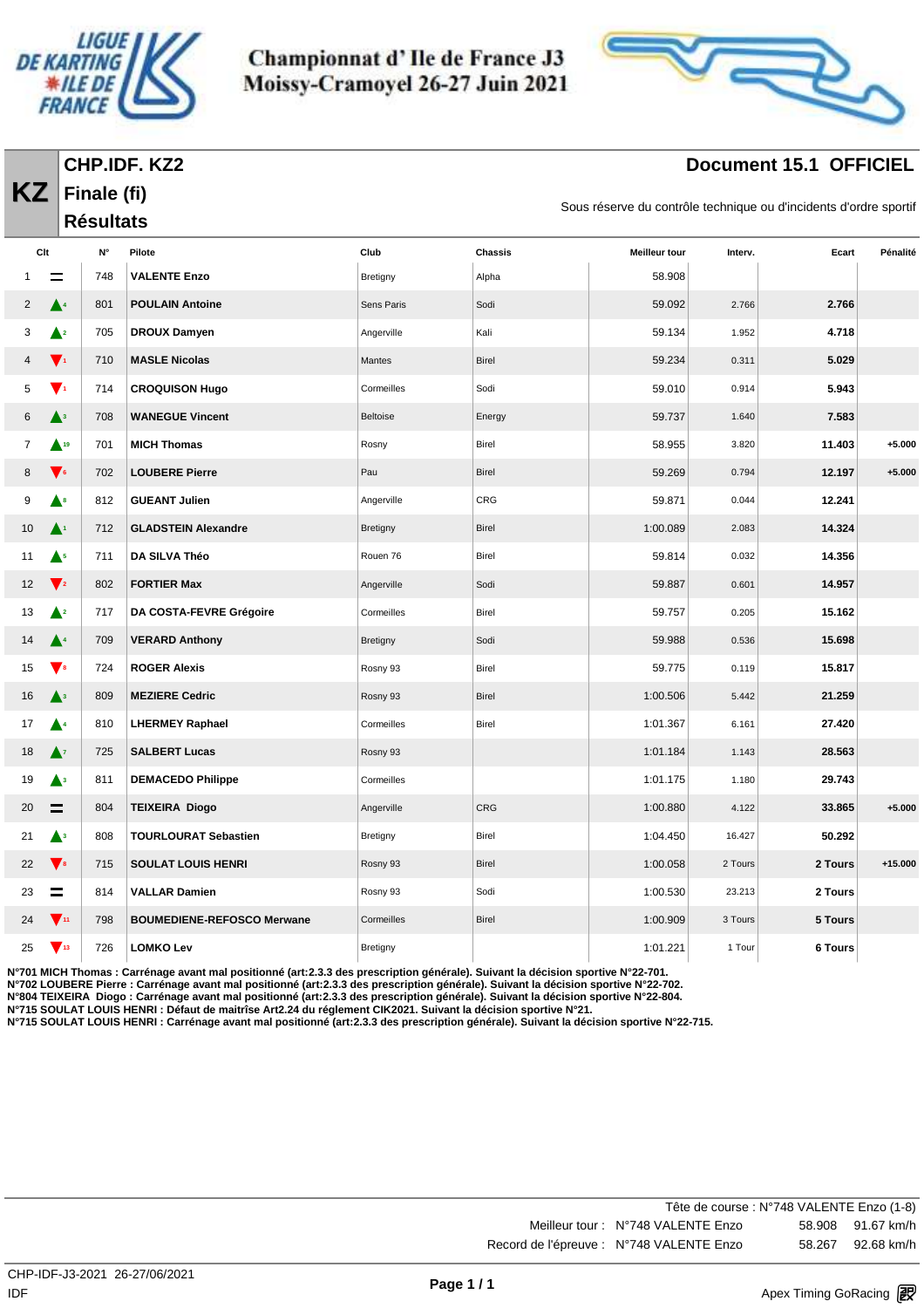



# **DOCUMENT N° 22**

# **COMMUNICATION DES COMMISSAIRES SPORTIFS STEWARDS' COMMUNICATION**

Concerne la partie de l'Épreuve : Concerns the part of the event: **KZ - Finale**

ÉNONCÉ / STATEMENT:

**Carrénage avant mal positionné.**

MOTIF / REASON: Carrénage avant mal positionné.

- **N°701 non MICH Thomas (Décision N°22-701)**
- **N°702 non LOUBERE Pierre (Décision N°22-702)**
- **N°804 non TEIXEIRA Diogo (Décision N°22-804)**
- **N°715 non SOULAT LOUIS HENRI (Décision N°22-715)**

| Date / Date: 27/06/2021                       |              | Heure / Time: 16:23 |
|-----------------------------------------------|--------------|---------------------|
|                                               | Nom / Name   | Signature           |
| Président du Collège / Chairman of the Panel: |              |                     |
| P.C.S. J.C BOURLAT                            | 88632 (IDF)  |                     |
| Membres du Collège / Members of the Panel:    |              |                     |
| N POULIQUEN                                   | 204735 (IDF) |                     |
|                                               |              |                     |
| <b>C. FAYARD</b>                              | 69022 (IDF)  |                     |
|                                               |              |                     |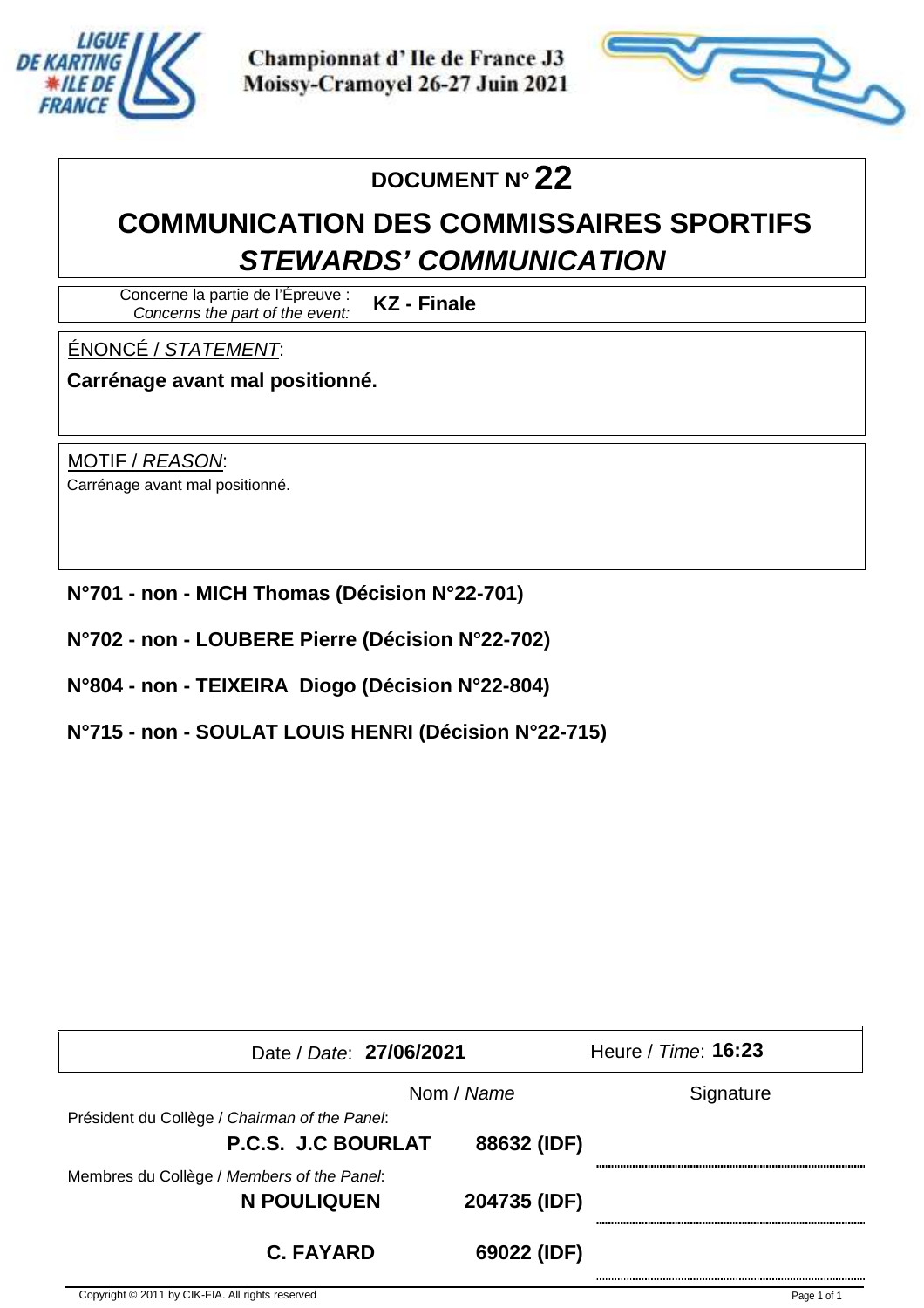

Apex Timing - timing solutions and services https://www.apex-timing.com/

Championnat d'Ile de France J3 Moissy-Cramoyel 26-27 Juin 2021



|                                                                                                                                                                                                                                                                                                                                                                                                                                                                                                      | DOCUMENT N° 21                                                             |                             |                                                                                                                                                                                                                             |
|------------------------------------------------------------------------------------------------------------------------------------------------------------------------------------------------------------------------------------------------------------------------------------------------------------------------------------------------------------------------------------------------------------------------------------------------------------------------------------------------------|----------------------------------------------------------------------------|-----------------------------|-----------------------------------------------------------------------------------------------------------------------------------------------------------------------------------------------------------------------------|
|                                                                                                                                                                                                                                                                                                                                                                                                                                                                                                      | <b>DÉCISION DES COMMISSAIRES SPORTIFS</b>                                  |                             |                                                                                                                                                                                                                             |
|                                                                                                                                                                                                                                                                                                                                                                                                                                                                                                      | <b>STEWARDS' DECISION</b>                                                  |                             |                                                                                                                                                                                                                             |
| PÉNALITÉ INFLIGÉE AU CONCURRENT (NOM) :<br>PENALTY INFLICTED UPON THE ENTRANT (NAME):                                                                                                                                                                                                                                                                                                                                                                                                                |                                                                            | non                         |                                                                                                                                                                                                                             |
| NUMERO DE LICENCE / LICENSE NUMBER :                                                                                                                                                                                                                                                                                                                                                                                                                                                                 |                                                                            | 258129                      |                                                                                                                                                                                                                             |
| $N^{\circ}$ :<br>715<br>No.:                                                                                                                                                                                                                                                                                                                                                                                                                                                                         | PILOTE:<br>DRIVER:                                                         | <b>SOULAT LOUIS HENRI</b>   |                                                                                                                                                                                                                             |
| Concerne la partie de l'Épreuve :<br>Concerns the part of the event:                                                                                                                                                                                                                                                                                                                                                                                                                                 | <b>KZ</b> - Finale                                                         |                             |                                                                                                                                                                                                                             |
| <b>ÉNONCÉ / STATEMENT:</b>                                                                                                                                                                                                                                                                                                                                                                                                                                                                           |                                                                            |                             |                                                                                                                                                                                                                             |
| Pénalités de 10 secondes de la manche concernée<br><b>MOTIF / REASON:</b>                                                                                                                                                                                                                                                                                                                                                                                                                            |                                                                            |                             |                                                                                                                                                                                                                             |
| Le pilote mentionné ci-dessus a provoqué une collision évitable sur le pilote numéro 725<br>2021 et à l'Art. 12.3 du Code Sportif International FIA 2021.                                                                                                                                                                                                                                                                                                                                            |                                                                            |                             | Art. 3.6.2.e. du code de conduite international de karting et de l'Art. 2.24. des Prescriptions Générales CIK-FIA                                                                                                           |
|                                                                                                                                                                                                                                                                                                                                                                                                                                                                                                      |                                                                            |                             |                                                                                                                                                                                                                             |
| * Le soussigné reconnait avoir reçu copie de la présente notification et avoir été informé des voies de recours : DROIT D'APPEL, Réglementation ASN et des conséquences qui en<br>découlent (juridiques et financières).<br>doit joindre impérativement à cette déclaration d'appel une caution d'appel de : 3300 € (appel national FFSA).<br>Il doit confirmer intention en envoyant sa lettre à l'ASN dans les formes et délais prévus par les règlements applicables.<br><b>Décision annoncée</b> |                                                                            |                             | Le concurrent doit déclarer, par écrit, dans l'heure qui suit la notification ou la publication de la décision, au Directeur de Course ou à un Commissaire Sportif, son intention de faire appel. Il<br>Heure / Time: 16:12 |
| <b>Decision announced</b>                                                                                                                                                                                                                                                                                                                                                                                                                                                                            | Date / Date: 27/06/2021                                                    |                             |                                                                                                                                                                                                                             |
| Président du Collège / Chairman of the Panel:                                                                                                                                                                                                                                                                                                                                                                                                                                                        | Nom / Name                                                                 |                             | Signature                                                                                                                                                                                                                   |
|                                                                                                                                                                                                                                                                                                                                                                                                                                                                                                      | P.C.S. J.C BOURLAT                                                         | 88632 (IDF)                 |                                                                                                                                                                                                                             |
| Membres du Collège / Members of the Panel:                                                                                                                                                                                                                                                                                                                                                                                                                                                           |                                                                            |                             |                                                                                                                                                                                                                             |
|                                                                                                                                                                                                                                                                                                                                                                                                                                                                                                      | <b>N POULIQUEN</b><br><b>C. FAYARD</b>                                     | 204735 (IDF)<br>69022 (IDF) |                                                                                                                                                                                                                             |
|                                                                                                                                                                                                                                                                                                                                                                                                                                                                                                      |                                                                            |                             | NOTIFICATION AU CONCURRENT CONCERNÉ / NOTIFICATION TO THE RELEVANT ENTRANT                                                                                                                                                  |
| Je soussigné :<br>I undersigned:<br>Représentant du Concurrent :<br>Representing the Entrant.<br>Certifie avoir reçu notification du document N°<br>Certifie avoir reçu notification du document $N^{\circ}$ 21<br>Certify that I have been notified of document No.                                                                                                                                                                                                                                 | Nom personnel / personal name<br>non<br>Nom du Concurrent / Entrant's name |                             | des Commissaires Sportifs de l'Épreuve.<br>by the Stewards of the Meeting.                                                                                                                                                  |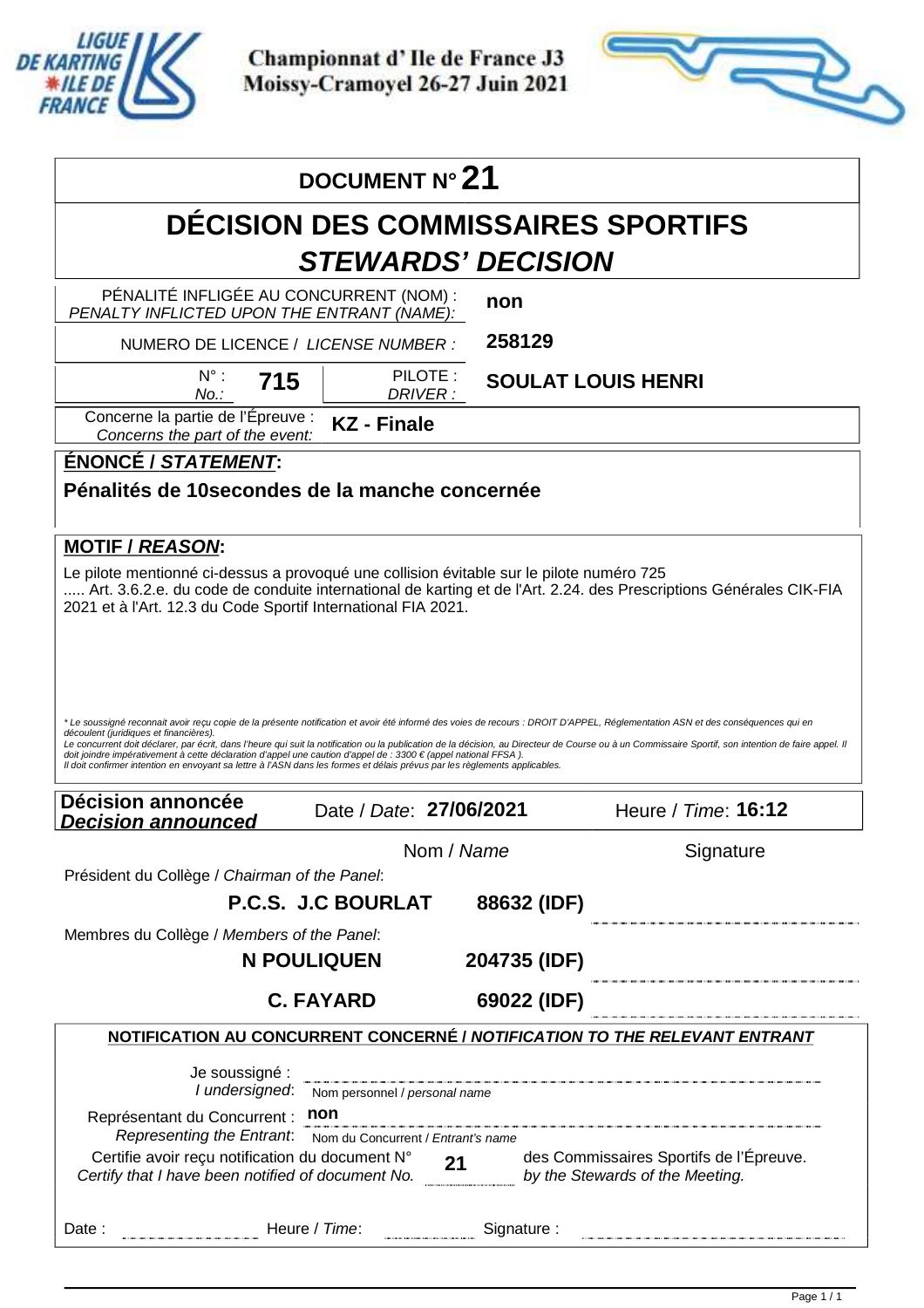



# **CHP.IDF. KZ2**

**Finale (fi) Tableau des tours** 

**KZ** Finale (fi) **Example 19** Pour information, sans valeur officielle

|                      |     | 2          | 3          |            | 5          | 6          | $\overline{7}$ | 8          | 9          | 10         | 11         | 12         | 13         | 14         | 15         | 16         | 17         | 18         | 19         | 20         | 21          | 22          | 23          | 24          | 25         | 26  |
|----------------------|-----|------------|------------|------------|------------|------------|----------------|------------|------------|------------|------------|------------|------------|------------|------------|------------|------------|------------|------------|------------|-------------|-------------|-------------|-------------|------------|-----|
| Grille               | 748 | 702        | 710        | 714        | 705        | 801        | 724            | 707        | 708        | 802        | 712        | 726        | 798        | 715        | 717        | 711        | 812        | 709        | 809        | 804        | 810         | 811         | 814         | 808         | 725        | 701 |
|                      |     |            |            |            |            |            |                |            |            |            |            |            |            |            |            |            |            |            |            |            |             |             |             |             |            |     |
| Départ               | 748 | 702        | 710        | 714        | 801        | 705        | 724            | 802        | 726        | 708        | 715        | 712        | 798        | 709        | 812        | 804        | 711        | 809        | 717        | 811        | 701         | 808         | 814         | 725         | 810        |     |
|                      |     |            |            |            |            |            |                |            |            |            |            |            |            |            |            |            |            |            |            |            |             |             |             |             |            |     |
| Tour 1<br>Intervalle | 748 | 801<br>1.3 | 714<br>0.3 | 702<br>0.3 | 710<br>0.3 | 705<br>0.0 | 802<br>0.9     | 708<br>0.1 | 726<br>0.8 | 724<br>0.3 | 798<br>0.5 | 701<br>0.1 | 712<br>0.1 | 812<br>0.1 | 711<br>0.3 | 715<br>0.2 | 814<br>0.4 | 709<br>0.2 | 717<br>0.3 | 809<br>0.5 | 804<br>0.6  | 725<br>0.5  | 811<br>0.1  | 810<br>0.5  | 808<br>1.0 |     |
| Tour <sub>2</sub>    | 748 | 801<br>0.9 | 714<br>0.2 | 702<br>0.5 | 710<br>0.2 | 705<br>0.1 | 708<br>0.8     | 802<br>1.3 | 724<br>0.2 | 701<br>0.2 | 726<br>0.0 | 798<br>0.5 | 812<br>0.4 | 712<br>0.1 | 711<br>0.2 | 715<br>0.9 | 814<br>0.2 | 717<br>0.2 | 709<br>0.3 | 809<br>0.9 | 804<br>1.0  | 725<br>0.2  | 810<br>0.8  | 811<br>0.5  | 808<br>3.1 |     |
| Tour <sub>3</sub>    | 748 | 801<br>1.2 | 714<br>0.0 | 702<br>0.5 | 710<br>0.3 | 705<br>0.3 | 708<br>0.8     | 724<br>2.3 | 701<br>0.0 | 802<br>0.8 | 812<br>0.2 | 712<br>1.5 | 711<br>0.5 | 715<br>0.2 | 717<br>0.0 | 709<br>0.4 | 798<br>1.4 | 809<br>0.0 | 804<br>1.0 | 725<br>0.2 | 810<br>1.1  | 811<br>0.7  | 808<br>5.6  | 814<br>32.9 |            |     |
| Tour <sub>4</sub>    | 748 | 714<br>1.3 | 801<br>0.2 | 702<br>0.5 | 710<br>0.3 | 705<br>0.3 | 708<br>0.9     | 701<br>2.6 | 812<br>1.4 | 802<br>1.1 | 712<br>0.3 | 711<br>0.2 | 715<br>0.5 | 717<br>0.1 | 709<br>0.8 | 724<br>1.0 | 809<br>1.3 | 804<br>1.5 | 725<br>0.4 | 810<br>0.6 | 811<br>1.8  | 808<br>7.0  | 814<br>29.6 |             |            |     |
| Tour <sub>5</sub>    | 748 | 714<br>1.6 | 801<br>0.3 | 702<br>0.2 | 710<br>0.2 | 705<br>0.4 | 708<br>1.3     | 701<br>2.1 | 812<br>2.6 | 712<br>1.5 | 802<br>0.3 | 711<br>0.3 | 717<br>0.9 | 709<br>0.1 | 724<br>0.3 | 809<br>2.9 | 804<br>1.5 | 725<br>0.3 | 810<br>0.8 | 715<br>0.7 | 811<br>1.9  | 808<br>9.7  | 814<br>26.0 |             |            |     |
| Tour <sub>6</sub>    | 748 | 714<br>1.9 | 801<br>0.1 | 702<br>0.3 | 710<br>0.2 | 705<br>0.3 | 708<br>2.0     | 701<br>1.3 | 812<br>3.8 | 712<br>1.4 | 802<br>0.7 | 711<br>0.1 | 717<br>0.6 | 709<br>0.2 | 724<br>0.2 | 809<br>3.7 | 725<br>2.2 | 804<br>0.2 | 7x5<br>0.1 | 810<br>1.2 | 811<br>2.7  | 808<br>13.2 | 8X4<br>21.0 |             |            |     |
| Tour <sub>7</sub>    | 748 | 801<br>2.7 | 705<br>1.4 | 710<br>0.6 | 708<br>1.0 | 714<br>0.0 | 701<br>0.5     | 702<br>0.0 | 812<br>4.9 | 712<br>1.4 | 802<br>0.5 | 711<br>0.0 | 717<br>0.6 | 709<br>0.4 | 724<br>0.2 | 809<br>4.2 | 810<br>5.5 | 725<br>1.7 | 804<br>0.7 | 811<br>0.5 | 808<br>16.4 |             |             |             |            |     |
| Tour <sub>8</sub>    | 748 | 801<br>2.7 | 705<br>1.9 | 710<br>0.3 | 714<br>0.9 | 701<br>0.4 | 702<br>0.7     | 708<br>0.3 | 812<br>4.6 | 712<br>2.0 | 711<br>0.0 | 802<br>0.6 | 717<br>0.2 | 709<br>0.5 | 724<br>0.1 | 809<br>5.4 | 810<br>6.1 | 725<br>1.1 | 804<br>0.3 | 811<br>0.8 | 808<br>20.5 |             |             |             |            |     |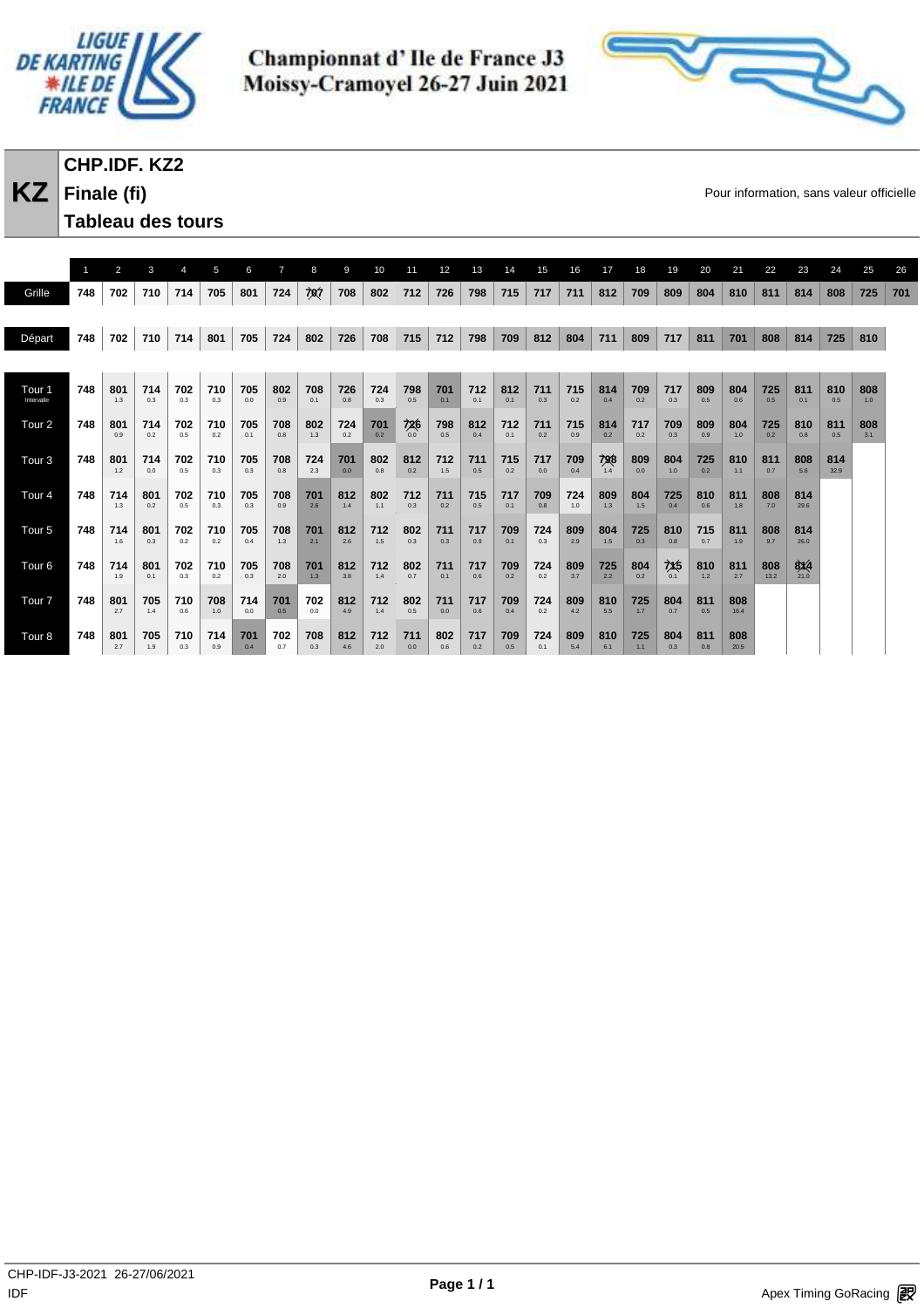



#### **CHP.IDF. KZ2**

#### **Finale (fi)**

#### **Analyse des tours**

**KZ** Finale (fi) **Example 19** Pour information, sans valeur officielle

|                | <b>Tours</b>                          | Temps au tour    | <b>Tours</b>                                  | Temps au tour        | <b>Tours</b>                   | Temps au tour                    |
|----------------|---------------------------------------|------------------|-----------------------------------------------|----------------------|--------------------------------|----------------------------------|
| <b>N°701</b>   | <b>MICH Thomas</b>                    |                  | $\overline{2}$                                | 1:01.039             | 6                              | 1:01.184                         |
|                | $\mathbf{1}$                          | 1:04.451         | 3                                             | 1:02.206             | $\overline{7}$                 | 1:05.544                         |
|                | $\overline{2}$                        | 1:00.254         | 4                                             | 1:00.113             | 8                              | 1:01.310                         |
|                | 3                                     | 1:00.500         | 5                                             | 1:00.869             | N°726 LOMKO Lev                |                                  |
|                | $\sqrt{4}$                            | 1:00.025         | 6                                             | 1:00.313             | 1                              | 1:04.786                         |
|                | 5                                     | 59.287           | $\overline{7}$                                | 59.814               | $\overline{2}$                 | 1:01.221                         |
|                | 6                                     | 58.989           | 8                                             | 59.968               | N°748 VALENTE Enzo             |                                  |
|                | $\overline{7}$                        | 59.006           | N°712 GLADSTEIN Alexandre                     |                      | 1                              | 1:01.681                         |
|                | 8                                     | 58.955           | $\mathbf{1}$                                  | 1:05.588             | $\sqrt{2}$                     | 1:00.672                         |
|                | N°702 LOUBERE Pierre                  |                  | $\overline{2}$                                | 1:01.218             | 3                              | 59.515                           |
|                | $\mathbf{1}$                          | 1:03.463         | 3                                             | 1:01.982             | $\overline{4}$                 | 59.506                           |
|                | $\mathbf 2$                           | 1:00.291         | 4                                             | 1:00.367             | 5                              | 59.268                           |
|                | 3                                     | 59.727           | 5                                             | 1:00.500             | $6\phantom{1}$                 | 58.964                           |
|                | $\overline{a}$                        | 59.707           | 6                                             | 1:00.089             | $\overline{7}$                 | 58.908                           |
|                | $\sqrt{5}$                            | 59.372           | $\overline{7}$                                | 1:00.102             | 8                              | 59.079                           |
|                | 6                                     | 59.269           | 8                                             | 1:00.503             |                                | N°798 BOUMEDIENE-REFOSCO Merwane |
|                | $\overline{7}$                        | 1:02.927         | N°714 CROQUISON Hugo                          |                      | $\mathbf{1}$                   | 1:05.174                         |
|                | 8                                     | 59.737           | $\mathbf{1}$                                  | 1:02.873             | $\overline{2}$                 | 1:00.909                         |
| $N^{\circ}705$ | <b>DROUX Damyen</b>                   |                  | $\overline{2}$                                | 1:00.153             | 3                              | 1:05.330                         |
|                | $\mathbf{1}$                          | 1:03.477         | 3                                             | 59.650               | N°801 POULAIN Antoine          |                                  |
|                | $\overline{2}$                        | 1:00.340         | $\overline{4}$                                | 59.545               | $\mathbf{1}$                   | 1:02.480                         |
|                | 3                                     | 59.993           | 5                                             | 59.546               | $\overline{2}$                 | 1:00.184                         |
|                | $\overline{4}$                        | 59.702           | 6                                             | 59.263               | 3                              | 59.874                           |
|                | 5                                     | 59.361           | $\overline{7}$                                | 1:02.987             | $\overline{\mathbf{4}}$        | 59.813                           |
|                | 6                                     | 59.134           | 8                                             | 59.010               | 5                              | 59.650                           |
|                | $\overline{7}$                        | 1:00.089         | N°715 SOULAT LOUIS HENRI                      |                      | $6\phantom{1}$                 | 59.137                           |
|                | 8                                     | 59.552           | $\mathbf{1}$                                  | 1:06.351             | $\overline{7}$                 | 59.534                           |
| <b>N°708</b>   | <b>WANEGUE Vincent</b>                |                  | $\overline{2}$                                | 1:01.731             | 8                              | 59.092                           |
|                | $\mathbf{1}$                          | 1:03.832         | 3                                             | 1:01.451             | N°802 FORTIER Max              |                                  |
|                | $\mathbf 2$                           | 1:00.191         | $\overline{4}$<br>5                           | 1:00.455             | $\mathbf{1}$                   | 1:04.052                         |
|                | 3                                     | 59.961<br>59.767 | 6                                             | 1:08.161<br>1:00.058 | $\sqrt{2}$                     | 1:01.652                         |
|                | $\overline{4}$<br>5                   | 59.818           |                                               |                      | 3                              | 1:01.830                         |
|                | $6\phantom{1}6$                       | 59.780           | N°717 DA COSTA-FEVRE Grégoire<br>$\mathbf{1}$ | 1:06.668             | $\sqrt{4}$                     | 1:01.839<br>1:01.151             |
|                | $\overline{7}$                        | 59.737           | $\overline{2}$                                | 1:01.247             | 5<br>$\,6$                     | 1:00.497                         |
|                | 8                                     | 1:00.737         | 3                                             | 1:00.968             | $\overline{7}$                 | 59.887                           |
|                |                                       |                  | $\overline{4}$                                | 1:00.514             | 8                              | 1:00.625                         |
| N°709          | <b>VERARD Anthony</b><br>$\mathbf{1}$ | 1:06.751         | 5                                             | 1:01.126             |                                |                                  |
|                | $\overline{2}$                        | 1:01.933         | 6                                             | 1:00.031             | N°804 TEIXEIRA Diogo           | 1:08.010                         |
|                | 3                                     | 1:01.097         | $\overline{7}$                                | 59.757               | $\mathbf{1}$<br>$\overline{2}$ | 1:02.475                         |
|                | $\sqrt{4}$                            | 1:00.847         | 8                                             | 1:00.172             | 3                              | 1:01.685                         |
|                | 5                                     | 1:00.511         | N°724 ROGER Alexis                            |                      | $\overline{\mathbf{4}}$        | 1:02.204                         |
|                | 6                                     | 1:00.060         | $\mathbf{1}$                                  | 1:05.340             | 5                              | 1:01.342                         |
|                | $\overline{7}$                        | 59.988           | $\overline{2}$                                | 1:00.615             | 6                              | 1:01.785                         |
|                | 8                                     | 1:00.259         | 3                                             | 1:00.776             | $\overline{7}$                 | 1:06.000                         |
|                | N°710 MASLE Nicolas                   |                  | $\overline{\mathbf{4}}$                       | 1:05.828             | 8                              | 1:00.880                         |
|                | $\mathbf{1}$                          | 1:03.581         | 5                                             | 59.775               | N°808 TOURLOURAT Sebastien     |                                  |
|                | $\overline{2}$                        | 1:00.235         | 6                                             | 59.935               | $\mathbf{1}$                   | 1:09.649                         |
|                | 3                                     | 59.820           | $\overline{7}$                                | 1:00.015             | $\overline{2}$                 | 1:05.058                         |
|                | $\sqrt{4}$                            | 59.671           | $\bf 8$                                       | 1:00.146             | 3                              | 1:04.676                         |
|                | 5                                     | 59.309           | N°725 SALBERT Lucas                           |                      | $\overline{\mathbf{4}}$        | 1:04.450                         |
|                | 6                                     | 59.234           | $\mathbf{1}$                                  | 1:07.075             | 5                              | 1:04.849                         |
|                | $\overline{7}$                        | 1:01.022         | $\overline{2}$                                | 1:02.170             | 6                              | 1:05.582                         |
|                | 8                                     | 59.261           | 3                                             | 1:01.711             | $\overline{7}$                 | 1:05.611                         |
|                | Nº711 DA SILVA Théo                   |                  | 4                                             | 1:02.370             | 8                              | 1:05.316                         |
|                | 1                                     | 1:05.472         | 5                                             | 1:01.238             |                                |                                  |
|                |                                       |                  |                                               |                      |                                |                                  |

 $\mathsf{IDF}$ CHP-IDF-J3-2021 26-27/06/2021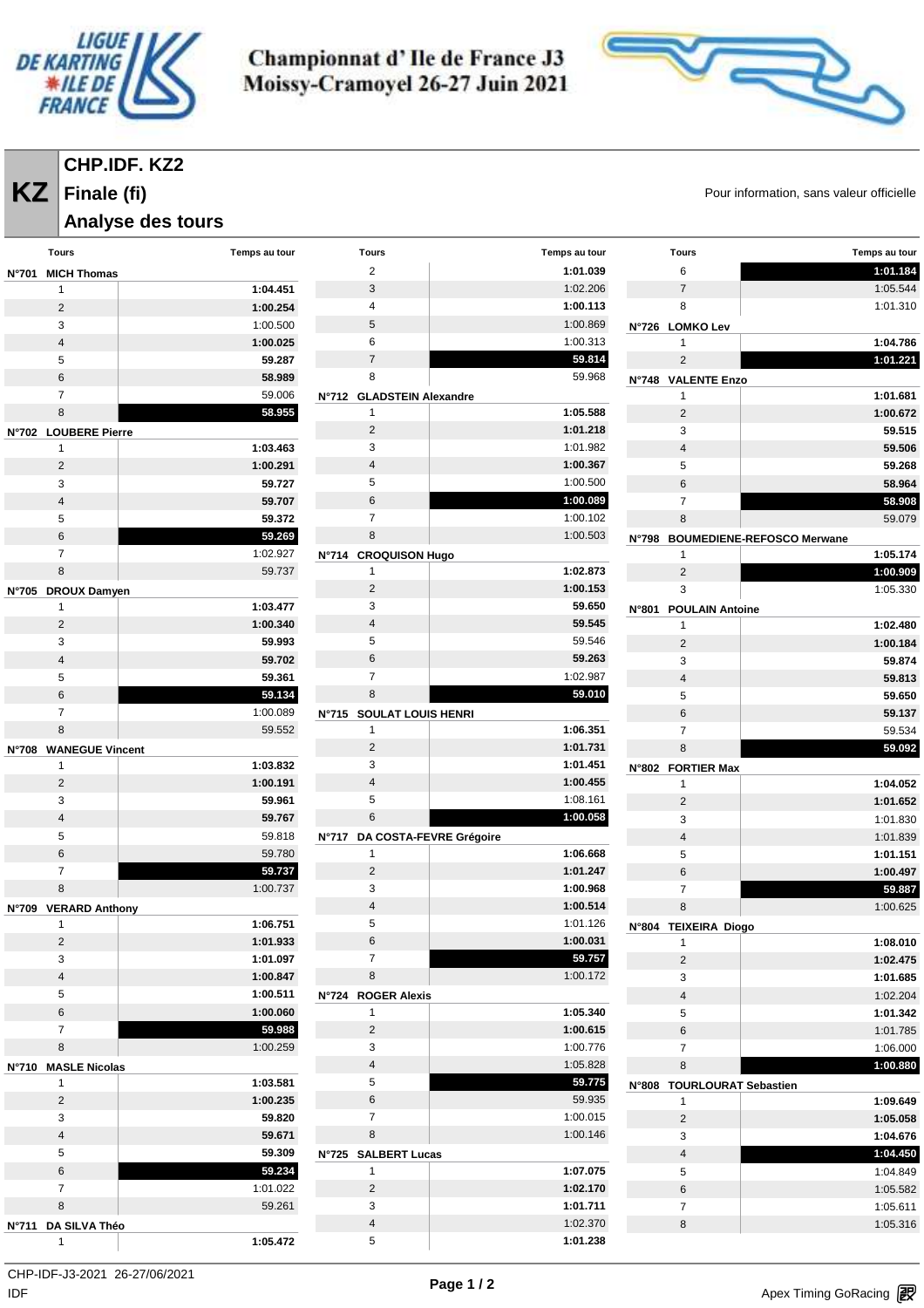

**Analyse des tours** 

**Finale (fi)**

Championnat d'Ile de France J3 Moissy-Cramoyel 26-27 Juin 2021



**KZ** Finale (fi) **Example 19** Pour information, sans valeur officielle

|       | <b>Tours</b>             | Temps au tour |
|-------|--------------------------|---------------|
| N°809 | <b>MEZIERE Cedric</b>    |               |
|       | 1                        | 1:07.203      |
|       | $\overline{2}$           | 1:02.027      |
|       | 3                        | 1:01.688      |
|       | $\overline{\mathbf{4}}$  | 1:01.713      |
|       | 5                        | 1:01.356      |
|       | 6                        | 1:00.780      |
|       | $\overline{7}$           | 1:00.506      |
|       | 8                        | 1:01.314      |
| N°810 | <b>LHERMEY Raphael</b>   |               |
|       | 1                        | 1:06.994      |
|       | $\overline{2}$           | 1:02.349      |
|       | 3                        | 1:02.019      |
|       | 4                        | 1:01.880      |
|       | 5                        | 1:01.367      |
|       | 6                        | 1:02.048      |
|       | 7                        | 1:02.094      |
|       | 8                        | 1:01.926      |
| N°811 | <b>DEMACEDO Philippe</b> |               |
|       | 1                        | 1:08.456      |
|       | $\overline{2}$           | 1:03.429      |
|       | 3                        | 1:02.223      |
|       | 4                        | 1:02.971      |
|       | 5                        | 1:02.229      |
|       | 6                        | 1:02.034      |
|       | 7                        | 1:02.452      |
|       | 8                        | 1:01.175      |
| N°812 | <b>GUEANT Julien</b>     |               |
|       | 1                        | 1:05.272      |
|       | $\overline{2}$           | 1:00.918      |
|       | 3                        | 1:00.568      |
|       | $\overline{4}$           | 1:00.444      |
|       | 5                        | 1:00.415      |
|       | 6                        | 1:00.247      |
|       | $\overline{7}$           | 1:00.060      |
|       | 8                        | 59.871        |
|       | N°814 VALLAR Damien      |               |
|       | 1                        | 1:05.571      |
|       | $\overline{2}$           | 1:01.567      |
|       | 3                        | 1:45.113      |
|       | 4                        | 1:01.134      |
|       | 5                        | 1:01.302      |
|       | 6                        | 1:00.530      |